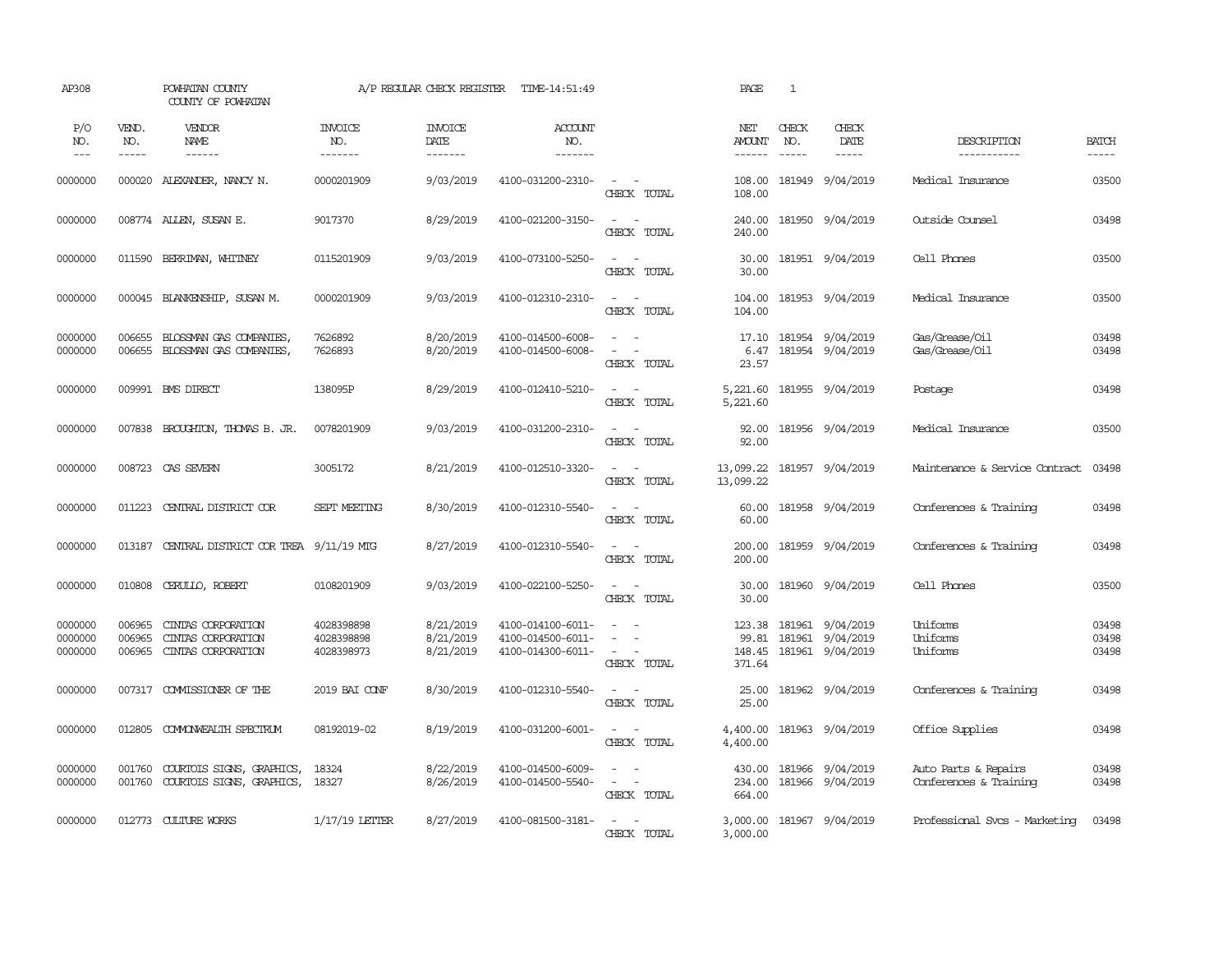| AP308                                    |                                      | POWHATAN COUNTY<br>COUNTY OF POWHATAN                                                            |                                                  | A/P REGULAR CHECK REGISTER                       | TIME-14:51:49                                                                    |                                                                                           | PAGE                                       | 2                             |                                                                       |                                                                      |                                  |
|------------------------------------------|--------------------------------------|--------------------------------------------------------------------------------------------------|--------------------------------------------------|--------------------------------------------------|----------------------------------------------------------------------------------|-------------------------------------------------------------------------------------------|--------------------------------------------|-------------------------------|-----------------------------------------------------------------------|----------------------------------------------------------------------|----------------------------------|
| P/O<br>NO.<br>$\frac{1}{2}$              | VEND.<br>NO.<br>$- - - - -$          | VENDOR<br>NAME<br>------                                                                         | <b>INVOICE</b><br>NO.<br>-------                 | <b>INVOICE</b><br>DATE<br>--------               | <b>ACCOUNT</b><br>NO.<br>--------                                                |                                                                                           | NET<br><b>AMOUNT</b><br>------             | CHECK<br>NO.<br>$\frac{1}{2}$ | CHECK<br>DATE<br>$- - - - -$                                          | DESCRIPTION<br>-----------                                           | <b>BATCH</b><br>-----            |
| 0000000<br>0000000                       | 010079<br>010079                     | DEAL & LACHENEY P.C.<br>DEAL & LACHENEY P.C.                                                     | 4822<br>4822                                     | 8/30/2019<br>8/30/2019                           | 4100-012210-3150-<br>4100-012210-5210-                                           | $\sim$ $ \sim$<br>$\sim$<br>$\sim$<br>CHECK TOTAL                                         | 10,000.00<br>9.35<br>10,009.35             | 181968<br>181968              | 9/04/2019<br>9/04/2019                                                | Contracted County Attorney<br>Postage                                | 03498<br>03498                   |
| 0000000<br>0000000<br>0000000            | 006240<br>006240<br>006240           | DIAMOND SPRINGS WATER, INC<br>DIAMOND SPRINGS WATER, INC<br>DIAMOND SPRINGS WATER, INC 722078895 | CREDIT<br>709079750                              | 8/02/2019<br>7/09/2019<br>8/02/2019              | 4100-081100-6001-<br>4100-081100-6001-<br>4100-081100-6001-                      | $\overline{a}$<br>$\sim$<br>$\overline{\phantom{a}}$<br>CHECK TOTAL                       | 14.98<br>22.47<br>26.97                    | 10.48-181969<br>181969        | 9/04/2019<br>9/04/2019<br>181969 9/04/2019                            | Office Supplies<br>Office Supplies<br>Office Supplies                | 03498<br>03498<br>03498          |
| 0000000                                  |                                      | 001380 FORD, SUSAN P.                                                                            | 0013201909                                       | 9/03/2019                                        | 4100-012310-2310-                                                                | $\sim$<br>$\sim$<br>CHECK TOTAL                                                           | 104.00<br>104.00                           |                               | 181970 9/04/2019                                                      | Medical Insurance                                                    | 03500                            |
| 0000000<br>0000000<br>0000000<br>0000000 | 012905<br>012905<br>012905<br>012905 | GALLS, LLC<br>GALLS, LLC<br>GALLS, LLC<br>GALLS, LLC                                             | 013390803<br>013392678<br>013400814<br>013424394 | 8/07/2019<br>8/07/2019<br>8/08/2019<br>8/12/2019 | 4100-031210-6011-<br>4100-031210-6011-<br>4100-031210-6011-<br>4100-031210-6011- | $\equiv$<br>- 11<br>$\sim$<br>$\sim$ 100 $\mu$<br>$\overline{\phantom{a}}$<br>CHECK TOTAL | 88.95<br>78.00<br>13.96<br>44.47<br>225.38 | 181971                        | 181971 9/04/2019<br>181971 9/04/2019<br>9/04/2019<br>181971 9/04/2019 | Uniforms - PPE<br>Uniforms - PPE<br>Uniforms - PPE<br>Uniforms - PPE | 03498<br>03498<br>03498<br>03498 |
| 0000000<br>0000000                       |                                      | 006013 GRAINGER<br>006013 GRAINGER                                                               | 9260279311<br>9268510535                         | 8/12/2019<br>8/20/2019                           | 4100-014100-3180-<br>4100-014100-3310-                                           | $\sim$<br>$\sim$<br>$\sim$<br>$\overline{\phantom{a}}$<br>CHECK TOTAL                     | 143.50<br>214.03                           |                               | 70.53 181972 9/04/2019<br>181972 9/04/2019                            | Cleaning Service<br>Repairs & Maintenance                            | 03498<br>03498                   |
| 0000000                                  |                                      | 012652 HOLYFIELD, TRACEY                                                                         | 8/28/19 REIMB                                    | 8/30/2019                                        | 4100-012200-5510-                                                                | $\sim$<br>$\overline{\phantom{a}}$<br>CHECK TOTAL                                         | 30.97<br>30.97                             |                               | 181973 9/04/2019                                                      | Travel/Mileage/Parking/Tolls                                         | 03498                            |
| 0000000<br>0000000                       | 009791<br>009791                     | <b>JAMES RIVER EQUIPMENT</b><br>JAMES RIVER EQUIPMENT                                            | R03887<br>R03887                                 | 8/06/2019<br>8/06/2019                           | 4100-014300-6008-<br>4100-014300-3310-                                           | $\sim$<br>$\sim$<br>$\sim$<br>$\sim$<br>CHECK TOTAL                                       | 100.00<br>1,175.00<br>1,275.00             |                               | 181974 9/04/2019<br>181974 9/04/2019                                  | Gas/Grease/Oil<br>Repairs & Maintenance                              | 03498<br>03498                   |
| 0000000                                  |                                      | 011973 KURNOS, JULIANNE N.                                                                       | 0119201909                                       | 9/03/2019                                        | 4100-081100-5250-                                                                | $\sim$<br>$\sim$<br>CHECK TOTAL                                                           | 30.00<br>30.00                             |                               | 181975 9/04/2019                                                      | Cell Phones                                                          | 03500                            |
| 0000000                                  |                                      | 009276 MCCREIGHT, FRAN                                                                           | 0092201909                                       | 9/03/2019                                        | 4100-073100-5250-                                                                | $\sim$<br>$\sim$<br>CHECK TOTAL                                                           | 30.00<br>30.00                             |                               | 181976 9/04/2019                                                      | Cell Phones                                                          | 03500                            |
| 0000000                                  |                                      | 011840 MCI COMM SERVICE                                                                          | 2DG92625 8/19                                    | 8/11/2019                                        | 4100-031210-5230-                                                                | $\sim$<br>$\sim$<br>CHECK TOTAL                                                           | 5.59<br>5.59                               |                               | 181977 9/04/2019                                                      | Telephone Services                                                   | 03498                            |
| 0000000<br>0000000                       |                                      | 009666 MID-ATLANTIC CONTROLS<br>009666 MID-ATLANTIC CONTROLS                                     | 25782<br>25782                                   | 9/01/2019<br>9/01/2019                           | 4100-032220-3320-<br>4100-014100-3320-                                           | $\sim$<br>$\sim$<br>$\overline{\phantom{a}}$<br>$\sim$<br>CHECK TOTAL                     | 450.00<br>450.00<br>900.00                 |                               | 181978 9/04/2019<br>181978 9/04/2019                                  | Maintenance & Service Contract<br>Maintenance & Service Contract     | 03498<br>03498                   |
| 0000000                                  | 006985                               | NUNALLY, BRADFORD W.                                                                             | VA SHERIFF CONF                                  | 9/02/2019                                        | 4100-031200-5540-                                                                | $\sim$ $ \sim$<br>CHECK TOTAL                                                             | 213.50<br>213.50                           |                               | 181979 9/04/2019                                                      | Conferences & Training                                               | 03499                            |
| 0000000                                  |                                      | 009638 POE, INEZ L                                                                               | 0096201909                                       | 9/03/2019                                        | 4100-013200-2310-                                                                | $\sim 100$ km s $^{-1}$<br>CHECK TOTAL                                                    | 120.00<br>120.00                           |                               | 181980 9/04/2019                                                      | Medical Insurance                                                    | 03500                            |
| 0000000                                  |                                      | 011929 POMPEI, ANDREW                                                                            | 0119201909                                       | 9/03/2019                                        | 4100-081100-5250-                                                                | $\sim$<br>CHECK TOTAL                                                                     | 30.00<br>30.00                             |                               | 181981 9/04/2019                                                      | Cell Phones                                                          | 03500                            |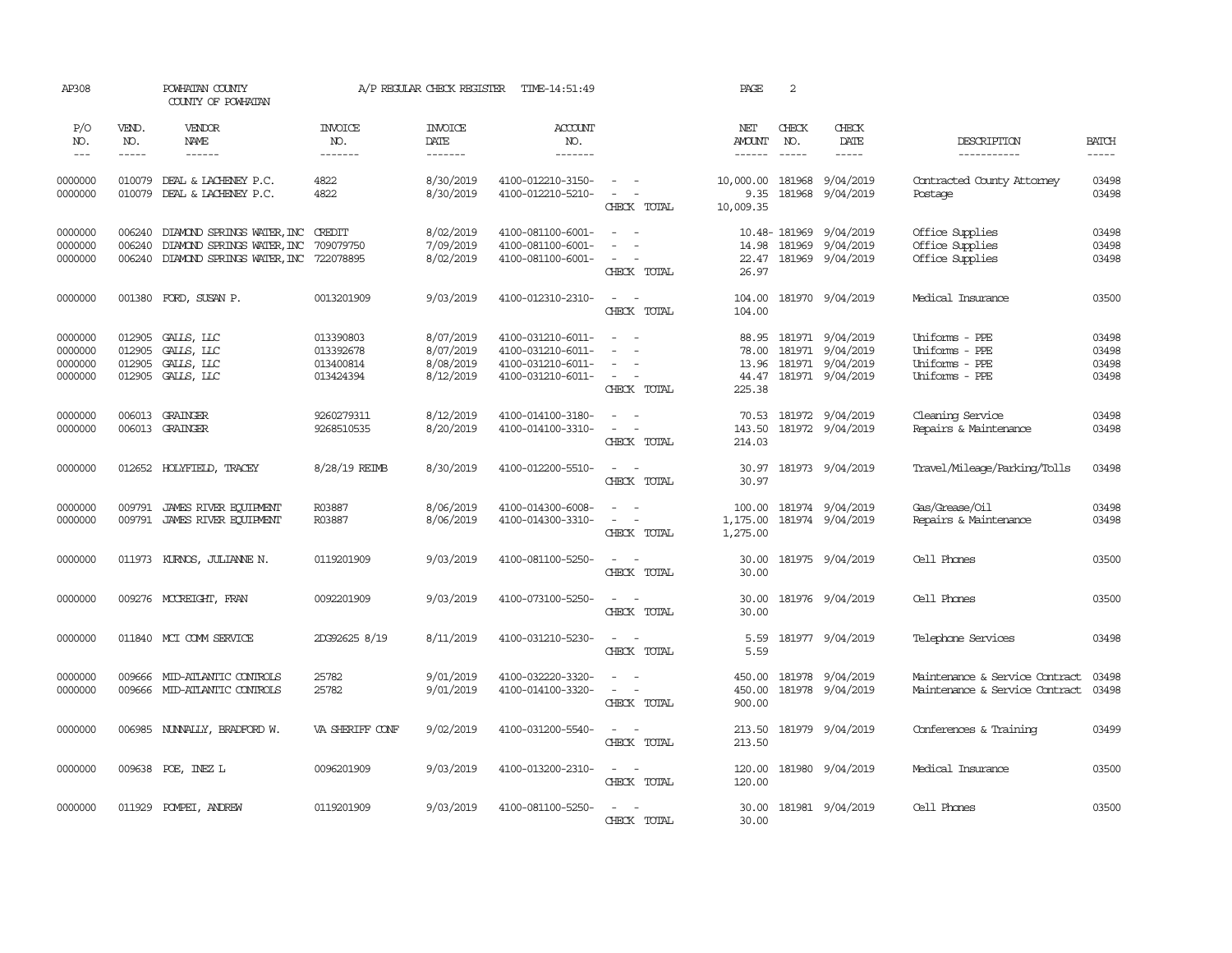| AP308                                               |                             | POWHATAN COUNTY<br>COUNTY OF POWHATAN                                                                                                                               |                                            | A/P REGULAR CHECK REGISTER                                    | TIME-14:51:49                                                                                         |                                                                                                                               | PAGE                                               | 3                                              |                                                               |                                                                                                                  |                                           |
|-----------------------------------------------------|-----------------------------|---------------------------------------------------------------------------------------------------------------------------------------------------------------------|--------------------------------------------|---------------------------------------------------------------|-------------------------------------------------------------------------------------------------------|-------------------------------------------------------------------------------------------------------------------------------|----------------------------------------------------|------------------------------------------------|---------------------------------------------------------------|------------------------------------------------------------------------------------------------------------------|-------------------------------------------|
| P/O<br>NO.<br>$---$                                 | VEND.<br>NO.<br>$- - - - -$ | <b>VENDOR</b><br>NAME<br>$- - - - - -$                                                                                                                              | <b>INVOICE</b><br>NO.<br>-------           | <b>INVOICE</b><br>DATE<br>-------                             | ACCOUNT<br>NO.<br>-------                                                                             |                                                                                                                               | NET<br>AMOUNT<br>$- - - - - -$                     | CHECK<br>NO.<br>$\frac{1}{2}$                  | CHECK<br>DATE<br>$- - - - -$                                  | DESCRIPTION<br>-----------                                                                                       | <b>BATCH</b><br>$- - - - -$               |
| 0000000                                             | 001980                      | POORE, FRANCES                                                                                                                                                      | 0019201909                                 | 9/03/2019                                                     | 4100-012100-2310-                                                                                     | $\sim$ $\sim$<br>CHECK TOTAL                                                                                                  | 88.00<br>88.00                                     |                                                | 181982 9/04/2019                                              | Medical Insurance                                                                                                | 03500                                     |
| 0000000                                             | 006043                      | POWERS, KATHRYN C.                                                                                                                                                  | 0060201909                                 | 9/03/2019                                                     | 4100-021600-2310-                                                                                     | $\overline{\phantom{a}}$<br>$\sim$<br>CHECK TOTAL                                                                             | 120.00<br>120.00                                   |                                                | 181983 9/04/2019                                              | Medical Insurance                                                                                                | 03500                                     |
| 0000000                                             | 008579                      | POWHATAN COMMERCIAL                                                                                                                                                 | 0085201909                                 | 9/03/2019                                                     | 4100-014400-5420-                                                                                     | $\frac{1}{2} \left( \frac{1}{2} \right) \left( \frac{1}{2} \right) \left( \frac{1}{2} \right)$<br>CHECK TOTAL                 | 2,634.00<br>2,634.00                               |                                                | 181984 9/04/2019                                              | Rent - Office Space                                                                                              | 03500                                     |
| 0000000                                             | 006928                      | POWHATAN COUNTY DEPT. OF                                                                                                                                            | 8/26/19 REIMB                              | 8/26/2019                                                     | 4100-053910-5643-                                                                                     | $\sim$<br>$\sim$<br>CHECK TOTAL                                                                                               | 74.76<br>74.76                                     |                                                | 181985 9/04/2019                                              | PCCAA Services - Federal CSBG                                                                                    | 03499                                     |
| 0000000                                             | 008294                      | POWHATAN COUNTY PUBLIC                                                                                                                                              | 0082201909                                 | 9/03/2019                                                     | 4100-031200-2310-                                                                                     | $\overline{\phantom{a}}$<br>$\overline{\phantom{a}}$<br>CHECK TOTAL                                                           | 718.00<br>718.00                                   |                                                | 181986 9/04/2019                                              | Medical Insurance                                                                                                | 03500                                     |
| 0000000<br>0000000<br>0000000                       | 000780<br>000780<br>000780  | <b>CUILL CORPORATION</b><br><b>CUILL CORPORATION</b><br><b>CUILL CORPORATION</b>                                                                                    | <b>CREDIT 685223</b><br>9592146<br>9601747 | 8/26/2019<br>8/20/2019<br>8/20/2019                           | 4100-012410-6001-<br>4100-012410-6001-<br>4100-012410-6001-                                           | $\overline{\phantom{a}}$<br>$\sim$<br>$\overline{\phantom{a}}$<br>$\overline{\phantom{a}}$<br>$\sim$<br>$\sim$<br>CHECK TOTAL | 11.79<br>224.03                                    | 11.79-181988<br>181988                         | 9/04/2019<br>9/04/2019<br>224.03 181988 9/04/2019             | Office Supplies<br>Office Supplies<br>Office Supplies                                                            | 03499<br>03499<br>03499                   |
| 0000000<br>0000000<br>0000000<br>0000000<br>0000000 | 000620<br>000620<br>000620  | 000620 R. C. GOODWYN & SONS, INC<br>R. C. GOODWIN & SONS, INC<br>R. C. GOODWYN & SONS, INC<br>R. C. GOODWYN & SONS, INC<br>000620 R. C. GOODWYN & SONS, INC 0871473 | 0871382<br>0871382<br>0871439<br>0871439   | 8/15/2019<br>8/15/2019<br>8/15/2019<br>8/15/2019<br>8/15/2019 | 4100-014500-3190-<br>4100-014500-6004-<br>4100-014500-6009-<br>4100-014500-6004-<br>4100-014500-6004- | $\sim$<br>$\sim$<br>$\sim$<br>$\sim$<br>$\sim$<br>$\sim$<br>$\sim$<br>CHECK TOTAL                                             | 42.99<br>8.98<br>24.20<br>58.75<br>17.94<br>152.86 | 181989<br>181989<br>181989<br>181989<br>181989 | 9/04/2019<br>9/04/2019<br>9/04/2019<br>9/04/2019<br>9/04/2019 | Grounds Maintenance<br>Tools and Equipment<br>Auto Parts & Repairs<br>Tools and Equipment<br>Tools and Equipment | 03499<br>03499<br>03499<br>03499<br>03499 |
| 0000000<br>0000000<br>0000000                       | 006945<br>006945            | RECORDED BOOKS, LLC<br>RECORDED BOOKS, LLC<br>006945 RECORDED BOOKS, LLC                                                                                            | 76504652<br>76504947<br>76505149           | 8/19/2019<br>8/19/2019<br>8/19/2019                           | 4100-073100-6012-<br>4100-073100-6012-<br>4100-073100-6012-                                           | $\sim$<br>$\overline{\phantom{a}}$<br>CHECK TOTAL                                                                             | 31.50<br>26.98<br>17.99<br>76.47                   | 181990<br>181990                               | 9/04/2019<br>9/04/2019<br>181990 9/04/2019                    | Books & Subscriptions<br>Books & Subscriptions<br>Books & Subscriptions                                          | 03499<br>03499<br>03499                   |
| 0000000                                             |                             | 009077 REYNOLDS, SHIRLEY                                                                                                                                            | 0090201909                                 | 9/03/2019                                                     | 4100-031200-2310-                                                                                     | $\frac{1}{2} \left( \frac{1}{2} \right) \left( \frac{1}{2} \right) \left( \frac{1}{2} \right)$<br>CHECK TOTAL                 | 96.00<br>96.00                                     |                                                | 181991 9/04/2019                                              | Medical Insurance                                                                                                | 03500                                     |
| 0000000                                             | 006579                      | RICHMOND ALARM                                                                                                                                                      | 368813                                     | 9/01/2019                                                     | 4100-032210-3320-                                                                                     | $\sim$<br>CHECK TOTAL                                                                                                         | 471.36<br>471.36                                   |                                                | 181992 9/04/2019                                              | Maintenance & Service Contract                                                                                   | 03499                                     |
| 0000000                                             | 011522                      | RIOPEDRE, RODOLFO                                                                                                                                                   | VA SHERIFF CONF                            | 9/02/2019                                                     | 4100-031200-5540-                                                                                     | CHECK TOTAL                                                                                                                   | 213.50<br>213.50                                   | 181993                                         | 9/04/2019                                                     | Conferences & Training                                                                                           | 03499                                     |
| 0000000                                             | 012510                      | SALERNO, ROXANNE                                                                                                                                                    | 8/29/19 REIMB                              | 8/29/2019                                                     | 4100-081500-5510-                                                                                     | $\sim$<br>$\sim$<br>CHECK TOTAL                                                                                               | 79.05<br>79.05                                     |                                                | 181994 9/04/2019                                              | Travel/Mileage/Parking/Tolls                                                                                     | 03499                                     |
| 0000000                                             |                             | 011800 SCHARDEIN, BRET                                                                                                                                              | 0118201909                                 | 9/03/2019                                                     | 4100-081100-5250-                                                                                     | $\sim$<br>$\sim$<br>CHECK TOTAL                                                                                               | 30.00<br>30.00                                     |                                                | 181995 9/04/2019                                              | Cell Phones                                                                                                      | 03500                                     |
| 0000000                                             |                             | 010282 SCHUBERT, CHARLA                                                                                                                                             | 0102201909                                 | 9/03/2019                                                     | 4100-012200-5250-                                                                                     | $\overline{\phantom{a}}$<br>$\overline{\phantom{a}}$<br>CHECK TOTAL                                                           | 30.00<br>30.00                                     |                                                | 181996 9/04/2019                                              | Cell Phones                                                                                                      | 03500                                     |
| 0000000                                             |                             | 007895 SEARFOSS, JEFFERY                                                                                                                                            | VA SHERIFF CONF                            | 9/02/2019                                                     | 4100-031200-5540-                                                                                     | $\sim$<br>CHECK TOTAL                                                                                                         | 213.50<br>213.50                                   |                                                | 181997 9/04/2019                                              | Conferences & Training                                                                                           | 03499                                     |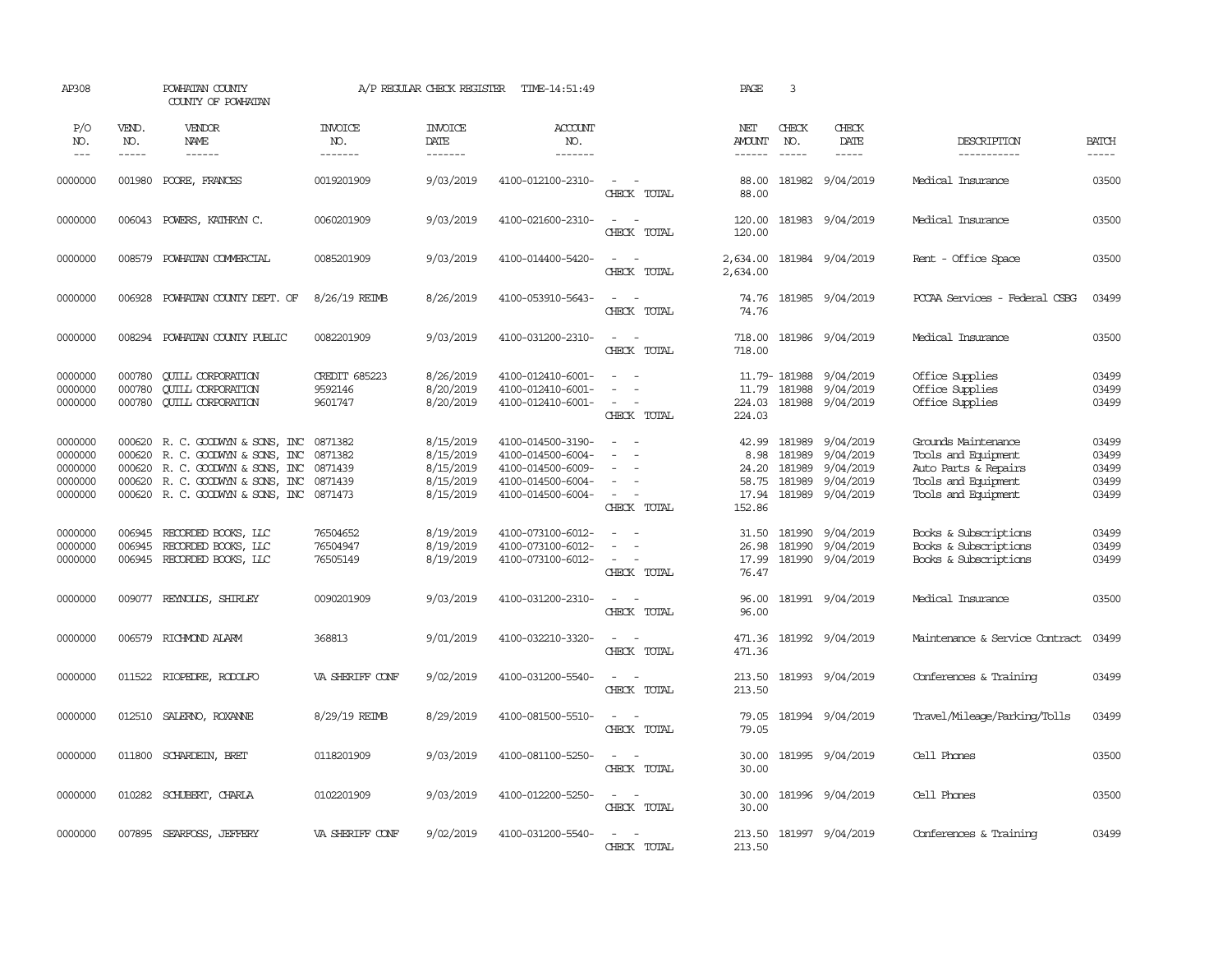| AP308                                                                                                                                                                        |                                                                                                                                                              | POWHATAN COUNTY<br>COUNTY OF POWHATAN                                                                                                                                                                                                                                                                                                                                                                        |                                                                                                                                                                                                                              | A/P REGULAR CHECK REGISTER                                                                                                                                                                                   | TIME-14:51:49                                                                                                                                                                                                                                                                                                                                |                                                                                                                                    | PAGE                                                                                                                                                 | $\overline{4}$                                                                                                                                     |                                                                                                                                                                                                                     |                                                                                                                                                                                                                                                                                                                                                                                                                                                                                                                                                    |                                                                                                                                              |
|------------------------------------------------------------------------------------------------------------------------------------------------------------------------------|--------------------------------------------------------------------------------------------------------------------------------------------------------------|--------------------------------------------------------------------------------------------------------------------------------------------------------------------------------------------------------------------------------------------------------------------------------------------------------------------------------------------------------------------------------------------------------------|------------------------------------------------------------------------------------------------------------------------------------------------------------------------------------------------------------------------------|--------------------------------------------------------------------------------------------------------------------------------------------------------------------------------------------------------------|----------------------------------------------------------------------------------------------------------------------------------------------------------------------------------------------------------------------------------------------------------------------------------------------------------------------------------------------|------------------------------------------------------------------------------------------------------------------------------------|------------------------------------------------------------------------------------------------------------------------------------------------------|----------------------------------------------------------------------------------------------------------------------------------------------------|---------------------------------------------------------------------------------------------------------------------------------------------------------------------------------------------------------------------|----------------------------------------------------------------------------------------------------------------------------------------------------------------------------------------------------------------------------------------------------------------------------------------------------------------------------------------------------------------------------------------------------------------------------------------------------------------------------------------------------------------------------------------------------|----------------------------------------------------------------------------------------------------------------------------------------------|
| P/O<br>NO.<br>$---$                                                                                                                                                          | VEND.<br>NO.<br>$- - - - -$                                                                                                                                  | VENDOR<br>NAME<br>------                                                                                                                                                                                                                                                                                                                                                                                     | <b>INVOICE</b><br>NO.<br>-------                                                                                                                                                                                             | <b>INVOICE</b><br>DATE<br>-------                                                                                                                                                                            | ACCOUNT<br>NO.<br>-------                                                                                                                                                                                                                                                                                                                    |                                                                                                                                    | NET<br><b>AMOUNT</b><br>$- - - - - -$                                                                                                                | CHECK<br>NO.<br>$\frac{1}{2}$                                                                                                                      | CHECK<br>DATE<br>$- - - - -$                                                                                                                                                                                        | DESCRIPTION<br>-----------                                                                                                                                                                                                                                                                                                                                                                                                                                                                                                                         | <b>BATCH</b><br>$- - - - -$                                                                                                                  |
| 0000000                                                                                                                                                                      | 007570                                                                                                                                                       | SMITH, DANNY LEE                                                                                                                                                                                                                                                                                                                                                                                             | VA SHERIFF CONF                                                                                                                                                                                                              | 9/02/2019                                                                                                                                                                                                    | 4100-031200-5540-                                                                                                                                                                                                                                                                                                                            | CHECK TOTAL                                                                                                                        | 213.50<br>213.50                                                                                                                                     | 181998                                                                                                                                             | 9/04/2019                                                                                                                                                                                                           | Conferences & Training                                                                                                                                                                                                                                                                                                                                                                                                                                                                                                                             | 03499                                                                                                                                        |
| 0000000                                                                                                                                                                      |                                                                                                                                                              | 013065 STAPLES INC                                                                                                                                                                                                                                                                                                                                                                                           | 7222404062-0-1                                                                                                                                                                                                               | 7/24/2019                                                                                                                                                                                                    | 4100-081100-6001-                                                                                                                                                                                                                                                                                                                            | $\equiv$<br>$\sim$<br>CHECK TOTAL                                                                                                  | 65.80<br>65.80                                                                                                                                       |                                                                                                                                                    | 181999 9/04/2019                                                                                                                                                                                                    | Office Supplies                                                                                                                                                                                                                                                                                                                                                                                                                                                                                                                                    | 03499                                                                                                                                        |
| 0000000                                                                                                                                                                      | 006569                                                                                                                                                       | STICKELS, RANDAL LEE                                                                                                                                                                                                                                                                                                                                                                                         | 0065201909                                                                                                                                                                                                                   | 9/03/2019                                                                                                                                                                                                    | 4100-031200-2310-                                                                                                                                                                                                                                                                                                                            | $\sim$ $-$<br>$\sim$<br>CHECK TOTAL                                                                                                | 72.00<br>72.00                                                                                                                                       |                                                                                                                                                    | 182000 9/04/2019                                                                                                                                                                                                    | Medical Insurance                                                                                                                                                                                                                                                                                                                                                                                                                                                                                                                                  | 03500                                                                                                                                        |
| 0000000                                                                                                                                                                      | 007115                                                                                                                                                       | STOKES, GARLAND KENNETH                                                                                                                                                                                                                                                                                                                                                                                      | 0071201909                                                                                                                                                                                                                   | 9/03/2019                                                                                                                                                                                                    | 4100-031200-2310-                                                                                                                                                                                                                                                                                                                            | $\sim$<br>$\sim$<br>CHECK TOTAL                                                                                                    | 68.00<br>68.00                                                                                                                                       |                                                                                                                                                    | 182001 9/04/2019                                                                                                                                                                                                    | Medical Insurance                                                                                                                                                                                                                                                                                                                                                                                                                                                                                                                                  | 03500                                                                                                                                        |
| 0000000                                                                                                                                                                      | 009520                                                                                                                                                       | STONE'S OFFICE EQUIPMENT                                                                                                                                                                                                                                                                                                                                                                                     | 120708                                                                                                                                                                                                                       | 8/19/2019                                                                                                                                                                                                    | 4100-073100-3320-                                                                                                                                                                                                                                                                                                                            | $\sim$<br>$\sim$<br>CHECK TOTAL                                                                                                    | 660.42<br>660.42                                                                                                                                     |                                                                                                                                                    | 182002 9/04/2019                                                                                                                                                                                                    | Maintenance & Service Contract                                                                                                                                                                                                                                                                                                                                                                                                                                                                                                                     | 03499                                                                                                                                        |
| 0000000                                                                                                                                                                      | 009641                                                                                                                                                       | SULLIVAN, LEE                                                                                                                                                                                                                                                                                                                                                                                                | VA SHERIFF CONF                                                                                                                                                                                                              | 9/02/2019                                                                                                                                                                                                    | 4100-031200-5540-                                                                                                                                                                                                                                                                                                                            | $\sim$<br>$\sim$<br>CHECK TOTAL                                                                                                    | 213.50<br>213.50                                                                                                                                     | 182003                                                                                                                                             | 9/04/2019                                                                                                                                                                                                           | Conferences & Training                                                                                                                                                                                                                                                                                                                                                                                                                                                                                                                             | 03499                                                                                                                                        |
| 0000000<br>0000000                                                                                                                                                           | 006721<br>006721                                                                                                                                             | UNIVERSITY OF VIRGINIA<br>UNIVERSITY OF VIRGINIA                                                                                                                                                                                                                                                                                                                                                             | 40342<br>40343                                                                                                                                                                                                               | 8/29/2019<br>8/29/2019                                                                                                                                                                                       | 4100-012410-5540-<br>4100-012410-5540-                                                                                                                                                                                                                                                                                                       | $\equiv$<br>$\sim$<br>$\sim$<br>CHECK TOTAL                                                                                        | 80.00<br>80.00<br>160.00                                                                                                                             | 182005<br>182005                                                                                                                                   | 9/04/2019<br>9/04/2019                                                                                                                                                                                              | Conferences & Training<br>Conferences & Training                                                                                                                                                                                                                                                                                                                                                                                                                                                                                                   | 03499<br>03499                                                                                                                               |
| 0000000                                                                                                                                                                      | 008085 USPS                                                                                                                                                  |                                                                                                                                                                                                                                                                                                                                                                                                              | 37644143 FY20                                                                                                                                                                                                                | 9/06/2019                                                                                                                                                                                                    | 4100-012410-3320-                                                                                                                                                                                                                                                                                                                            | $\overline{a}$<br>$\sim$<br>CHECK TOTAL                                                                                            | 2,000.00<br>2,000.00                                                                                                                                 |                                                                                                                                                    | 182006 9/04/2019                                                                                                                                                                                                    | Maintenance & Service Contract                                                                                                                                                                                                                                                                                                                                                                                                                                                                                                                     | 03499                                                                                                                                        |
| 0000000                                                                                                                                                                      |                                                                                                                                                              | 011169 VERIZON                                                                                                                                                                                                                                                                                                                                                                                               | 8045985671 8/19                                                                                                                                                                                                              | 8/11/2019                                                                                                                                                                                                    | 4100-073100-5230-                                                                                                                                                                                                                                                                                                                            | $\equiv$<br>$\overline{\phantom{a}}$<br>CHECK TOTAL                                                                                | 49.72<br>49.72                                                                                                                                       |                                                                                                                                                    | 182007 9/04/2019                                                                                                                                                                                                    | Telephone Services                                                                                                                                                                                                                                                                                                                                                                                                                                                                                                                                 | 03499                                                                                                                                        |
| 0000000                                                                                                                                                                      | 008795                                                                                                                                                       | VIRGINIA COMUNITY                                                                                                                                                                                                                                                                                                                                                                                            | 1ST OTR VACAP                                                                                                                                                                                                                | 8/26/2019                                                                                                                                                                                                    | 4100-053910-5643-                                                                                                                                                                                                                                                                                                                            | $\sim$<br>$\sim$<br>CHECK TOTAL                                                                                                    | 671.00<br>671.00                                                                                                                                     |                                                                                                                                                    | 182008 9/04/2019                                                                                                                                                                                                    | PCCAA Services - Federal CSBG                                                                                                                                                                                                                                                                                                                                                                                                                                                                                                                      | 03499                                                                                                                                        |
| 0000000                                                                                                                                                                      | 007368                                                                                                                                                       | WARNER, PHIL                                                                                                                                                                                                                                                                                                                                                                                                 | 0073201909                                                                                                                                                                                                                   | 9/03/2019                                                                                                                                                                                                    | 4100-032200-5250-                                                                                                                                                                                                                                                                                                                            | $\sim$<br>$\sim$<br>CHECK TOTAL                                                                                                    | 30.00<br>30.00                                                                                                                                       |                                                                                                                                                    | 182009 9/04/2019                                                                                                                                                                                                    | Cell Phones                                                                                                                                                                                                                                                                                                                                                                                                                                                                                                                                        | 03500                                                                                                                                        |
| 0000000<br>0000000<br>0000000<br>0000000<br>0000000<br>0000000<br>0000000<br>0000000<br>0000000<br>0000000<br>0000000<br>0000000<br>0000000<br>0000000<br>0000000<br>0000000 | 011181<br>011181<br>011181<br>011181<br>011181<br>011181<br>011181<br>011181<br>011181<br>011181<br>011181<br>011181<br>011181<br>011181<br>011181<br>011181 | WELLS FARGO FINANCIAL<br>WELLS FARGO FINANCIAL<br>WELLS FARGO FINANCIAL<br>WELLS FARGO FINANCIAL<br>WELLS FARGO FINANCIAL<br>WELLS FARGO FINANCIAL<br>WELLS FARGO FINANCIAL<br>WELLS FARGO FINANCIAL<br>WELLS FARGO FINANCIAL<br>WEILS FARGO FINANCIAL<br>WELLS FARGO FINANCIAL<br>WEILS FARGO FINANCIAL<br>WELLS FARGO FINANCIAL<br>WELLS FARGO FINANCIAL<br>WELLS FARGO FINANCIAL<br>WELLS FARGO FINANCIAL | 5006939625<br>5006939625<br>5006939625<br>5006939625<br>5006939625<br>5006939625<br>5006939625<br>5006939625<br>5006939625<br>5006939625<br>5006939625<br>5006939625<br>5006939625<br>5006939625<br>5006939625<br>5006939625 | 8/20/2019<br>8/20/2019<br>8/20/2019<br>8/20/2019<br>8/20/2019<br>8/20/2019<br>8/20/2019<br>8/20/2019<br>8/20/2019<br>8/20/2019<br>8/20/2019<br>8/20/2019<br>8/20/2019<br>8/20/2019<br>8/20/2019<br>8/20/2019 | 4100-012100-3320-<br>4100-012200-3320-<br>4100-012310-3320-<br>4100-012410-3320-<br>4100-012510-3320-<br>4100-013200-3320-<br>4100-022100-3320-<br>4100-031200-3320-<br>4100-031200-3320-<br>4100-032200-3320-<br>4100-034100-3320-<br>4100-035100-3320-<br>4100-053120-3320-<br>4100-081100-3320-<br>4100-081500-3320-<br>4100-021200-8002- | $\overline{\phantom{a}}$<br>$\overline{\phantom{a}}$<br>$\sim$<br>$\overline{\phantom{a}}$<br>$\sim$<br>$\equiv$<br>$\overline{a}$ | 164.77<br>113.92<br>49.28<br>1.51<br>35.12<br>63.72<br>179.56<br>204.78<br>204.78<br>298.14<br>101.46<br>61.54<br>16.36<br>631.26<br>19.38<br>190.66 | 182010<br>182010<br>182010<br>182010<br>182010<br>182010<br>182010<br>182010<br>182010<br>182010<br>182010<br>182010<br>182010<br>182010<br>182010 | 9/04/2019<br>9/04/2019<br>9/04/2019<br>9/04/2019<br>9/04/2019<br>9/04/2019<br>9/04/2019<br>9/04/2019<br>9/04/2019<br>9/04/2019<br>9/04/2019<br>9/04/2019<br>9/04/2019<br>9/04/2019<br>9/04/2019<br>182010 9/04/2019 | Maintenance & Service Contract<br>Maintenance & Service Contract<br>Maintenance & Service Contract<br>Maintenance & Service Contract<br>Maintenance & Service Contract<br>Maintenance & Service Contract<br>Maintenance & Service Contract<br>Maintenance & Service Contract<br>Maintenance & Service Contract<br>Maintenance & Service Contract<br>Maintenance & Service Contract<br>Landscaping - Animal Control<br>Maint/Service Contract/Copying<br>Maintenance & Service Contract<br>Maintenance & Service Contract<br>Copier Lease Agreement | 03499<br>03499<br>03499<br>03499<br>03499<br>03499<br>03499<br>03499<br>03499<br>03499<br>03499<br>03499<br>03499<br>03499<br>03499<br>03499 |
|                                                                                                                                                                              |                                                                                                                                                              |                                                                                                                                                                                                                                                                                                                                                                                                              |                                                                                                                                                                                                                              |                                                                                                                                                                                                              |                                                                                                                                                                                                                                                                                                                                              | CHECK TOTAL                                                                                                                        | 2,336.24                                                                                                                                             |                                                                                                                                                    |                                                                                                                                                                                                                     |                                                                                                                                                                                                                                                                                                                                                                                                                                                                                                                                                    |                                                                                                                                              |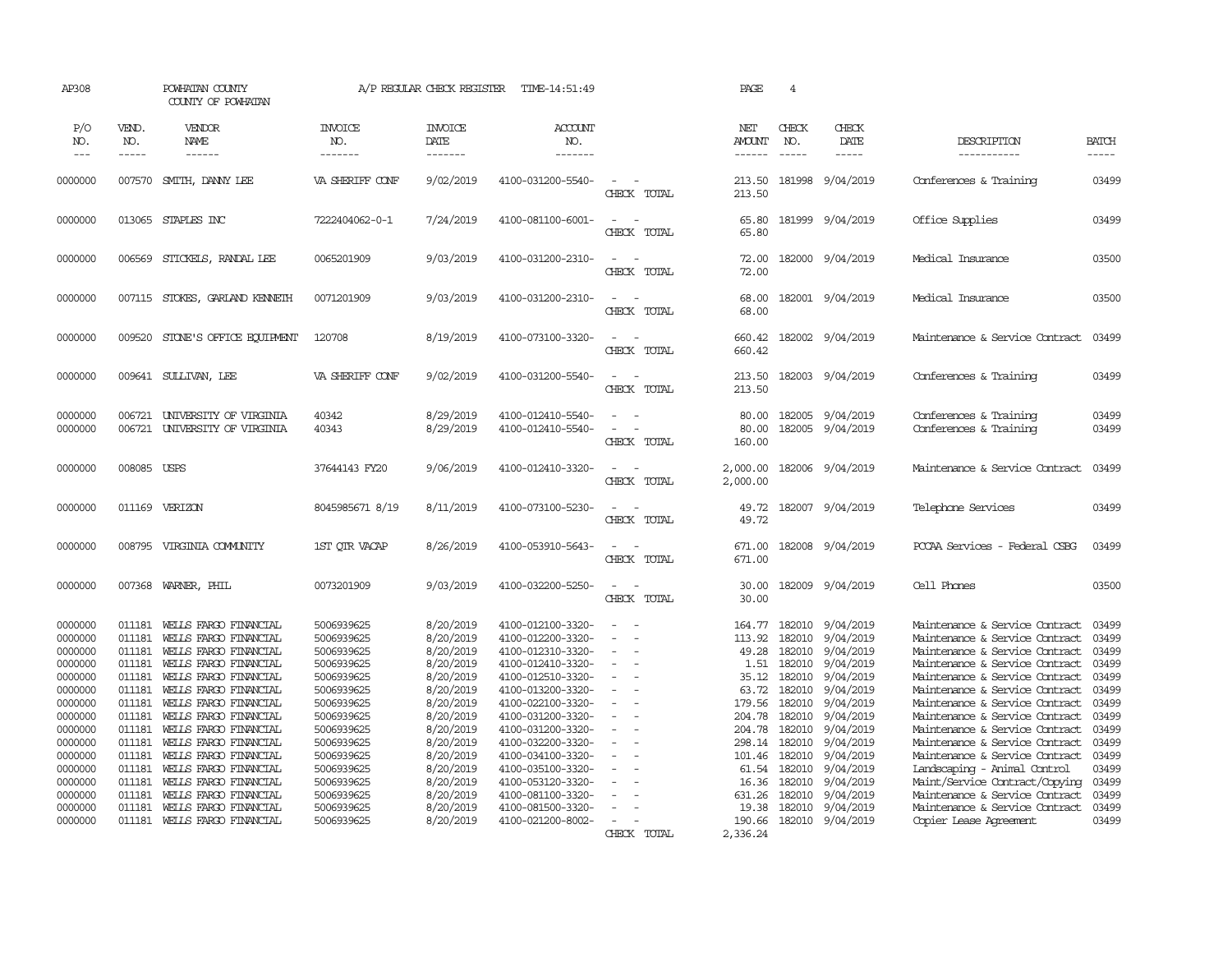| AP308                                               |                                                | POWHATAN COUNTY<br>COUNTY OF POWHATAN                                                       |                                                                    | A/P REGULAR CHECK REGISTER                                    | TIME-14:51:49                                                                                         |                                                                                                                        |             | PAGE                                     | 5                                              |                                                               |                                                                                                                                      |                                           |
|-----------------------------------------------------|------------------------------------------------|---------------------------------------------------------------------------------------------|--------------------------------------------------------------------|---------------------------------------------------------------|-------------------------------------------------------------------------------------------------------|------------------------------------------------------------------------------------------------------------------------|-------------|------------------------------------------|------------------------------------------------|---------------------------------------------------------------|--------------------------------------------------------------------------------------------------------------------------------------|-------------------------------------------|
| P/O<br>NO.                                          | VEND.<br>NO.                                   | VENDOR<br>NAME                                                                              | <b>INVOICE</b><br>NO.                                              | <b>INVOICE</b><br>DATE                                        | ACCOUNT<br>NO.                                                                                        |                                                                                                                        |             | NET<br>AMOUNT                            | CHECK<br>NO.                                   | CHECK<br>DATE                                                 | DESCRIPTION                                                                                                                          | BATCH                                     |
| $---$                                               | -----                                          | ------                                                                                      | -------                                                            | -------                                                       | -------                                                                                               |                                                                                                                        |             | $- - - - - -$                            | $\frac{1}{2}$                                  | $- - - - -$                                                   | -----------                                                                                                                          | -----                                     |
| 0000000                                             | 002080                                         | WOODCOCK, LYNN T.                                                                           | 0020201909                                                         | 9/03/2019                                                     | 4100-031200-2310-                                                                                     | $\sim$<br>$\sim$                                                                                                       | CHECK TOTAL | 108.00<br>108.00                         |                                                | 182011 9/04/2019                                              | Medical Insurance                                                                                                                    | 03500                                     |
| 0000000<br>0000000                                  | 000660<br>000660                               | BAI MUNICIPAL SOFTWARE<br>BAI MUNICIPAL SOFTWARE                                            | ESD2019-34<br>WATS20192-1042                                       | 8/15/2019<br>9/01/2019                                        | 4100-012510-3320-<br>4100-012510-3321-                                                                | $\overline{\phantom{0}}$                                                                                               | CHECK TOTAL | 2,730.00<br>11,916.00<br>14,646.00       | 182014<br>182014                               | 9/11/2019<br>9/11/2019                                        | Maintenance & Service Contract<br>AS400 Service Contracts                                                                            | 03501<br>03501                            |
| 0000000<br>0000000<br>0000000<br>0000000<br>0000000 | 008668<br>008668<br>008668<br>008668<br>008668 | BANK OF AMERICA<br>BANK OF AMERICA<br>BANK OF AMERICA<br>BANK OF AMERICA<br>BANK OF AMERICA | 09/02/2019<br>09/02/2019<br>09/02/2019<br>09/02/2019<br>09/02/2019 | 9/02/2019<br>9/02/2019<br>9/02/2019<br>9/02/2019<br>9/02/2019 | 4100-081500-5540-<br>4100-081500-5540-<br>4100-012510-6014-<br>4100-012100-5530-<br>4100-012410-3321- | $\sim$<br>$\sim$<br>$\overline{\phantom{a}}$<br>$\overline{\phantom{a}}$                                               |             | .00<br>12.00<br>15.78<br>208.56<br>19.95 | 182015<br>182015<br>182015<br>182015<br>182015 | 9/11/2019<br>9/11/2019<br>9/11/2019<br>9/11/2019<br>9/11/2019 | Conferences & Training<br>Conferences & Training<br>Other Operating Supplies<br><b>Business Meetings</b><br>BAI.NET Credit Card Fees | 03510<br>03510<br>03510<br>03510<br>03510 |
| 0000000<br>0000000<br>0000000<br>0000000            | 008668<br>008668<br>008668<br>008668           | BANK OF AMERICA<br>BANK OF AMERICA<br>BANK OF AMERICA<br>BANK OF AMERICA                    | 09/02/2019<br>09/02/2019<br>09/02/2019<br>09/02/2019               | 9/02/2019<br>9/02/2019<br>9/02/2019<br>9/02/2019              | 4100-013200-5210-<br>4100-013200-5210-<br>4100-073100-5210-<br>4100-034100-5540-                      | $\equiv$<br>$\overline{\phantom{a}}$<br>$\overline{a}$<br>$\sim$                                                       |             | 110.00<br>114.65<br>10.28<br>72.15       | 182015<br>182015<br>182015<br>182015           | 9/11/2019<br>9/11/2019<br>9/11/2019<br>9/11/2019              | Postage<br>Postage<br>Postage<br>Conferences & Training                                                                              | 03510<br>03510<br>03510<br>03510          |
| 0000000<br>0000000<br>0000000<br>0000000            | 008668<br>008668<br>008668<br>008668           | BANK OF AMERICA<br>BANK OF AMERICA<br>BANK OF AMERICA<br>BANK OF AMERICA                    | 09/02/2019<br>09/02/2019<br>09/02/2019<br>09/02/2019               | 9/02/2019<br>9/02/2019<br>9/02/2019<br>9/02/2019              | 4100-035500-6023-<br>4100-073100-6001-<br>4100-073100-6001-<br>4100-073100-6001-                      | $\equiv$<br>$\sim$<br>$\overline{\phantom{a}}$<br>$\sim$<br>$\sim$                                                     |             | 142.00<br>25.35<br>33.89<br>30.82        | 182015<br>182015<br>182015<br>182015           | 9/11/2019<br>9/11/2019<br>9/11/2019<br>9/11/2019              | Mobile Command Post<br>Office Supplies<br>Office Supplies<br>Office Supplies                                                         | 03510<br>03510<br>03510<br>03510          |
| 0000000<br>0000000<br>0000000                       | 008668<br>008668<br>008668                     | BANK OF AMERICA<br>BANK OF AMERICA<br>BANK OF AMERICA                                       | 09/02/2019<br>09/02/2019<br>09/02/2019                             | 9/02/2019<br>9/02/2019<br>9/02/2019                           | 4100-073100-6012-<br>4100-073100-6012-<br>4100-031210-5210-                                           | $\sim$<br>$\overline{a}$<br>$\sim$<br>$\overline{a}$                                                                   |             | 81.97<br>17.99                           | 182015<br>34.66-182015<br>182015               | 9/11/2019<br>9/11/2019<br>9/11/2019                           | Books & Subscriptions<br>Books & Subscriptions<br>Postage                                                                            | 03510<br>03510<br>03510                   |
| 0000000<br>0000000<br>0000000<br>0000000            | 008668<br>008668<br>008668<br>008668           | BANK OF AMERICA<br>BANK OF AMERICA<br>BANK OF AMERICA<br>BANK OF AMERICA                    | 09/02/2019<br>09/02/2019<br>09/02/2019<br>09/02/2019               | 9/02/2019<br>9/02/2019<br>9/02/2019<br>9/02/2019              | 4100-034100-5540-<br>4100-081500-5540-<br>4100-012510-6002-<br>4100-012510-6002-                      | $\equiv$<br>÷,<br>$\equiv$                                                                                             |             | 10.23<br>6.13<br>553.96<br>209.49        | 182015<br>182015<br>182015<br>182015           | 9/11/2019<br>9/11/2019<br>9/11/2019<br>9/11/2019              | Conferences & Training<br>Conferences & Training<br>Computer Equipment-non-capital<br>Computer Equipment-non-capital                 | 03510<br>03510<br>03510<br>03510          |
| 0000000<br>0000000<br>0000000<br>0000000            | 008668<br>008668<br>008668<br>008668           | BANK OF AMERICA<br>BANK OF AMERICA<br>BANK OF AMERICA<br>BANK OF AMERICA                    | 09/02/2019<br>09/02/2019<br>09/02/2019<br>09/02/2019               | 9/02/2019<br>9/02/2019<br>9/02/2019<br>9/02/2019              | 4100-012510-6002-<br>4100-012510-6014-<br>4100-012510-6014-<br>4100-012510-6014-                      | $\equiv$<br>$\overline{\phantom{a}}$<br>$\equiv$<br>$\sim$<br>$\overline{a}$                                           |             | 194.75<br>37.96<br>36.09                 | 209.47 182015<br>182015<br>182015<br>182015    | 9/11/2019<br>9/11/2019<br>9/11/2019<br>9/11/2019              | Computer Equipment-non-capital<br>Other Operating Supplies<br>Other Operating Supplies<br>Other Operating Supplies                   | 03510<br>03510<br>03510<br>03510          |
| 0000000<br>0000000<br>0000000                       | 008668<br>008668<br>008668                     | BANK OF AMERICA<br>BANK OF AMERICA<br>BANK OF AMERICA                                       | 09/02/2019<br>09/02/2019<br>09/02/2019                             | 9/02/2019<br>9/02/2019<br>9/02/2019                           | 4100-012510-6014-<br>4100-014300-3310-<br>4100-021600-6001-                                           | $\overline{\phantom{a}}$<br>$\sim$                                                                                     |             | 59.94<br>221.40                          | 17.29-182015<br>182015<br>182015               | 9/11/2019<br>9/11/2019<br>9/11/2019                           | Other Operating Supplies<br>Repairs & Maintenance<br>Office Supplies                                                                 | 03510<br>03510<br>03510                   |
| 0000000<br>0000000<br>0000000<br>0000000            | 008668<br>008668<br>008668<br>008668           | BANK OF AMERICA<br>BANK OF AMERICA<br>BANK OF AMERICA<br>BANK OF AMERICA                    | 09/02/2019<br>09/02/2019<br>09/02/2019<br>09/02/2019               | 9/02/2019<br>9/02/2019<br>9/02/2019<br>9/02/2019              | 4100-021600-6001-<br>4100-021600-6001-<br>4100-021600-6001-<br>4100-021600-6001-                      | $\equiv$<br>$\overline{\phantom{a}}$<br>$\equiv$<br>$\sim$<br>$\overline{\phantom{a}}$<br>$\overline{a}$               |             | 16.82<br>229.24<br>14.09<br>18.44        | 182015<br>182015<br>182015<br>182015           | 9/11/2019<br>9/11/2019<br>9/11/2019<br>9/11/2019              | Office Supplies<br>Office Supplies<br>Office Supplies<br>Office Supplies                                                             | 03510<br>03510<br>03510<br>03510          |
| 0000000<br>0000000<br>0000000                       | 008668<br>008668<br>008668                     | BANK OF AMERICA<br>BANK OF AMERICA<br>BANK OF AMERICA                                       | 09/02/2019<br>09/02/2019<br>09/02/2019                             | 9/02/2019<br>9/02/2019<br>9/02/2019                           | 4100-021600-6001-<br>4100-021600-6001-<br>4100-021600-6001-                                           | $\equiv$<br>$\sim$<br>$\sim$<br>$\sim$                                                                                 |             | 72.27<br>25.41<br>22.77                  | 182015<br>182015<br>182015                     | 9/11/2019<br>9/11/2019<br>9/11/2019                           | Office Supplies<br>Office Supplies<br>Office Supplies                                                                                | 03510<br>03510<br>03510                   |
| 0000000<br>0000000<br>0000000<br>0000000            | 008668<br>008668<br>008668<br>008668           | BANK OF AMERICA<br>BANK OF AMERICA<br>BANK OF AMERICA<br>BANK OF AMERICA                    | 09/02/2019<br>09/02/2019<br>09/02/2019<br>09/02/2019               | 9/02/2019<br>9/02/2019<br>9/02/2019<br>9/02/2019              | 4100-031210-5540-<br>4100-031210-6001-<br>4100-031210-6001-<br>4100-032200-3310-                      | $\overline{\phantom{a}}$<br>$\overline{\phantom{a}}$<br>$\sim$<br>$\overline{\phantom{a}}$<br>$\overline{\phantom{a}}$ |             | 6.98<br>80.69<br>51.05<br>260.60         | 182015<br>182015<br>182015<br>182015           | 9/11/2019<br>9/11/2019<br>9/11/2019<br>9/11/2019              | Conferences and Training<br>Office Supplies<br>Office Supplies<br>Equipment Repair                                                   | 03510<br>03510<br>03510<br>03510          |
| 0000000<br>0000000<br>0000000                       | 008668<br>008668<br>008668                     | BANK OF AMERICA<br>BANK OF AMERICA<br>BANK OF AMERICA                                       | 09/02/2019<br>09/02/2019<br>09/02/2019                             | 9/02/2019<br>9/02/2019<br>9/02/2019                           | 4100-032200-6009-<br>4100-034100-6001-<br>4100-035500-6023-                                           |                                                                                                                        |             | 267.62<br>34.74<br>145.02                | 182015<br>182015<br>182015                     | 9/11/2019<br>9/11/2019<br>9/11/2019                           | Auto Repairs and Parts<br>Office Supplies<br>Mobile Command Post                                                                     | 03510<br>03510<br>03510                   |
| 0000000<br>0000000<br>0000000                       | 008668<br>008668<br>008668                     | BANK OF AMERICA<br>BANK OF AMERICA<br>BANK OF AMERICA                                       | 09/02/2019<br>09/02/2019<br>09/02/2019                             | 9/02/2019<br>9/02/2019<br>9/02/2019                           | 4100-073100-6001-<br>4100-073100-6012-<br>4100-073100-6012-                                           | $\sim$<br>$\sim$                                                                                                       |             | 6.99<br>44.53<br>22.12                   | 182015<br>182015                               | 9/11/2019<br>9/11/2019<br>182015 9/11/2019                    | Office Supplies<br>Books & Subscriptions<br>Books & Subscriptions                                                                    | 03510<br>03510<br>03510                   |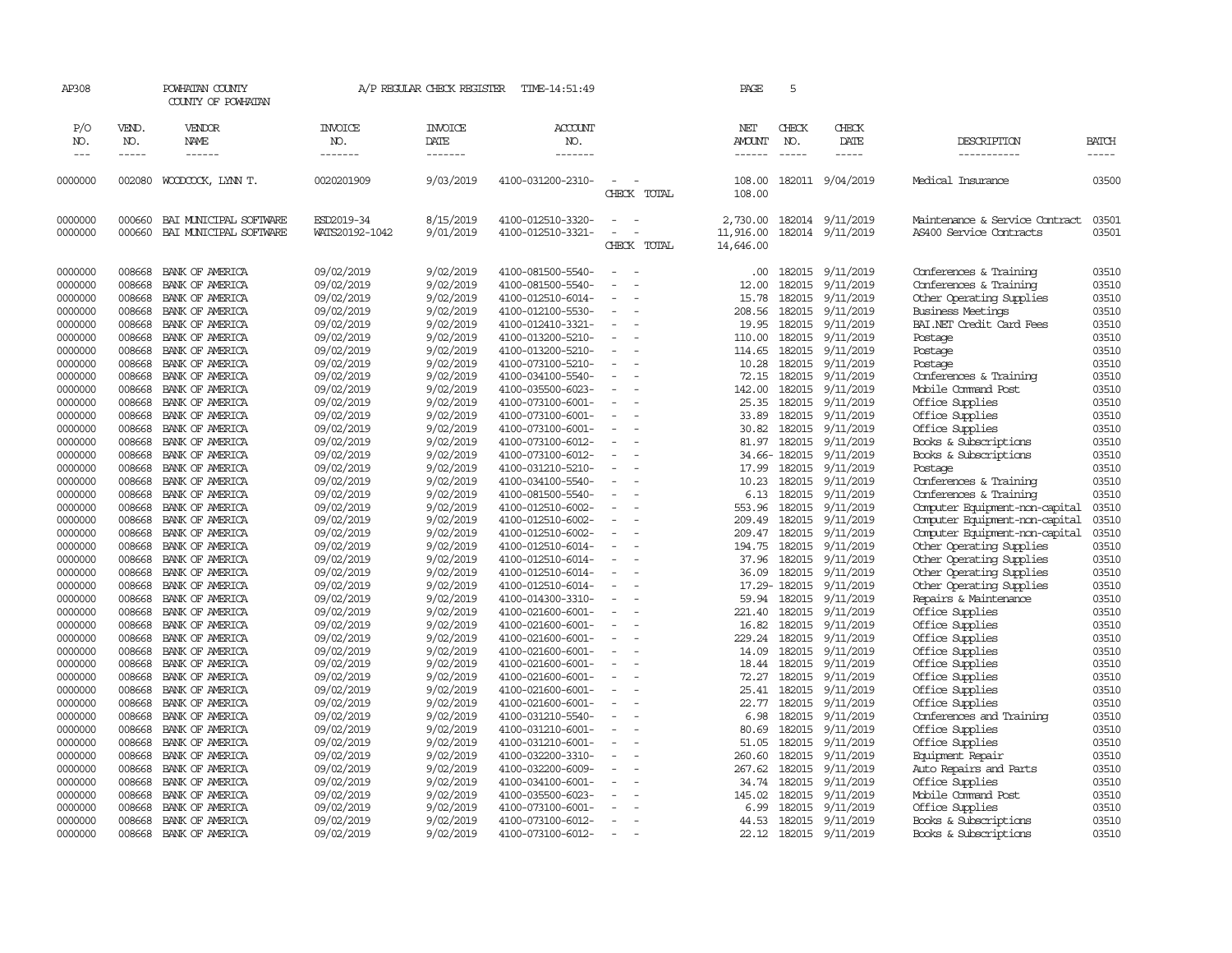| AP308              |                  | POWHATAN COUNTY<br>COUNTY OF POWHATAN |                          | A/P REGULAR CHECK REGISTER | TIME-14:51:49                          |                          | PAGE                 | 6                |                        |                                                     |                |
|--------------------|------------------|---------------------------------------|--------------------------|----------------------------|----------------------------------------|--------------------------|----------------------|------------------|------------------------|-----------------------------------------------------|----------------|
| P/O<br>NO.         | VEND.<br>NO.     | <b>VENDOR</b><br>NAME                 | <b>INVOICE</b><br>NO.    | <b>INVOICE</b><br>DATE     | ACCOUNT<br>NO.                         |                          | NET<br><b>AMOUNT</b> | CHECK<br>NO.     | CHECK<br>DATE          | DESCRIPTION                                         | BATCH          |
| $\frac{1}{2}$      | -----            | $- - - - - -$                         | -------                  | -------                    | -------                                |                          | ------               | $\frac{1}{2}$    | $- - - - -$            | -----------                                         | -----          |
| 0000000            | 008668           | BANK OF AMERICA                       | 09/02/2019               | 9/02/2019                  | 4100-073100-6014-                      |                          | 40.95                | 182015           | 9/11/2019              | Library Supplies                                    | 03510          |
| 0000000            | 008668           | BANK OF AMERICA                       | 09/02/2019               | 9/02/2019                  | 4100-081100-6001-                      | $\blacksquare$           | 27.53                | 182015           | 9/11/2019              | Office Supplies                                     | 03510          |
| 0000000            | 008668           | BANK OF AMERICA                       | 09/02/2019               | 9/02/2019                  | 4100-073100-6012-                      | $\sim$                   | 15.00                | 182015           | 9/11/2019              | Books & Subscriptions                               | 03510          |
| 0000000            | 008668           | BANK OF AMERICA                       | 09/02/2019               | 9/02/2019                  | 4100-012200-6001-                      | $\sim$                   | 33.70                | 182015           | 9/11/2019              | Office Supplies                                     | 03510          |
| 0000000            | 008668           | BANK OF AMERICA                       | 09/02/2019               | 9/02/2019                  | 4100-032200-6001-                      |                          | 62.54                | 182015           | 9/11/2019              | Stationery/Office Supplies                          | 03510          |
| 0000000            | 008668           | BANK OF AMERICA                       | 09/02/2019               | 9/02/2019                  | 4100-032200-6001-                      | $\overline{\phantom{a}}$ | 525.45               | 182015           | 9/11/2019              | Stationery/Office Supplies                          | 03510          |
| 0000000            | 008668           | BANK OF AMERICA                       | 09/02/2019               | 9/02/2019                  | 4100-014500-6004-                      |                          | 20.00                | 182015           | 9/11/2019              | Tools and Equipment                                 | 03510          |
| 0000000            | 008668           | BANK OF AMERICA                       | 09/02/2019               | 9/02/2019                  | 4100-032210-3310-                      |                          | 549.99               | 182015           | 9/11/2019              | Repairs & Maintenance                               | 03510          |
| 0000000            | 008668           | BANK OF AMERICA                       | 09/02/2019               | 9/02/2019                  | 4100-012100-5540-                      |                          | 50.00                | 182015           | 9/11/2019              | Conference & Training                               | 03510          |
| 0000000            | 008668           | BANK OF AMERICA                       | 09/02/2019               | 9/02/2019                  | 4100-012100-5530-                      |                          | 48.91                | 182015           | 9/11/2019              | Business Meetings                                   | 03510          |
| 0000000            | 008668           | BANK OF AMERICA                       | 09/02/2019               | 9/02/2019                  | 4100-081500-5540-                      | $\blacksquare$           | 34.54                | 182015           | 9/11/2019              | Conferences & Training                              | 03510          |
| 0000000            | 008668           | BANK OF AMERICA                       | 09/02/2019               | 9/02/2019                  | 4100-012200-5540-                      |                          | 225.00               | 182015           | 9/11/2019              | Conferences & Training                              | 03510          |
| 0000000            | 008668           | BANK OF AMERICA                       | 09/02/2019               | 9/02/2019                  | 4100-012510-8205-                      | $\equiv$                 | 17.49                | 182015           | 9/11/2019              | Hosting Fees                                        | 03510          |
| 0000000            | 008668           | BANK OF AMERICA                       | 09/02/2019               | 9/02/2019                  | 4100-012310-5510-                      |                          | 24.11                | 182015           | 9/11/2019              | Travel/Mileage/Parking/Tolls                        | 03510          |
| 0000000            | 008668           | BANK OF AMERICA                       | 09/02/2019               | 9/02/2019                  | 4100-035500-6008-                      |                          | 13.00                | 182015           | 9/11/2019              | Gas/Grease/Oil                                      | 03510          |
| 0000000            | 008668           | BANK OF AMERICA                       | 09/02/2019               | 9/02/2019                  | 4100-012100-5530-                      | $\equiv$                 | 66.93                | 182015           | 9/11/2019              | <b>Business Meetings</b>                            | 03510          |
| 0000000            | 008668           | BANK OF AMERICA                       | 09/02/2019               | 9/02/2019                  | 4100-073100-6014-                      |                          | 60.40                | 182015           | 9/11/2019              | Library Supplies                                    | 03510          |
| 0000000            | 008668           | BANK OF AMERICA                       | 09/02/2019               | 9/02/2019                  | 4100-012510-8205-                      | $\sim$                   | 249.00               | 182015           | 9/11/2019              | Hosting Fees                                        | 03510          |
| 0000000            | 008668           | BANK OF AMERICA                       | 09/02/2019               | 9/02/2019                  | 4100-012520-8205-                      |                          | 79.98                | 182015           | 9/11/2019              | Internet and Website Costs                          | 03510          |
| 0000000            | 008668           | BANK OF AMERICA                       | 09/02/2019               | 9/02/2019                  | 4100-032200-6001-                      | $\equiv$                 | 13.66                | 182015           | 9/11/2019              | Stationery/Office Supplies                          | 03510          |
| 0000000            | 008668           | BANK OF AMERICA                       | 09/02/2019               | 9/02/2019                  | 4100-012510-6014-                      |                          | 44.95                | 182015           | 9/11/2019              | Other Operating Supplies                            | 03510          |
| 0000000            | 008668           | BANK OF AMERICA                       | 09/02/2019               | 9/02/2019                  | 4100-014300-5540-                      | $\equiv$                 | 500.00               | 182015           | 9/11/2019              | Training and Education                              | 03510          |
| 0000000            | 008668           | BANK OF AMERICA                       | 09/02/2019               | 9/02/2019                  | 4100-081500-5540-                      | ÷                        | 20.00                | 182015           | 9/11/2019              | Conferences & Training                              | 03510          |
| 0000000            | 008668           | BANK OF AMERICA                       | 09/02/2019               | 9/02/2019                  | 4100-035500-6014-                      | $\overline{\phantom{a}}$ | 93.82                | 182015           | 9/11/2019              | Other Operating Supplies                            | 03510          |
| 0000000            | 008668           | BANK OF AMERICA                       | 09/02/2019               | 9/02/2019                  | 4100-073100-5260-                      | $\overline{\phantom{a}}$ | 219.90               | 182015           | 9/11/2019              | Internet                                            | 03510          |
| 0000000            | 008668           | BANK OF AMERICA                       | 09/02/2019               | 9/02/2019                  | 4100-034100-3320-                      |                          | 49.00                | 182015           | 9/11/2019              | Maintenance & Service Contract                      | 03510          |
| 0000000            | 008668           | BANK OF AMERICA                       | 09/02/2019               | 9/02/2019                  | 4100-014600-3310-                      | $\equiv$                 | 245.09               | 182015           | 9/11/2019              | Repairs and Maintenance                             | 03510          |
| 0000000            | 008668           | BANK OF AMERICA                       | 09/02/2019               | 9/02/2019                  | 4100-031210-5540-                      | $\equiv$                 | 30.00                | 182015           | 9/11/2019              | Conferences and Training                            | 03510          |
| 0000000            | 008668           | BANK OF AMERICA                       | 09/02/2019               | 9/02/2019                  | 4100-031210-5540-                      | $\equiv$                 | 95.00                | 182015           | 9/11/2019              | Conferences and Training                            | 03510          |
| 0000000            | 008668           | BANK OF AMERICA                       | 09/02/2019               | 9/02/2019                  | 4100-012510-5260-                      |                          | 75.00                | 182015           | 9/11/2019              | Internet Usage                                      | 03510          |
| 0000000            | 008668           | BANK OF AMERICA                       | 09/02/2019               | 9/02/2019                  | 4100-073100-3320-                      | $\sim$                   | 45.00                | 182015           | 9/11/2019              | Maintenance & Service Contract                      | 03510          |
| 0000000            | 008668           | BANK OF AMERICA                       | 09/02/2019               | 9/02/2019                  | 4100-012310-5540-                      | $\sim$                   | 159.42               | 182015           | 9/11/2019              | Conferences & Training                              | 03510          |
| 0000000            | 008668           | BANK OF AMERICA                       | 09/02/2019               | 9/02/2019                  | 4100-014100-6006-                      |                          | 310.74               | 182015           | 9/11/2019              | Memorial Benches                                    | 03510<br>03510 |
| 0000000            | 008668<br>008668 | BANK OF AMERICA                       | 09/02/2019               | 9/02/2019                  | 4100-014100-6006-                      | $\equiv$                 | 1,119.84             | 182015           | 9/11/2019              | Memorial Benches                                    |                |
| 0000000            | 008668           | BANK OF AMERICA                       | 09/02/2019               | 9/02/2019                  | 4100-032200-5815-                      | $\equiv$                 | 2,137.37             | 182015           | 9/11/2019              | Training/Seminars                                   | 03510          |
| 0000000<br>0000000 | 008668           | BANK OF AMERICA<br>BANK OF AMERICA    | 09/02/2019<br>09/02/2019 | 9/02/2019<br>9/02/2019     | 4100-021600-5540-<br>4100-012220-5810- |                          | 475.38               | 182015<br>182015 | 9/11/2019<br>9/11/2019 | Travel and Education<br>Dues/Association Membership | 03510<br>03510 |
| 0000000            | 008668           | BANK OF AMERICA                       |                          |                            | 4100-081500-5540-                      | $\sim$                   | 60.00                | 182015           |                        |                                                     | 03510          |
| 0000000            | 008668           | BANK OF AMERICA                       | 09/02/2019<br>09/02/2019 | 9/02/2019<br>9/02/2019     | 4100-081500-5540-                      |                          | 105.19<br>105.19     | 182015           | 9/11/2019<br>9/11/2019 | Conferences & Training<br>Conferences & Training    | 03510          |
| 0000000            | 008668           | BANK OF AMERICA                       | 09/02/2019               | 9/02/2019                  | 4100-012510-6008-                      | $\equiv$                 | 8.00                 | 182015           | 9/11/2019              | Gas/Grease/Oil                                      | 03510          |
| 0000000            | 008668           | BANK OF AMERICA                       | 09/02/2019               | 9/02/2019                  | 4100-031210-6008-                      | $\sim$                   | 6.00                 | 182015           | 9/11/2019              | Gas/Greases/Oil                                     | 03510          |
| 0000000            | 008668           | BANK OF AMERICA                       | 09/02/2019               | 9/02/2019                  | 4100-073100-6014-                      | $\overline{a}$           | 47.85                | 182015           | 9/11/2019              | Library Supplies                                    | 03510          |
| 0000000            | 008668           | BANK OF AMERICA                       | 09/02/2019               | 9/02/2019                  | 4100-032200-5815-                      | $\equiv$                 | 693.00               | 182015           | 9/11/2019              | Training/Seminars                                   | 03510          |
| 0000000            | 008668           | BANK OF AMERICA                       | 09/02/2019               | 9/02/2019                  | 4100-012220-5810-                      |                          | 125.00               | 182015           | 9/11/2019              | Dues/Association Membership                         | 03510          |
| 0000000            | 008668           | BANK OF AMERICA                       | 09/02/2019               | 9/02/2019                  | 4100-081500-5540-                      | $\equiv$                 | 30.00                | 182015           | 9/11/2019              | Conferences & Training                              | 03510          |
| 0000000            | 008668           | BANK OF AMERICA                       | 09/02/2019               | 9/02/2019                  | 4100-073100-6012-                      | $\sim$                   | 539.88               | 182015           | 9/11/2019              | Books & Subscriptions                               | 03510          |
| 0000000            | 008668           | BANK OF AMERICA                       | 09/02/2019               | 9/02/2019                  | 4100-034100-5810-                      |                          | 45.00                | 182015           | 9/11/2019              | Dues/Association Memberships                        | 03510          |
| 0000000            | 008668           | BANK OF AMERICA                       | 09/02/2019               | 9/02/2019                  | 4100-034100-5540-                      |                          | 209.00               | 182015           | 9/11/2019              | Conferences & Training                              | 03510          |
| 0000000            | 008668           | BANK OF AMERICA                       | 09/02/2019               | 9/02/2019                  | 4100-012510-6002-                      |                          | 87.26                | 182015           | 9/11/2019              | Computer Equipment-non-capital                      | 03510          |
| 0000000            | 008668           | BANK OF AMERICA                       | 09/02/2019               | 9/02/2019                  | 4100-073100-6002-                      | $\overline{\phantom{a}}$ | 184.80               | 182015           | 9/11/2019              | Computer Equipment-non-capital                      | 03510          |
| 0000000            | 008668           | BANK OF AMERICA                       | 09/02/2019               | 9/02/2019                  | 4100-081100-5540-                      | $\equiv$                 | 999.00               |                  | 182015 9/11/2019       | Conferences & Training                              | 03510          |
|                    |                  |                                       |                          |                            |                                        |                          |                      |                  |                        |                                                     |                |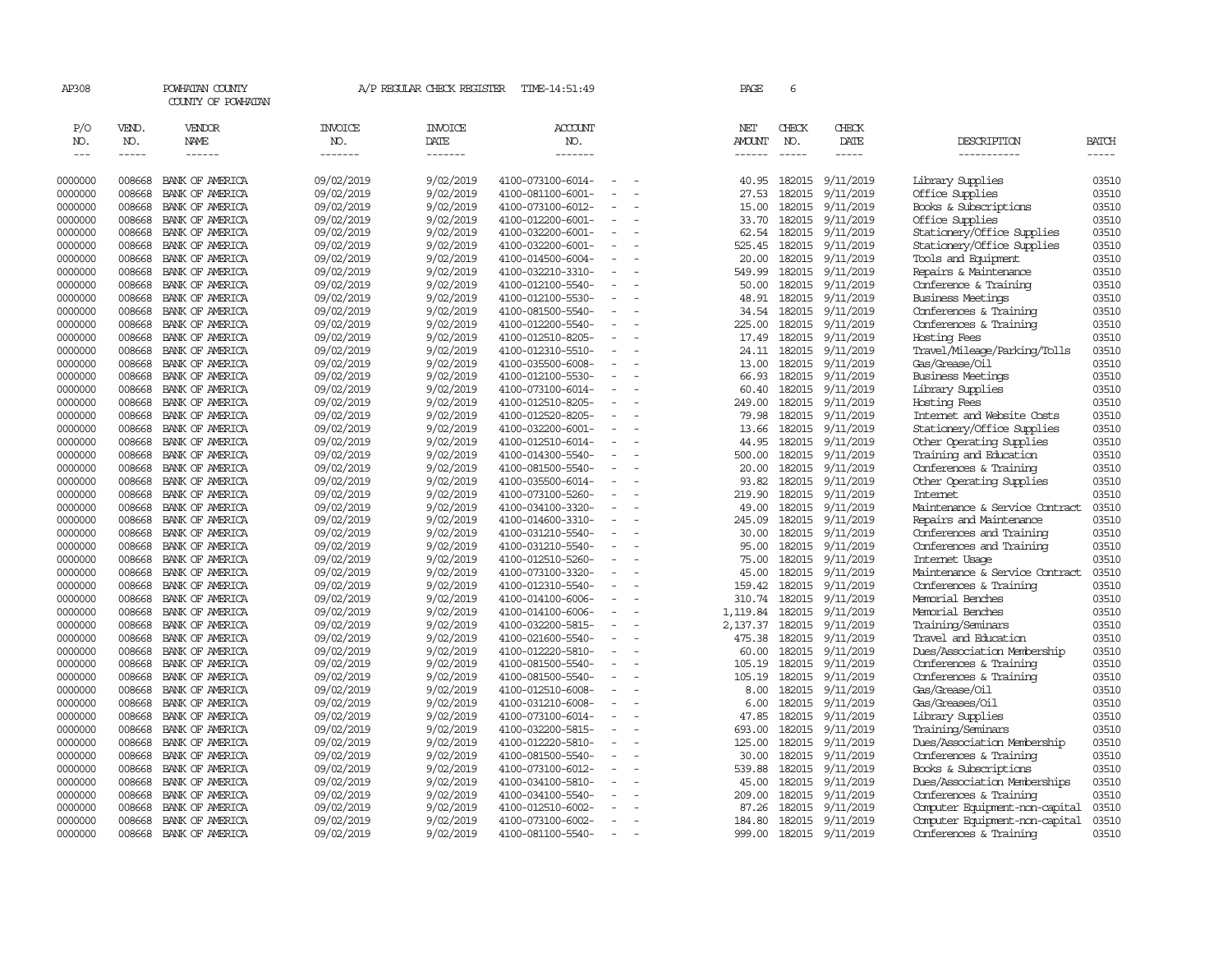| AP308              |                  | POWHATAN COUNTY<br>COUNTY OF POWHATAN |                          | A/P REGULAR CHECK REGISTER | TIME-14:51:49                          |                                            | PAGE               | $7\phantom{.0}$  |                        |                                                          |                |
|--------------------|------------------|---------------------------------------|--------------------------|----------------------------|----------------------------------------|--------------------------------------------|--------------------|------------------|------------------------|----------------------------------------------------------|----------------|
| P/O<br>NO.         | VEND.<br>NO.     | VENDOR<br>NAME                        | <b>INVOICE</b><br>NO.    | <b>INVOICE</b><br>DATE     | <b>ACCOUNT</b><br>NO.                  |                                            | NET<br>AMOUNT      | CHECK<br>NO.     | CHECK<br>DATE          | DESCRIPTION                                              | <b>BATCH</b>   |
| $\frac{1}{2}$      | -----            | ------                                | -------                  | -------                    | -------                                |                                            | ------             | $- - - - -$      | -----                  | -----------                                              | -----          |
| 0000000            | 008668           | BANK OF AMERICA                       | 09/02/2019               | 9/02/2019                  | 4100-034100-5540-                      |                                            | 23.99              | 182015           | 9/11/2019              | Conferences & Training                                   | 03510          |
| 0000000            | 008668           | BANK OF AMERICA                       | 09/02/2019               | 9/02/2019                  | 4100-081500-5540-                      |                                            | 30.94              | 182015           | 9/11/2019              | Conferences & Training                                   | 03510          |
| 0000000            | 008668           | BANK OF AMERICA                       | 09/02/2019               | 9/02/2019                  | 4100-013200-5540-                      |                                            | 339.47             | 182015           | 9/11/2019              | Conferences & Training                                   | 03510          |
| 0000000            | 008668           | BANK OF AMERICA                       | 09/02/2019               | 9/02/2019                  | 4100-032200-5540-                      |                                            | 790.00             | 182015           | 9/11/2019              | Travel - Convention & Educatio                           | 03510          |
| 0000000            | 008668           | BANK OF AMERICA                       | 09/02/2019               | 9/02/2019                  | 4100-032200-6009-                      |                                            | 41.57              | 182015           | 9/11/2019              | Auto Repairs and Parts                                   | 03510          |
| 0000000            | 008668           | BANK OF AMERICA                       | 09/02/2019               | 9/02/2019                  | 4100-012100-5540-                      |                                            | 50.00              |                  | 182015 9/11/2019       | Conference & Training                                    | 03510          |
|                    |                  |                                       |                          |                            |                                        | CHECK TOTAL                                | 16,002.07          |                  |                        |                                                          |                |
| 0000000            | 012806           | BERRY, THOMAS ERNEST                  | <b>SUMER 2019</b>        | 8/19/2019                  | 4100-032200-5815-                      |                                            | 984.00             |                  | 182016 9/11/2019       | Training/Seminars                                        | 03501          |
|                    |                  |                                       |                          |                            |                                        | CHECK TOTAL                                | 984.00             |                  |                        |                                                          |                |
| 0000000            |                  | 009991 BMS DIRECT                     | 136789                   | 8/27/2019                  | 4100-012200-6001-                      |                                            | 446.34             | 182017           | 9/11/2019              | Office Supplies                                          | 03501          |
| 0000000            | 009991           | <b>EMS DIRECT</b>                     | 136792                   | 8/31/2019                  | 4100-012310-6001-                      |                                            | 531.77             | 182017           | 9/11/2019              | Office Supplies                                          | 03501          |
| 0000000            | 009991           | <b>EMS DIRECT</b>                     | 139286P                  | 9/06/2019                  | 4100-012410-5210-                      |                                            | 8,003.60           | 182017           | 9/11/2019              | Postage                                                  | 03505          |
|                    |                  |                                       |                          |                            |                                        | CHECK TOTAL                                | 8,981.71           |                  |                        |                                                          |                |
| 0000000            | 011010           | BOX ALARM TEES                        | 345                      | 9/01/2019                  | 4100-032200-6016-                      | $\equiv$                                   | 40.00              | 182019           | 9/11/2019              | <b>JET</b> Program                                       | 03501          |
| 0000000            | 011010           | BOX ALARM TEES                        | 346                      | 9/01/2019                  | 4100-032200-6016-                      | $\overline{\phantom{a}}$                   | 261.00             | 182019           | 9/11/2019              | <b>JET</b> Program                                       | 03501          |
|                    |                  |                                       |                          |                            |                                        | CHECK TOTAL                                | 301.00             |                  |                        |                                                          |                |
| 0000000            | 011439           | BUSINESS CARD                         | 08/27/2019               | 8/27/2019                  | 4100-031200-6014-                      |                                            | .00.               | 182020           | 9/11/2019              | Other Operating Supplies                                 | 03508          |
| 0000000            | 011439           | BUSINESS CARD                         | 08/27/2019               | 8/27/2019                  | 4100-031200-6014-                      |                                            | 39.00              | 182020           | 9/11/2019              | Other Operating Supplies                                 | 03508          |
| 0000000            | 011439           | BUSINESS CARD                         | 08/27/2019               | 8/27/2019                  | 4100-031200-6014-                      | $\overline{a}$<br>$\overline{\phantom{a}}$ | 39.00              | 182020           | 9/11/2019              | Other Operating Supplies                                 | 03508          |
| 0000000            | 011439           | BUSINESS CARD                         | 08/27/2019               | 8/27/2019                  | 4100-031200-5210-                      | $\sim$                                     | 50.00              | 182020           | 9/11/2019              | Postage                                                  | 03508          |
| 0000000            | 011439           | BUSINESS CARD                         | 08/27/2019               | 8/27/2019                  | 4100-031200-5210-                      |                                            | 100.00             | 182020           | 9/11/2019              | Postage                                                  | 03508          |
| 0000000            | 011439           | BUSINESS CARD                         | 08/27/2019               | 8/27/2019                  | 4100-031710-5210-                      | $\overline{\phantom{a}}$                   | 17.99              | 182020           | 9/11/2019              | Postage                                                  | 03508          |
| 0000000            | 011439           | BUSINESS CARD                         | 08/27/2019               | 8/27/2019                  | 4100-031200-6001-                      |                                            | 64.75<br>31.56     | 182020<br>182020 | 9/11/2019              | Office Supplies                                          | 03508          |
| 0000000<br>0000000 | 011439<br>011439 | BUSINESS CARD<br>BUSINESS CARD        | 08/27/2019<br>08/27/2019 | 8/27/2019<br>8/27/2019     | 4100-031200-6002-<br>4100-031200-5540- |                                            | 218.32             | 182020           | 9/11/2019<br>9/11/2019 | Computer Equipment-non-capital<br>Conferences & Training | 03508<br>03508 |
| 0000000            | 011439           | BUSINESS CARD                         | 08/27/2019               | 8/27/2019                  | 4100-031200-5540-                      |                                            | 218.32             | 182020           | 9/11/2019              | Conferences & Training                                   | 03508          |
| 0000000            | 011439           | BUSINESS CARD                         | 08/27/2019               | 8/27/2019                  | 4100-031200-5540-                      |                                            | 218.32             | 182020           | 9/11/2019              | Conferences & Training                                   | 03508          |
| 0000000            | 011439           | BUSINESS CARD                         | 08/27/2019               | 8/27/2019                  | 4100-031200-5540-                      |                                            | 109.16             | 182020           | 9/11/2019              | Conferences & Training                                   | 03508          |
| 0000000            | 011439           | BUSINESS CARD                         | 08/27/2019               | 8/27/2019                  | 4100-035100-6014-                      | $\sim$<br>÷,                               | 356.70             | 182020           | 9/11/2019              | Other Operating Supplies                                 | 03508          |
| 0000000            | 011439           | BUSINESS CARD                         | 08/27/2019               | 8/27/2019                  | 4100-031200-6001-                      |                                            | 212.32             | 182020           | 9/11/2019              | Office Supplies                                          | 03508          |
| 0000000            | 011439           | BUSINESS CARD                         | 07/27/2019               | 7/27/2019                  | 4100-031200-6014-                      |                                            | .00.               | 182020           | 9/11/2019              | Other Operating Supplies                                 | 03511          |
| 0000000            | 011439           | BUSINESS CARD                         | 07/27/2019               | 7/27/2019                  | 4100-031200-6014-                      |                                            |                    | 27.51-182020     | 9/11/2019              | Other Operating Supplies                                 | 03511          |
| 0000000            | 011439           | BUSINESS CARD                         | 07/27/2019               | 7/27/2019                  | 4100-031200-5210-                      |                                            | 82.00              | 182020           | 9/11/2019              | Postage                                                  | 03511          |
| 0000000            | 011439           | BUSINESS CARD                         | 07/27/2019               | 7/27/2019                  | 4100-031200-5210-                      |                                            | 17.99              | 182020           | 9/11/2019              | Postage                                                  | 03511          |
| 0000000            | 011439           | <b>BUSINESS CARD</b>                  | 07/27/2019               | 7/27/2019                  | 4100-031710-5210-                      | $\sim$<br>÷.                               | 17.99              | 182020           | 9/11/2019              | Postage                                                  | 03511          |
| 0000000            | 011439           | BUSINESS CARD                         | 07/27/2019               | 7/27/2019                  | 4100-031200-5230-                      |                                            |                    | 11.99-182020     | 9/11/2019              | Telephone Services                                       | 03511          |
| 0000000            | 011439           | BUSINESS CARD                         | 07/27/2019               | 7/27/2019                  | 4100-031200-6002-                      |                                            | 15.78              | 182020           | 9/11/2019              | Computer Equipment-non-capital                           | 03511          |
| 0000000            | 011439           | BUSINESS CARD                         | 07/27/2019               | 7/27/2019                  | 4100-035100-6022-                      |                                            | 42.80              | 182020           | 9/11/2019              | Dog Food/Supplies                                        | 03511          |
| 0000000            | 011439           | BUSINESS CARD                         | 07/27/2019               | 7/27/2019                  | 4100-031200-6001-                      |                                            | 48.90              | 182020           | 9/11/2019              | Office Supplies                                          | 03511          |
| 0000000            | 011439           | BUSINESS CARD                         | 07/27/2019               | 7/27/2019                  | 4100-031200-6001-                      | $\overline{\phantom{a}}$                   | 35.48              | 182020           | 9/11/2019              | Office Supplies                                          | 03511          |
| 0000000            | 011439           | BUSINESS CARD                         | 07/27/2019               | 7/27/2019                  | 4100-031200-6001-                      | $\equiv$                                   |                    | 20.99-182020     | 9/11/2019              | Office Supplies                                          | 03511          |
| 0000000<br>0000000 | 011439<br>011439 | BUSINESS CARD<br>BUSINESS CARD        | 07/27/2019<br>07/27/2019 | 7/27/2019<br>7/27/2019     | 4100-031200-5540-<br>4100-031200-6002- |                                            | 1,250.00<br>514.94 | 182020<br>182020 | 9/11/2019<br>9/11/2019 | Conferences & Training<br>Computer Equipment-non-capital | 03511<br>03511 |
| 0000000            | 011439           | BUSINESS CARD                         | 07/27/2019               | 7/27/2019                  | 4100-031200-6002-                      |                                            | 25.44              | 182020           | 9/11/2019              | Computer Equipment-non-capital                           | 03511          |
| 0000000            |                  | 011439 BUSINESS CARD                  | 07/27/2019               | 7/27/2019                  | 4100-031200-5540-                      |                                            |                    | 149.06-182020    | 9/11/2019              | Conferences & Training                                   | 03511          |
|                    |                  |                                       |                          |                            |                                        | CHECK TOTAL                                | 3,517.21           |                  |                        |                                                          |                |
|                    |                  |                                       |                          |                            |                                        |                                            |                    |                  |                        |                                                          |                |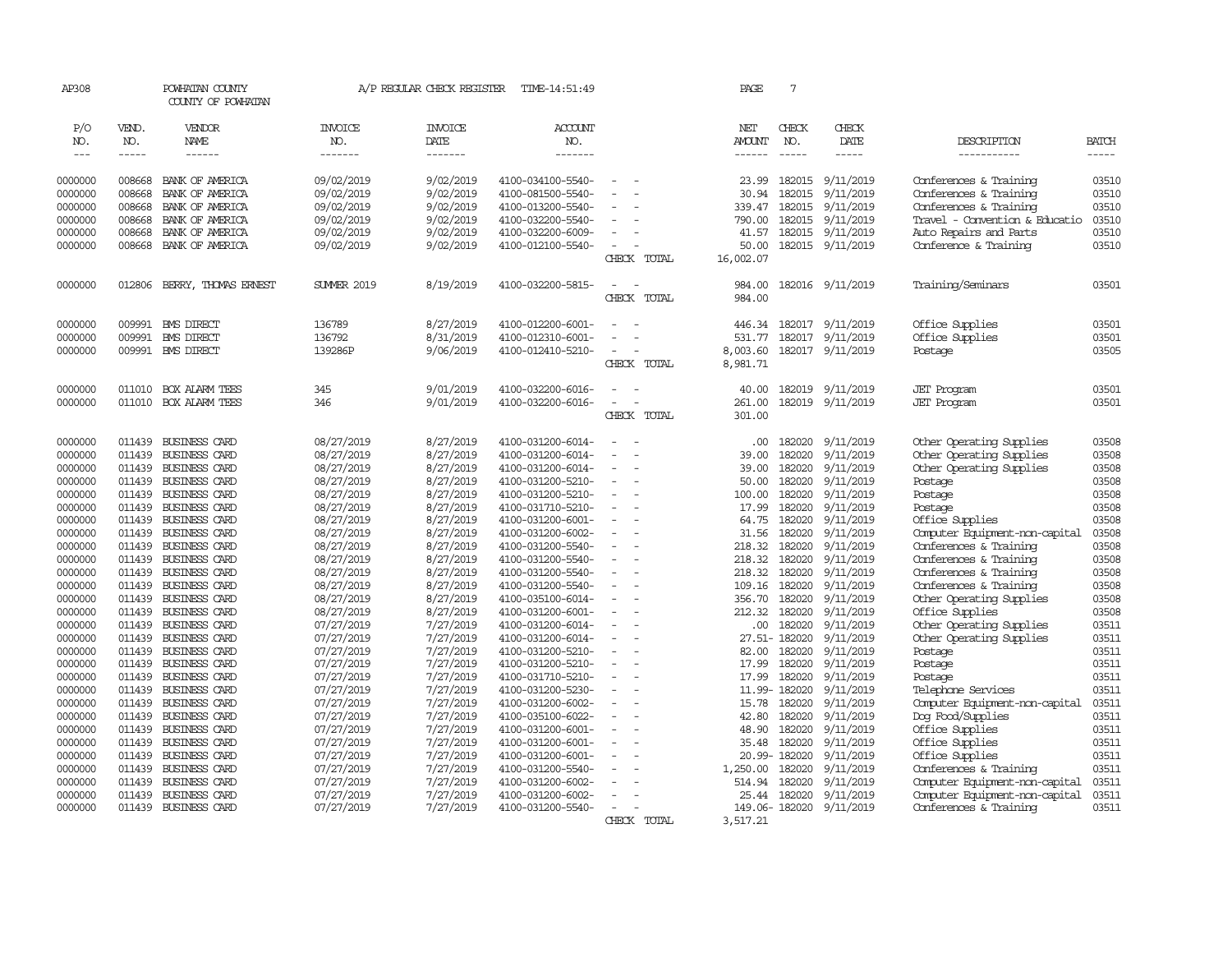| AP308        |                    | POWHATAN COUNTY<br>COUNTY OF POWHATAN  |                | A/P REGULAR CHECK REGISTER | TIME-14:51:49     |                                                      |             | PAGE          | 8                    |                  |                                      |                             |
|--------------|--------------------|----------------------------------------|----------------|----------------------------|-------------------|------------------------------------------------------|-------------|---------------|----------------------|------------------|--------------------------------------|-----------------------------|
| P/O          | VEND.              | VENDOR                                 | <b>INVOICE</b> | <b>INVOICE</b>             | <b>ACCOUNT</b>    |                                                      |             | NET           | CHECK                | CHECK            |                                      |                             |
| NO.<br>$---$ | NO.<br>$- - - - -$ | NAME<br>------                         | NO.<br>------- | <b>DATE</b><br>-------     | NO.<br>-------    |                                                      |             | <b>AMOUNT</b> | NO.<br>$\frac{1}{2}$ | DATE<br>-----    | DESCRIPTION<br>-----------           | <b>BATCH</b><br>$- - - - -$ |
|              |                    |                                        |                |                            |                   |                                                      |             |               |                      |                  |                                      |                             |
| 0000000      | 011610             | BUSINESS CARD                          | 08/27/2019     | 8/27/2019                  | 4100-031200-5210- | $\sim$                                               |             | .00.          | 182021               | 9/11/2019        | Postage                              | 03509                       |
| 0000000      | 011610             | BUSINESS CARD                          | 08/27/2019     | 8/27/2019                  | 4100-031200-5210- | $\equiv$                                             |             | 4.05          | 182021               | 9/11/2019        | Postage                              | 03509                       |
| 0000000      | 011610             | <b>BUSINESS CARD</b>                   | 08/27/2019     | 8/27/2019                  | 4100-031200-6014- |                                                      |             | 115.92        | 182021               | 9/11/2019        | Other Operating Supplies             | 03509                       |
| 0000000      | 011610             | <b>BUSINESS CARD</b>                   | 08/27/2019     | 8/27/2019                  | 4100-033400-3846- | $\equiv$                                             |             | 19.84         | 182021               | 9/11/2019        | Detention of Adults-Other Expe       | 03509                       |
| 0000000      | 011610             | BUSINESS CARD                          | 08/27/2019     | 8/27/2019                  | 4100-031200-6011- | $\overline{\phantom{a}}$                             |             | 115.82        | 182021               | 9/11/2019        | Uniforms                             | 03509                       |
| 0000000      | 011610             | BUSINESS CARD                          | 08/27/2019     | 8/27/2019                  | 4100-031200-6011- | $\sim$                                               |             | 81.03         | 182021               | 9/11/2019        | Uniforms                             | 03509                       |
| 0000000      | 011610             | BUSINESS CARD                          | 08/27/2019     | 8/27/2019                  | 4100-031200-6011- | $\equiv$                                             |             |               | 33.64 182021         | 9/11/2019        | Uniforms                             | 03509                       |
| 0000000      | 011610             | BUSINESS CARD                          | 08/27/2019     | 8/27/2019                  | 4100-031200-6011- | $\equiv$                                             |             | 94.76         | 182021               | 9/11/2019        | Uniforms                             | 03509                       |
| 0000000      | 011610             | BUSINESS CARD                          | 08/27/2019     | 8/27/2019                  | 4100-031200-6011- | $\equiv$                                             |             | 48.07         | 182021               | 9/11/2019        | Uniforms                             | 03509                       |
| 0000000      | 011610             | <b>BUSINESS CARD</b>                   | 08/27/2019     | 8/27/2019                  | 4100-031200-6011- |                                                      |             | 94.76         | 182021               | 9/11/2019        | Uniforms                             | 03509                       |
| 0000000      | 011610             | BUSINESS CARD                          | 08/27/2019     | 8/27/2019                  | 4100-031200-6014- | $\sim$                                               |             | 159.68        |                      | 182021 9/11/2019 | Other Operating Supplies             | 03509                       |
| 0000000      | 011610             | BUSINESS CARD                          | 08/27/2019     | 8/27/2019                  | 4100-035100-6011- | $\sim$                                               |             | 73.66         | 182021               | 9/11/2019        | Uniforms                             | 03509                       |
| 0000000      | 011610             | BUSINESS CARD                          | 08/27/2019     | 8/27/2019                  | 4100-031200-6011- |                                                      |             | 98.46         | 182021               | 9/11/2019        | Uniforms                             | 03509                       |
| 0000000      | 011610             | BUSINESS CARD                          | 08/27/2019     | 8/27/2019                  | 4100-035100-6011- | $\sim$                                               |             | 150.40        | 182021               | 9/11/2019        | Uniforms                             | 03509                       |
| 0000000      | 011610             | <b>BUSINESS CARD</b>                   | 08/27/2019     | 8/27/2019                  | 4100-035100-6011- | $\sim$                                               |             | 108.18        | 182021               | 9/11/2019        | Uniforms                             | 03509                       |
| 0000000      |                    | 011610 BUSINESS CARD                   | 08/27/2019     | 8/27/2019                  | 4100-031200-6001- | $\overline{\phantom{a}}$<br>$\overline{\phantom{a}}$ |             | 17.50         |                      | 182021 9/11/2019 | Office Supplies                      | 03509                       |
|              |                    |                                        |                |                            |                   |                                                      | CHECK TOTAL | 1,215.77      |                      |                  |                                      |                             |
| 0000000      | 012919             | BUSINESS CARD                          | 08/27/2019     | 8/27/2019                  | 4100-031200-6014- |                                                      |             | .00.          | 182023               | 9/11/2019        | Other Operating Supplies             | 03506                       |
| 0000000      | 012919             | <b>BUSINESS CARD</b>                   | 08/27/2019     | 8/27/2019                  | 4100-031200-6014- |                                                      |             | 20.93         |                      | 182023 9/11/2019 | Other Operating Supplies             | 03506                       |
|              |                    |                                        |                |                            |                   |                                                      | CHECK TOTAL | 20.93         |                      |                  |                                      |                             |
|              |                    |                                        |                |                            |                   |                                                      |             |               |                      |                  |                                      |                             |
| 0000000      | 011459             | CARTER, RAMONA                         | REIMB FBUC MIG | 9/05/2019                  | 4100-014400-5510- | $\overline{\phantom{a}}$                             |             | 42.92         |                      | 182024 9/11/2019 | Travel-Mileage                       | 03501                       |
| 0000000      | 011459             | CARTER, RAMONA                         | REIMB 9/2/19   | 9/05/2019                  | 4100-014400-6001- | $\overline{\phantom{a}}$<br>$\overline{\phantom{a}}$ |             | 35.55         |                      | 182024 9/11/2019 | Stationery/Office Supplies           | 03501                       |
|              |                    |                                        |                |                            |                   |                                                      | CHECK TOTAL | 78.47         |                      |                  |                                      |                             |
|              |                    |                                        |                |                            |                   | $\sim$ $\sim$                                        |             |               |                      |                  |                                      |                             |
| 0000000      | 006965             | CINIAS CORPORATION                     | 4028913582     | 8/28/2019                  | 4100-014300-6011- |                                                      |             | 148.45        |                      | 182025 9/11/2019 | Uniforms                             | 03501                       |
|              |                    |                                        |                |                            |                   |                                                      | CHECK TOTAL | 148.45        |                      |                  |                                      |                             |
| 0000000      | 007341             | CLAWS & PAWS ANIMAL CARE               | 97967          | 8/23/2019                  | 4100-031200-3111- | $\overline{\phantom{a}}$<br>$\sim$                   |             | 177.30        |                      | 182026 9/11/2019 | Professional Health Services K 03501 |                             |
|              |                    |                                        |                |                            |                   |                                                      | CHECK TOTAL | 177.30        |                      |                  |                                      |                             |
|              |                    |                                        |                |                            |                   |                                                      |             |               |                      |                  |                                      |                             |
| 0000000      | 012756             | COMCAST                                | 0090493 9/19   | 8/25/2019                  | 4100-053910-5643- | $\sim$<br>$\sim$                                     |             | 107.80        |                      | 182027 9/11/2019 | PCCAA Services - Federal CSBG        | 03501                       |
|              |                    |                                        |                |                            |                   |                                                      | CHECK TOTAL | 107.80        |                      |                  |                                      |                             |
|              |                    |                                        |                |                            |                   |                                                      |             |               |                      |                  |                                      |                             |
| 0000000      | 011751             | COMPASS MD                             | 109            | 8/20/2019                  | 4100-032200-3110- | $\sim$                                               |             | 2,397.50      | 182028               | 9/11/2019        | Health/Vaccinations/Inoculatio       | 03501                       |
| 0000000      | 011751             | COMPASS MD                             | 111            | 8/20/2019                  | 4100-032200-3110- |                                                      |             | 799.00        | 182028               | 9/11/2019        | Health/Vaccinations/Inoculatio       | 03501                       |
| 0000000      |                    | 011751 COMPASS MD                      | 112            | 8/20/2019                  | 4100-032200-3110- | $\sim$                                               |             | 1,414.50      |                      | 182028 9/11/2019 | Health/Vaccinations/Inoculatio       | 03501                       |
|              |                    |                                        |                |                            |                   |                                                      | CHECK TOTAL | 4,611.00      |                      |                  |                                      |                             |
|              |                    |                                        |                |                            |                   |                                                      |             |               |                      |                  |                                      |                             |
| 0000000      | 009540             | CREATIVE MONOGRAMMING                  | 10460          | 7/20/2019                  | 4100-031200-6011- | $\overline{\phantom{a}}$<br>$\sim$                   |             | 104.00        |                      | 182029 9/11/2019 | Uniforms                             | 03501                       |
|              |                    |                                        |                |                            |                   |                                                      | CHECK TOTAL | 104.00        |                      |                  |                                      |                             |
| 0000000      | 008787 DMV         |                                        | 201921200791   | 7/31/2019                  | 4100-012410-3320- | $\sim$<br>$\sim$                                     |             | 1,125.00      |                      | 182030 9/11/2019 | Maintenance & Service Contract       | 03501                       |
|              |                    |                                        |                |                            |                   |                                                      | CHECK TOTAL | 1,125.00      |                      |                  |                                      |                             |
|              |                    |                                        |                |                            |                   |                                                      |             |               |                      |                  |                                      |                             |
| 0000000      |                    | 011160 DUNIVAN, DAVID                  | DHCD TRAINING  | 9/06/2019                  | 4100-034100-5540- | $\sim$<br>$\sim$                                     |             | 99.00         |                      | 182031 9/11/2019 | Conferences & Training               | 03501                       |
|              |                    |                                        |                |                            |                   |                                                      | CHECK TOTAL | 99.00         |                      |                  |                                      |                             |
|              |                    |                                        |                |                            |                   |                                                      |             |               |                      |                  |                                      |                             |
| 0000000      |                    | 013174 EAST COAST EMERGENCY VEHI 14734 |                | 8/13/2019                  | 4100-032200-6009- | $\sim$                                               |             | 165.00        |                      | 182032 9/11/2019 | Auto Repairs and Parts               | 03501                       |
|              |                    |                                        |                |                            |                   |                                                      | CHECK TOTAL | 165.00        |                      |                  |                                      |                             |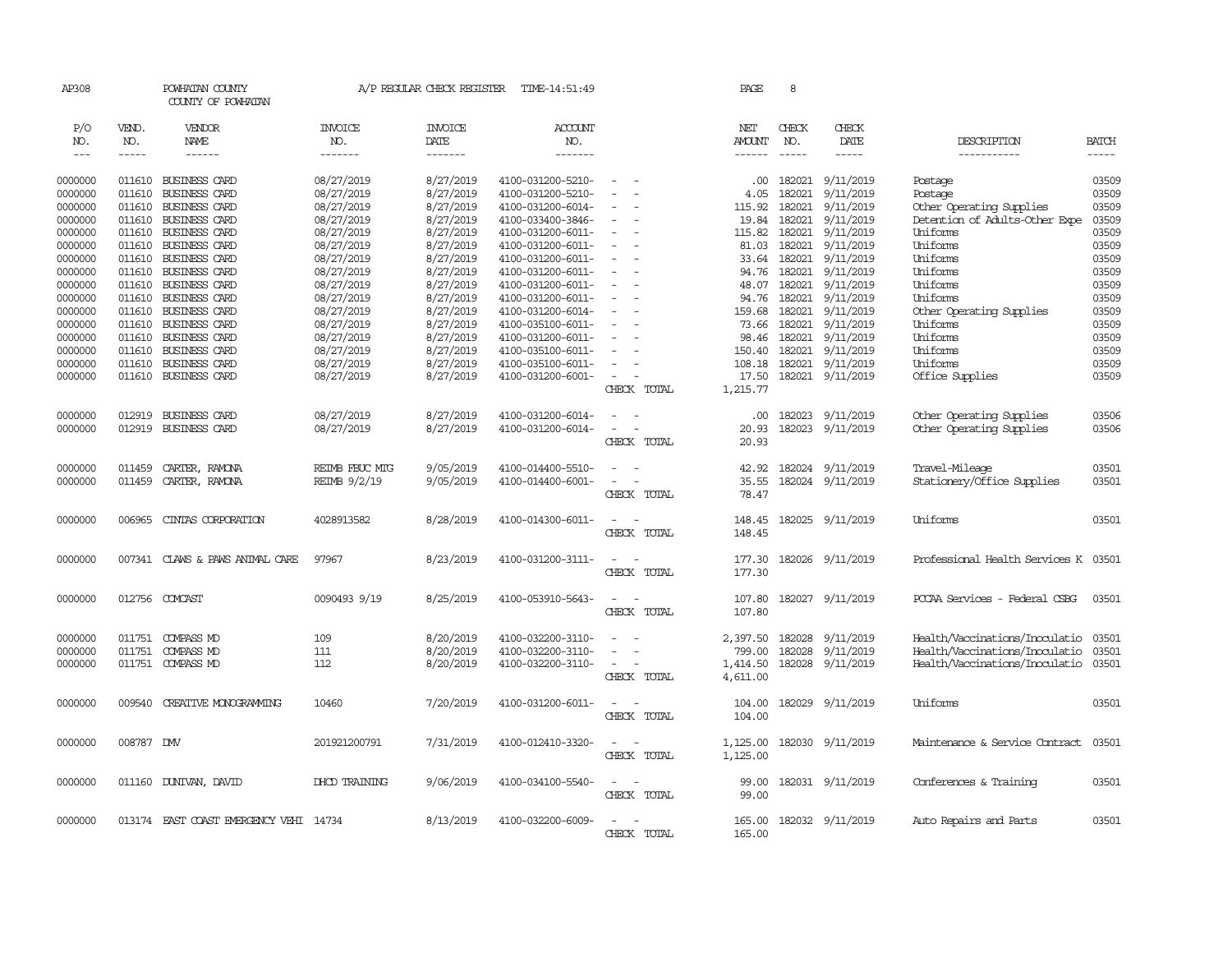| AP308                                    |                                      | POWHATAN COUNTY<br>COUNTY OF POWHATAN                                      |                                                    | A/P REGULAR CHECK REGISTER                       | TIME-14:51:49                                                                    |                                                               | PAGE                                       | 9            |                                                                       |                                                                                                |                                  |
|------------------------------------------|--------------------------------------|----------------------------------------------------------------------------|----------------------------------------------------|--------------------------------------------------|----------------------------------------------------------------------------------|---------------------------------------------------------------|--------------------------------------------|--------------|-----------------------------------------------------------------------|------------------------------------------------------------------------------------------------|----------------------------------|
| P/O<br>NO.<br>$\frac{1}{2}$              | VEND.<br>NO.<br>$- - - - -$          | VENDOR<br>NAME<br>------                                                   | <b>INVOICE</b><br>NO.<br>-------                   | <b>INVOICE</b><br>DATE<br>-------                | ACCOUNT<br>NO.<br>-------                                                        |                                                               | NET<br><b>AMOUNT</b><br>------             | CHECK<br>NO. | CHECK<br>DATE<br>-----                                                | DESCRIPTION<br>-----------                                                                     | <b>BATCH</b><br>$- - - - -$      |
| 0000000                                  |                                      | 000338 FIRE PROTECTION EQUIP. CO 00072486                                  |                                                    | 7/01/2019                                        | 4100-032200-3310-                                                                | $\sim$<br>CHECK TOTAL                                         | 91.70<br>91.70                             |              | 182035 9/11/2019                                                      | Equipment Repair                                                                               | 03501                            |
| 0000000                                  |                                      | 013190 FP MAILING SOLUTIONS                                                | RI104100956                                        | 6/13/2019                                        | 4100-021600-5210-                                                                | $\sim$<br>$\sim$<br>CHECK TOTAL                               | 154.00<br>154.00                           |              | 182036 9/11/2019                                                      | Postage                                                                                        | 03501                            |
| 0000000                                  |                                      | 013072 FRAISER AUTO REPAIR LLC                                             | 1036                                               | 9/04/2019                                        | 4100-032200-6009-                                                                | $\sim$<br>$\sim$<br>CHECK TOTAL                               | 296.97<br>296.97                           |              | 182037 9/11/2019                                                      | Auto Repairs and Parts                                                                         | 03501                            |
| 0000000<br>0000000<br>0000000<br>0000000 | 012905<br>012905<br>012905<br>012905 | GALLS, LLC<br>GALLS, LLC<br>GALLS, LLC<br>GALLS, LLC                       | 013488135<br>013488139<br>013488155<br>013557892   | 8/19/2019<br>8/19/2019<br>8/19/2019<br>8/27/2019 | 4100-031200-6011-<br>4100-031200-6011-<br>4100-031200-6011-<br>4100-031200-6011- | $\sim$<br>$\sim$<br>$\sim$<br>$\sim$<br>$\sim$<br>CHECK TOTAL | 90.70<br>84.75<br>83.14<br>87.35<br>345.94 | 182038       | 182038 9/11/2019<br>9/11/2019<br>182038 9/11/2019<br>182038 9/11/2019 | Uniforms<br>Uniforms<br>Uniforms<br>Uniforms                                                   | 03501<br>03501<br>03501<br>03501 |
| 0000000                                  | 011808                               | GATEWOOD, LANCE                                                            | REIMB 9/4/19                                       | 9/04/2019                                        | 4100-031200-5540-                                                                | $\sim$ $\sim$<br>CHECK TOTAL                                  | 36.91                                      |              | 36.91 182039 9/11/2019                                                | Conferences & Training                                                                         | 03501                            |
| 0000000                                  |                                      | 011391 HALEY FORD                                                          | 44426796                                           | 8/13/2019                                        | 4100-031200-6009-                                                                | $\sim$ $-$<br>$\sim$<br>CHECK TOTAL                           | 2,274.84<br>2,274.84                       |              | 182040 9/11/2019                                                      | Auto Parts/Repairs                                                                             | 03501                            |
| 0000000                                  |                                      | 013036 HILL MANUFACTURING CO., I 30836-54                                  |                                                    | 8/23/2019                                        | 4100-035100-3310-                                                                | $\sim$ $\sim$<br>CHECK TOTAL                                  | 138.26<br>138.26                           |              | 182041 9/11/2019                                                      | Repairs & Maintenance                                                                          | 03501                            |
| 0000000                                  |                                      | 013195 I.R. SEAY ELECTRIC CO. IN                                           | 9832                                               | 8/28/2019                                        | 4100-031210-3310-                                                                | $\sim$<br>$\sim$<br>CHECK TOTAL                               | 775.00<br>775.00                           |              | 182042 9/11/2019                                                      | Repairs and Maintenance                                                                        | 03501                            |
| 0000000<br>0000000                       | 009552<br>009552                     | MANSFIELD OIL COMPANY<br>MANSFIELD OIL COMPANY                             | SOLCD-540314<br>SOLCD-543475                       | 8/19/2019<br>9/03/2019                           | 4100-032200-5120-<br>4100-032200-5120-                                           | $\sim$<br>CHECK TOTAL                                         | 118.55<br>190.80<br>309.35                 |              | 182043 9/11/2019<br>182043 9/11/2019                                  | Apparatus Fuel<br>Apparatus Fuel                                                               | 03501<br>03501                   |
| 0000000<br>0000000<br>0000000            | 006146<br>006146<br>006146           | MCCLEILAN, WENDY SUSAN<br>MCCLEILAN, WENDY SUSAN<br>MOCLELLAN, WENDY SUSAN | REIMB WAN<br><b>REIMB WAN</b><br><b>REIMB 8/19</b> | 9/03/2019<br>9/03/2019<br>9/03/2019              | 4100-031710-5510-<br>4100-031710-5540-<br>4100-031710-5510-                      | $\sim$<br>$\sim$<br>$\sim$<br>CHECK TOTAL                     | 84.68<br>428.55<br>119.71<br>632.94        |              | 182044 9/11/2019<br>182044 9/11/2019<br>182044 9/11/2019              | Travel/Mileage/Parking/Tolls<br>Travel - Convention & Educatio<br>Travel/Mileage/Parking/Tolls | 03501<br>03501<br>03501          |
| 0000000                                  |                                      | 009872 MERCHANT, JONATHAN                                                  | 348179                                             | 9/19/2019                                        | 4100-032200-3310-                                                                | $\sim$ $\sim$<br>CHECK TOTAL                                  | 62.16<br>62.16                             |              | 182045 9/11/2019                                                      | Equipment Repair                                                                               | 03501                            |
| 0000000<br>0000000                       | 007297                               | 007297 NAFECO, INC.<br>NAFECO, INC.                                        | 995794<br>995831                                   | 8/06/2019<br>8/07/2019                           | 4100-032200-6011-<br>4100-032200-6011-                                           | $\equiv$<br>$\sim$<br>$\sim$<br>CHECK TOTAL                   | 843.24<br>736.45<br>1,579.69               |              | 182046 9/11/2019<br>182046 9/11/2019                                  | Protective Gear/Uniforms<br>Protective Gear/Uniforms                                           | 03502<br>03502                   |
| 0000000<br>0000000                       | 006914                               | POWHATAN AUTO REPAIR<br>006914 POWHATAN AUTO REPAIR                        | 06 GMC INV#30<br>08 FORD INV#42                    | 8/23/2019<br>9/27/2019                           | 4100-034100-6009-<br>4100-034100-6009-                                           | $\sim$<br>$\sim$<br>$\sim$<br>CHECK TOTAL                     | 32.65<br>663.50<br>696.15                  |              | 182047 9/11/2019<br>182047 9/11/2019                                  | Auto Parts/Repairs<br>Auto Parts/Repairs                                                       | 03502<br>03502                   |
| 0000000<br>0000000                       | 006928<br>006928                     | POWHATAN COUNTY DEPT. OF<br>POWHATAN COUNTY DEPT. OF                       | BEDDING/BED<br>OCT VACAP MTG                       | 9/05/2019<br>9/05/2019                           | 4100-053910-5642-<br>4100-053910-5643-                                           | CHECK TOTAL                                                   | 459.02<br>261.00<br>720.02                 |              | 182048 9/11/2019<br>182048 9/11/2019                                  | PCCAA Services - TANF<br>PCCAA Services - Federal CSBG                                         | 03502<br>03502                   |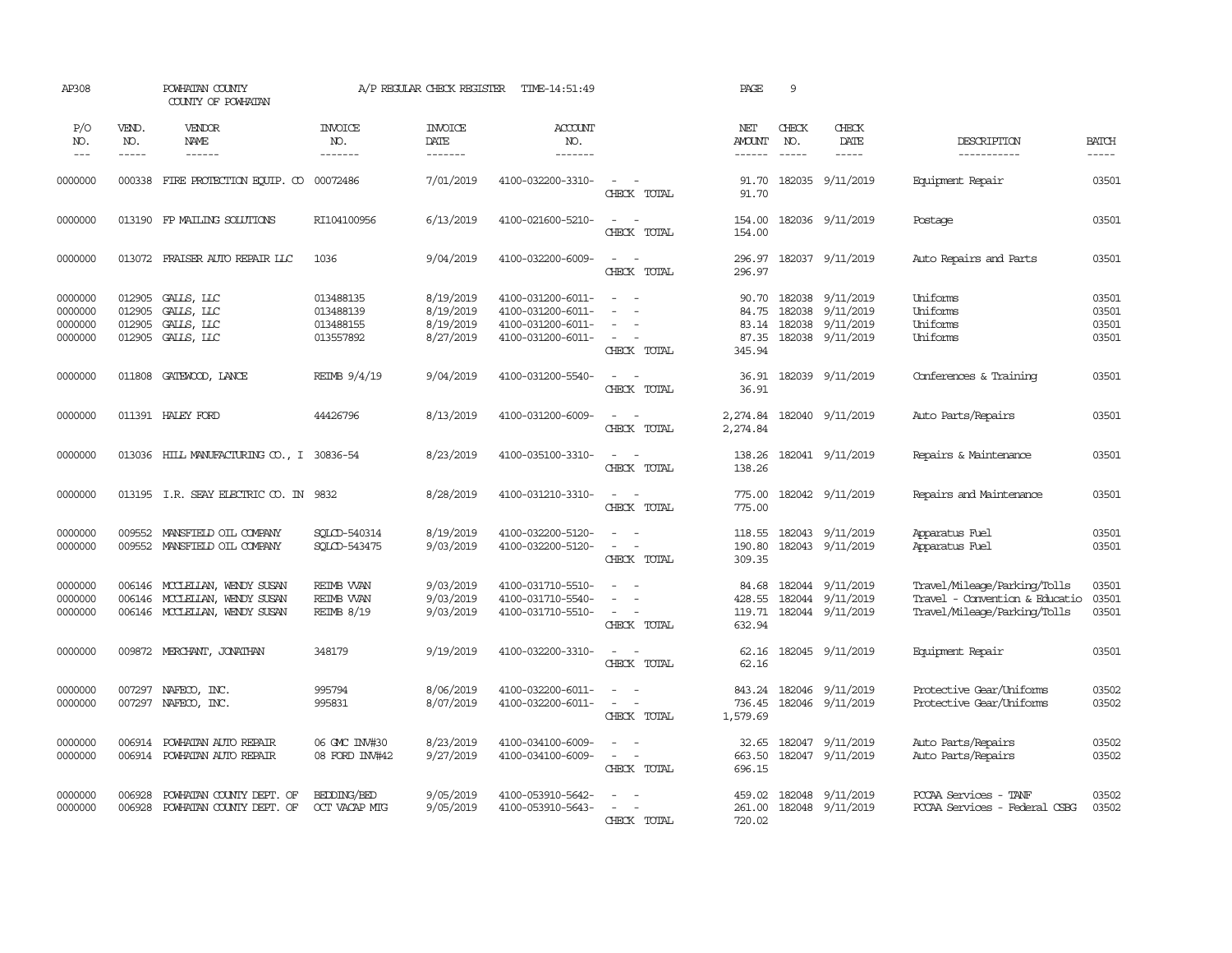| AP308                                                                                                      |                                                                                                  | POWHATAN COUNTY<br>COUNTY OF POWHATAN                                                                                                              |                                                                                                                                                                                    | A/P REGULAR CHECK REGISTER                                                                                                     | TIME-14:51:49                                                                                                                                                                                                  |                                                                                                                                                               | PAGE                                                                                             | 10                                                                                                                                                                                                                                                                                                                                                                                                           |                                                                                                                                       |                                                                                                                                                                                            |                                                                                        |
|------------------------------------------------------------------------------------------------------------|--------------------------------------------------------------------------------------------------|----------------------------------------------------------------------------------------------------------------------------------------------------|------------------------------------------------------------------------------------------------------------------------------------------------------------------------------------|--------------------------------------------------------------------------------------------------------------------------------|----------------------------------------------------------------------------------------------------------------------------------------------------------------------------------------------------------------|---------------------------------------------------------------------------------------------------------------------------------------------------------------|--------------------------------------------------------------------------------------------------|--------------------------------------------------------------------------------------------------------------------------------------------------------------------------------------------------------------------------------------------------------------------------------------------------------------------------------------------------------------------------------------------------------------|---------------------------------------------------------------------------------------------------------------------------------------|--------------------------------------------------------------------------------------------------------------------------------------------------------------------------------------------|----------------------------------------------------------------------------------------|
| P/O<br>NO.<br>$\qquad \qquad -$                                                                            | VEND.<br>NO.<br>-----                                                                            | VENDOR<br>NAME                                                                                                                                     | <b>INVOICE</b><br>NO.<br>-------                                                                                                                                                   | <b>INVOICE</b><br>DATE<br>-------                                                                                              | ACCOUNT<br>NO.<br>-------                                                                                                                                                                                      |                                                                                                                                                               | NET<br>AMOUNT                                                                                    | CHECK<br>NO.<br>$\frac{1}{2} \frac{1}{2} \frac{1}{2} \frac{1}{2} \frac{1}{2} \frac{1}{2} \frac{1}{2} \frac{1}{2} \frac{1}{2} \frac{1}{2} \frac{1}{2} \frac{1}{2} \frac{1}{2} \frac{1}{2} \frac{1}{2} \frac{1}{2} \frac{1}{2} \frac{1}{2} \frac{1}{2} \frac{1}{2} \frac{1}{2} \frac{1}{2} \frac{1}{2} \frac{1}{2} \frac{1}{2} \frac{1}{2} \frac{1}{2} \frac{1}{2} \frac{1}{2} \frac{1}{2} \frac{1}{2} \frac{$ | CHECK<br>DATE<br>-----                                                                                                                | DESCRIPTION<br>-----------                                                                                                                                                                 | <b>BATCH</b><br>-----                                                                  |
| 0000000                                                                                                    | 009518                                                                                           | <b>OUARLES PETROLEUM, INC.</b>                                                                                                                     | CT-1146646                                                                                                                                                                         | 8/31/2019                                                                                                                      | 4100-031200-6008-                                                                                                                                                                                              | $\sim$<br>$\sim$<br>CHECK TOTAL                                                                                                                               | 194.85<br>194.85                                                                                 | 182049                                                                                                                                                                                                                                                                                                                                                                                                       | 9/11/2019                                                                                                                             | Gas/Grease/0il                                                                                                                                                                             | 03502                                                                                  |
| 0000000                                                                                                    | 006466                                                                                           | RADIO COMMUNICATION OF VA 403002823-1                                                                                                              |                                                                                                                                                                                    | 8/23/2019                                                                                                                      | 4100-032200-6009-                                                                                                                                                                                              | $\overline{\phantom{a}}$<br>$\sim$<br>CHECK TOTAL                                                                                                             | 219.08<br>219.08                                                                                 |                                                                                                                                                                                                                                                                                                                                                                                                              | 182050 9/11/2019                                                                                                                      | Auto Repairs and Parts                                                                                                                                                                     | 03502                                                                                  |
| 0000000                                                                                                    |                                                                                                  | 008654 SEAY'S TOWING                                                                                                                               | 684-414 8/23/19                                                                                                                                                                    | 8/23/2019                                                                                                                      | 4100-031200-6014-                                                                                                                                                                                              | $\sim$<br>$\sim$<br>CHECK TOTAL                                                                                                                               | 70.00<br>70.00                                                                                   |                                                                                                                                                                                                                                                                                                                                                                                                              | 182051 9/11/2019                                                                                                                      | Other Operating Supplies                                                                                                                                                                   | 03502                                                                                  |
| 0000000<br>0000000<br>0000000<br>0000000<br>0000000<br>0000000<br>0000000<br>0000000<br>0000000<br>0000000 | 013065<br>013065<br>013065<br>013065<br>013065<br>013065<br>013065<br>013065<br>013065<br>013065 | STAPLES INC<br>STAPLES INC<br>STAPLES INC<br>STAPLES INC<br>STAPLES INC<br>STAPLES INC<br>STAPLES INC<br>STAPLES INC<br>STAPLES INC<br>STAPLES INC | 7218746960-0-1B<br>7219351362-0-1<br>7219600386-0-1<br>7220102107-0-1<br>7220102107-0-2<br>7220808538-0-1<br>7220929035-0-1<br>7222271063-0-1<br>7222356221-0-1<br>7222404062-0-1B | 5/15/2019<br>5/28/2019<br>8/31/2019<br>6/19/2019<br>6/18/2019<br>6/21/2019<br>6/25/2019<br>7/22/2019<br>7/23/2019<br>7/24/2019 | 4100-034100-6001-<br>4100-073100-6001-<br>4100-073100-6001-<br>4100-073100-6001-<br>4100-073100-6001-<br>4100-073100-6001-<br>4100-073100-6001-<br>4100-032220-6001-<br>4100-031200-6001-<br>4100-034100-6001- | $\sim$<br>$\sim$<br>$\equiv$<br>$\overline{a}$<br>$\overline{\phantom{a}}$<br>$\sim$<br>$\sim$<br>$\sim$<br>$\sim$<br>$\overline{\phantom{0}}$<br>CHECK TOTAL | 7.54<br>40.72<br>28.65<br>89.95<br>69.99<br>79.14<br>48.15<br>44.38<br>137.21<br>40.49<br>586.22 | 182055<br>182055<br>182055<br>182055<br>182055<br>182055<br>182055<br>182055<br>182055                                                                                                                                                                                                                                                                                                                       | 9/11/2019<br>9/11/2019<br>9/11/2019<br>9/11/2019<br>9/11/2019<br>9/11/2019<br>9/11/2019<br>9/11/2019<br>9/11/2019<br>182055 9/11/2019 | Office Supplies<br>Office Supplies<br>Office Supplies<br>Office Supplies<br>Office Supplies<br>Office Supplies<br>Office Supplies<br>Office Supplies<br>Office Supplies<br>Office Supplies | 03502<br>03502<br>03502<br>03502<br>03502<br>03502<br>03502<br>03502<br>03502<br>03502 |
| 0000000                                                                                                    | 013065                                                                                           | STAPLES INC                                                                                                                                        | 7224521525-0-1                                                                                                                                                                     | 9/05/2019                                                                                                                      | 4100-012200-6001-                                                                                                                                                                                              | $\overline{\phantom{a}}$<br>$\overline{\phantom{a}}$<br>CHECK TOTAL                                                                                           | 40.44<br>40.44                                                                                   |                                                                                                                                                                                                                                                                                                                                                                                                              | 182056 9/11/2019                                                                                                                      | Office Supplies                                                                                                                                                                            | 03502                                                                                  |
| 0000000<br>0000000                                                                                         | 013193<br>013193                                                                                 | STERLING NATIONAL BANK -<br>STERLING NATIONAL BANK -                                                                                               | 1149840 8/18/19<br>1149840 8/18/19                                                                                                                                                 | 8/18/2019<br>8/18/2019                                                                                                         | 4100-095101-9201-<br>4100-095101-9181-                                                                                                                                                                         | $\sim$<br>$\sim$<br>$\sim$<br>CHECK TOTAL                                                                                                                     | 134,990.96<br>187,731.07<br>322,722.03                                                           | 182057                                                                                                                                                                                                                                                                                                                                                                                                       | 9/11/2019<br>182057 9/11/2019                                                                                                         | Schools - Interest<br>General Govt Interest                                                                                                                                                | 03502<br>03502                                                                         |
| 0000000<br>0000000                                                                                         | 008015<br>008015                                                                                 | STRYKER SALES CORPORATION<br>STRYKER SALES CORPORATION 2755289M                                                                                    | 2750352M                                                                                                                                                                           | 8/12/2019<br>8/18/2019                                                                                                         | 4100-032200-3320-<br>4100-032200-3320-                                                                                                                                                                         | $\overline{\phantom{a}}$<br>$\sim$<br>CHECK TOTAL                                                                                                             | 4,681.20<br>4,668.32<br>9,349.52                                                                 |                                                                                                                                                                                                                                                                                                                                                                                                              | 182058 9/11/2019<br>182058 9/11/2019                                                                                                  | Maintenance & Service Contract<br>Maintenance & Service Contract                                                                                                                           | 03502<br>03502                                                                         |
| 0000000                                                                                                    | 000845                                                                                           | TOWN POLICE SUPPLY OF                                                                                                                              | 002125-0                                                                                                                                                                           | 8/26/2019                                                                                                                      | 4100-031200-6011-                                                                                                                                                                                              | $\overline{\phantom{a}}$<br>$\sim$<br>CHECK TOTAL                                                                                                             | 450.00<br>450.00                                                                                 |                                                                                                                                                                                                                                                                                                                                                                                                              | 182059 9/11/2019                                                                                                                      | Uniforms                                                                                                                                                                                   | 03502                                                                                  |
| 0000000<br>0000000                                                                                         | 008126<br>008126                                                                                 | VERIZON<br>VERIZON                                                                                                                                 | 9835121824<br>9836734418                                                                                                                                                           | 8/01/2019<br>8/23/2019                                                                                                         | 4100-032200-5250-<br>4100-031200-5250-                                                                                                                                                                         | $\sim$<br>$\sim$<br>CHECK TOTAL                                                                                                                               | 242.40<br>2,862.09<br>3,104.49                                                                   |                                                                                                                                                                                                                                                                                                                                                                                                              | 182061 9/11/2019<br>182061 9/11/2019                                                                                                  | Cell Phones<br>Cell Phones                                                                                                                                                                 | 03502<br>03502                                                                         |
| 0000000<br>0000000<br>0000000<br>0000000<br>0000000<br>0000000<br>0000000                                  | 011169<br>011169<br>011169<br>011169<br>011169<br>011169<br>011169                               | VERIZON<br>VERIZON<br>VERIZON<br>VERIZON<br>VERIZON<br>VERIZON<br>VERIZON                                                                          | 8045985600 9/19<br>8045985600 9/19<br>8045985600 9/19<br>8045985600 9/19<br>8045985600 9/19<br>8045985600 9/19<br>8045985600 9/19                                                  | 8/28/2019<br>8/28/2019<br>8/28/2019<br>8/28/2019<br>8/28/2019<br>8/28/2019<br>8/28/2019                                        | 100-000100-0006-<br>4100-012310-5230-<br>4100-012510-5230-<br>4100-014100-5230-<br>4100-014300-5230-<br>4100-021200-5230-<br>4100-031200-5230-                                                                 | $\overline{\phantom{a}}$<br>$\overline{\phantom{a}}$<br>$\overline{a}$<br>$\overline{\phantom{a}}$<br>$\equiv$<br>$\sim$<br>$\overline{\phantom{a}}$          | 120.04<br>50.73<br>87.86<br>210.75<br>85.20<br>44.88<br>168.83                                   | 182062<br>182062<br>182062<br>182062<br>182062<br>182062<br>182062                                                                                                                                                                                                                                                                                                                                           | 9/11/2019<br>9/11/2019<br>9/11/2019<br>9/11/2019<br>9/11/2019<br>9/11/2019<br>9/11/2019                                               | Due from Other Agencies<br>Telephone Services<br>Telephone Services<br>Telephone Services<br>Telephone Services<br>Telephone Services<br>Telephone Services                                | 03502<br>03502<br>03502<br>03502<br>03502<br>03502<br>03502                            |
| 0000000<br>0000000<br>0000000<br>0000000<br>0000000                                                        | 011169<br>011169<br>011169<br>011169<br>011169                                                   | VERIZON<br>VERIZON<br>VERIZON<br>VERIZON<br>VERIZON                                                                                                | 8045985600 9/19<br>8045985600 9/19<br>8045985600 9/19<br>8045985600 9/19<br>8045985600 9/19                                                                                        | 8/28/2019<br>8/28/2019<br>8/28/2019<br>8/28/2019<br>8/28/2019                                                                  | 4100-031710-5230-<br>4100-021200-5230-<br>4100-031210-5230-<br>4100-032200-5230-<br>4100-032200-5260-                                                                                                          | $\blacksquare$<br>$\sim$<br>$\overline{a}$                                                                                                                    | 50.73<br>15.14<br>44.88<br>300.58<br>206.78                                                      | 182062<br>182062<br>182062<br>182062                                                                                                                                                                                                                                                                                                                                                                         | 9/11/2019<br>9/11/2019<br>9/11/2019<br>182062 9/11/2019<br>9/11/2019                                                                  | Telephone Services<br>Telephone Services<br>Telephone Services<br>Telephone Services<br>Internet                                                                                           | 03502<br>03502<br>03502<br>03502<br>03502                                              |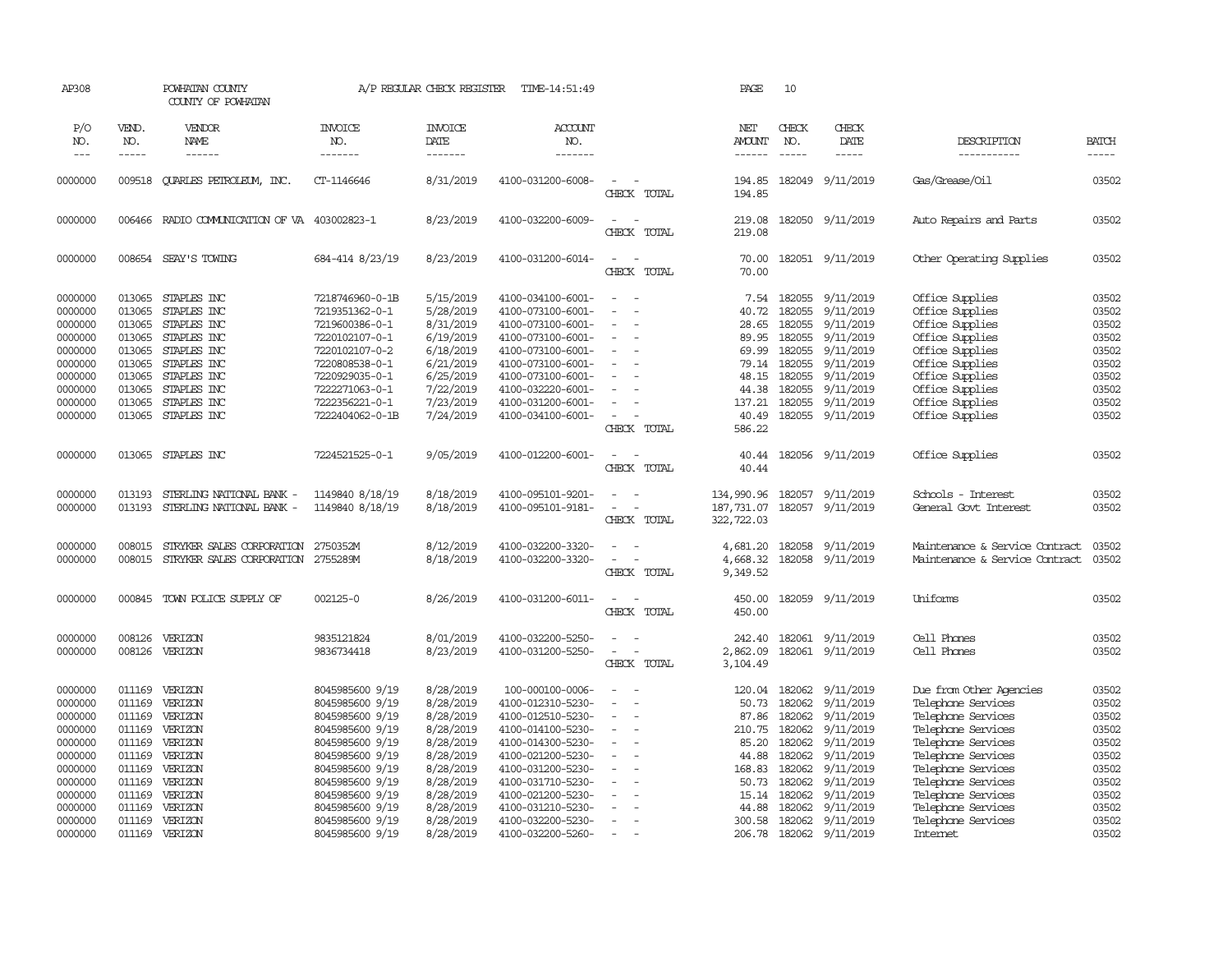| AP308         |        | POWHATAN COUNTY<br>COUNTY OF POWHATAN |                 | A/P REGULAR CHECK REGISTER | TIME-14:51:49     |                                      | PAGE          | 11            |                         |                                |              |
|---------------|--------|---------------------------------------|-----------------|----------------------------|-------------------|--------------------------------------|---------------|---------------|-------------------------|--------------------------------|--------------|
| P/O           | VEND.  | VENDOR                                | <b>INVOICE</b>  | <b>INVOICE</b>             | ACCOUNT           |                                      | NET           | CHECK         | CHECK                   |                                |              |
| NO.           | NO.    | NAME                                  | NO.             | DATE                       | NO.               |                                      | <b>AMOUNT</b> | NO.           | DATE                    | DESCRIPTION                    | <b>BATCH</b> |
| $\frac{1}{2}$ | -----  | ------                                | -------         | -------                    | -------           |                                      | $- - - - - -$ | $\frac{1}{2}$ | -----                   | -----------                    | $- - - - -$  |
|               |        |                                       |                 |                            |                   |                                      |               |               |                         |                                |              |
| 0000000       | 011169 | VERIZON                               | 8045985600 9/19 | 8/28/2019                  | 4100-032210-5230- | $\sim$                               | 75.05         | 182062        | 9/11/2019               | Telephone Services             | 03502        |
| 0000000       | 011169 | VERIZON                               | 8045985600 9/19 | 8/28/2019                  | 4100-035500-5230- |                                      | 44.88         | 182062        | 9/11/2019               | Telephone Services             | 03502        |
| 0000000       | 011169 | VERIZON                               | 8045985600 9/19 | 8/28/2019                  | 4100-071110-5230- |                                      | 44.88         | 182062        | 9/11/2019               | Telephone Services             | 03502        |
| 0000000       | 011169 | VERIZON                               | 8045985600 9/19 | 8/28/2019                  | 4100-073100-5230- | $\equiv$                             | 101.46        | 182062        | 9/11/2019               | Telephone Services             | 03502        |
| 0000000       | 011169 | VERIZON                               | 8045987939 9/19 | 8/28/2019                  | 4100-022100-5230- | $\sim$                               | 51.97         | 182062        | 9/11/2019               | Telephone Services             | 03502        |
|               |        |                                       |                 |                            |                   | CHECK TOTAL                          | 1,704.64      |               |                         |                                |              |
| 0000000       |        | 010643 VIRGINIA FIRE CHIEFS           | 2019-DUES-018   | 8/11/2019                  | 4100-032200-5810- | $\equiv$                             | 40.00         |               | 182064 9/11/2019        | Dues/Association Memberships   | 03502        |
|               |        |                                       |                 |                            |                   | CHECK TOTAL                          | 40.00         |               |                         |                                |              |
| 0000000       |        | 011181 WELLS FARGO FINANCIAL          | 5006999799      | 8/25/2019                  | 4100-021600-8002- | $\sim$<br>$\overline{\phantom{a}}$   | 259.05        |               | 182067 9/11/2019        | Copier Lease                   | 03502        |
|               |        |                                       |                 |                            |                   | CHECK TOTAL                          | 259.05        |               |                         |                                |              |
|               |        |                                       |                 |                            |                   |                                      |               |               |                         |                                |              |
| 0000000       |        | 012458 WIMMER, WILLIE                 | 1287            | 8/20/2019                  | 4100-032200-6009- | $\sim$<br>$\sim$                     | 190.00        |               | 182068 9/11/2019        | Auto Repairs and Parts         | 03502        |
|               |        |                                       |                 |                            |                   | CHECK TOTAL                          | 190.00        |               |                         |                                |              |
| 0000000       | 007755 | WITMER PUBLIC SAFETY                  | E1867251        | 8/24/2019                  | 4100-032200-6011- |                                      | 350.00        | 182069        | 9/11/2019               | Protective Gear/Uniforms       | 03502        |
| 0000000       | 007755 | WITMER PUBLIC SAFETY                  | E1867252        | 8/24/2019                  | 4100-032200-6016- | $\equiv$<br>$\overline{\phantom{a}}$ | 37.00         | 182069        | 9/11/2019               | <b>JET</b> Program             | 03502        |
| 0000000       | 007755 | WITMER PUBLIC SAFETY                  | 1968514         | 8/21/2019                  | 4100-032200-6016- | $\overline{\phantom{a}}$             | 301.00        | 182069        | 9/11/2019               | <b>JET</b> Program             | 03502        |
|               |        |                                       |                 |                            |                   | CHECK TOTAL                          | 688.00        |               |                         |                                |              |
| 0000000       |        | 006175 ADAMS OIL COMPANY, INC.        | 3553/19         | 8/13/2019                  | 4100-014500-6008- | $\equiv$                             | 5.71          |               | 182071 9/18/2019        | Gas/Grease/Oil                 | 03503        |
|               |        |                                       |                 |                            |                   | CHECK TOTAL                          | 5.71          |               |                         |                                |              |
|               |        |                                       |                 |                            |                   |                                      |               |               |                         |                                |              |
| 0000000       |        | 012791 ADAMS, RICK                    | REIMB DHOD 2019 | 9/13/2019                  | 4100-034100-5510- | $\overline{\phantom{a}}$<br>$\sim$   | 112.06        |               | 182072 9/18/2019        | Travel/Mileage/Parking/Tolls   | 03503        |
|               |        |                                       |                 |                            |                   | CHECK TOTAL                          | 112.06        |               |                         |                                |              |
| 0000000       |        | 011434 AGA JANITORIAL SOLUTIONS,      | 3272            | 9/02/2019                  | 4100-014100-3180- | $\sim$                               | 965.00        |               | 182073 9/18/2019        | Cleaning Service               | 03504        |
|               |        |                                       |                 |                            |                   | CHECK TOTAL                          | 965.00        |               |                         |                                |              |
|               |        |                                       |                 |                            |                   |                                      |               |               |                         |                                |              |
| 0000000       | 012275 | ANIHEM HEALTH PLANS OF                | 888846859406    | 9/11/2019                  | 4100-033400-3845- | $\overline{\phantom{a}}$<br>$\sim$   | 5,313.87      |               | 182075 9/18/2019        | Detention of Adults - Health C | 03503        |
|               |        |                                       |                 |                            |                   | CHECK TOTAL                          | 5,313.87      |               |                         |                                |              |
| 0000000       | 007941 | BAKER & TAYLOR                        | H36601750       | 7/05/2019                  | 4100-073100-6012- |                                      | 27.59         | 182076        | 9/18/2019               | Books & Subscriptions          | 03503        |
| 0000000       | 007941 | BAKER & TAYLOR                        | Q59375650       | 7/05/2019                  | 4100-073100-6012- | $\equiv$<br>$\overline{\phantom{a}}$ | 20.69         | 182076        | 9/18/2019               | Books & Subscriptions          | 03503        |
| 0000000       |        | 007941 BAKER & TAYLOR                 | 060360510       | 8/06/2019                  | 4100-073100-6012- | $\sim$                               | 12.41         | 182076        | 9/18/2019               | Books & Subscriptions          | 03503        |
| 0000000       | 007941 | BAKER & TAYLOR                        | Q60360511       | 8/06/2019                  | 4100-073100-6012- | $\overline{\phantom{a}}$             | 41.38         | 182076        | 9/18/2019               | Books & Subscriptions          | 03503        |
| 0000000       | 007941 | BAKER & TAYLOR                        | Q60390830       | 8/12/2019                  | 4100-073100-6012- | $\overline{\phantom{a}}$             | 17.22         | 182076        | 9/18/2019               | Books & Subscriptions          | 03503        |
| 0000000       | 007941 | BAKER & TAYLOR                        | Q60589290       | 8/16/2019                  | 4100-073100-6012- | $\sim$                               | 15.86         | 182076        | 9/18/2019               | Books & Subscriptions          | 03503        |
| 0000000       | 007941 | BAKER & TAYLOR                        | Q60589291       | 8/16/2019                  | 4100-073100-6012- |                                      | 11.72         | 182076        | 9/18/2019               | Books & Subscriptions          | 03503        |
| 0000000       | 007941 | BAKER & TAYLOR                        | Q60604350       | 8/16/2019                  | 4100-073100-6012- |                                      | 20.69         | 182076        | 9/18/2019               | Books & Subscriptions          | 03503        |
| 0000000       | 007941 | BAKER & TAYLOR                        | Q60660430       | 8/21/2019                  | 4100-073100-6012- | $\overline{\phantom{a}}$             | 44.14         | 182076        | 9/18/2019               | Books & Subscriptions          | 03503        |
| 0000000       | 007941 | BAKER & TAYLOR                        | Q60670350       | 8/21/2019                  | 4100-073100-6012- | $\sim$                               | 24.14         | 182076        | 9/18/2019               | Books & Subscriptions          | 03503        |
|               |        |                                       |                 |                            |                   | CHECK TOTAL                          | 235.84        |               |                         |                                |              |
| 0000000       | 007941 | BAKER & TAYLOR                        | 0003112687      | 8/31/2019                  | 4100-073100-6012- | $\equiv$                             |               | 15.29-182077  | 9/18/2019               | Books & Subscriptions          | 03503        |
| 0000000       | 007941 | BAKER & TAYLOR                        | 0003112688      | 8/31/2019                  | 4100-073100-6012- |                                      |               | 34.19-182077  | 9/18/2019               | Books & Subscriptions          | 03503        |
| 0000000       | 007941 | BAKER & TAYLOR                        | 0003134980      | 8/31/2019                  | 4100-073100-6012- |                                      |               |               | 9.92-182077 9/18/2019   | Books & Subscriptions          | 03503        |
| 0000000       | 007941 | BAKER & TAYLOR                        | 0003167068      | 8/31/2019                  | 4100-073100-6012- |                                      |               | 102.00-182077 | 9/18/2019               | Books & Subscriptions          | 03503        |
| 0000000       |        | 007941 BAKER & TAYLOR                 | 5015627452      | 8/02/2019                  | 4100-073100-6012- | $\equiv$                             |               |               | 304.60 182077 9/18/2019 | Books & Subscriptions          | 03503        |
| 0000000       |        | 007941 BAKER & TAYLOR                 | 5015633654      | 8/06/2019                  | 4100-073100-6012- | $\sim$                               |               |               | 392.32 182077 9/18/2019 | Books & Subscriptions          | 03503        |
|               |        |                                       |                 |                            |                   |                                      |               |               |                         |                                |              |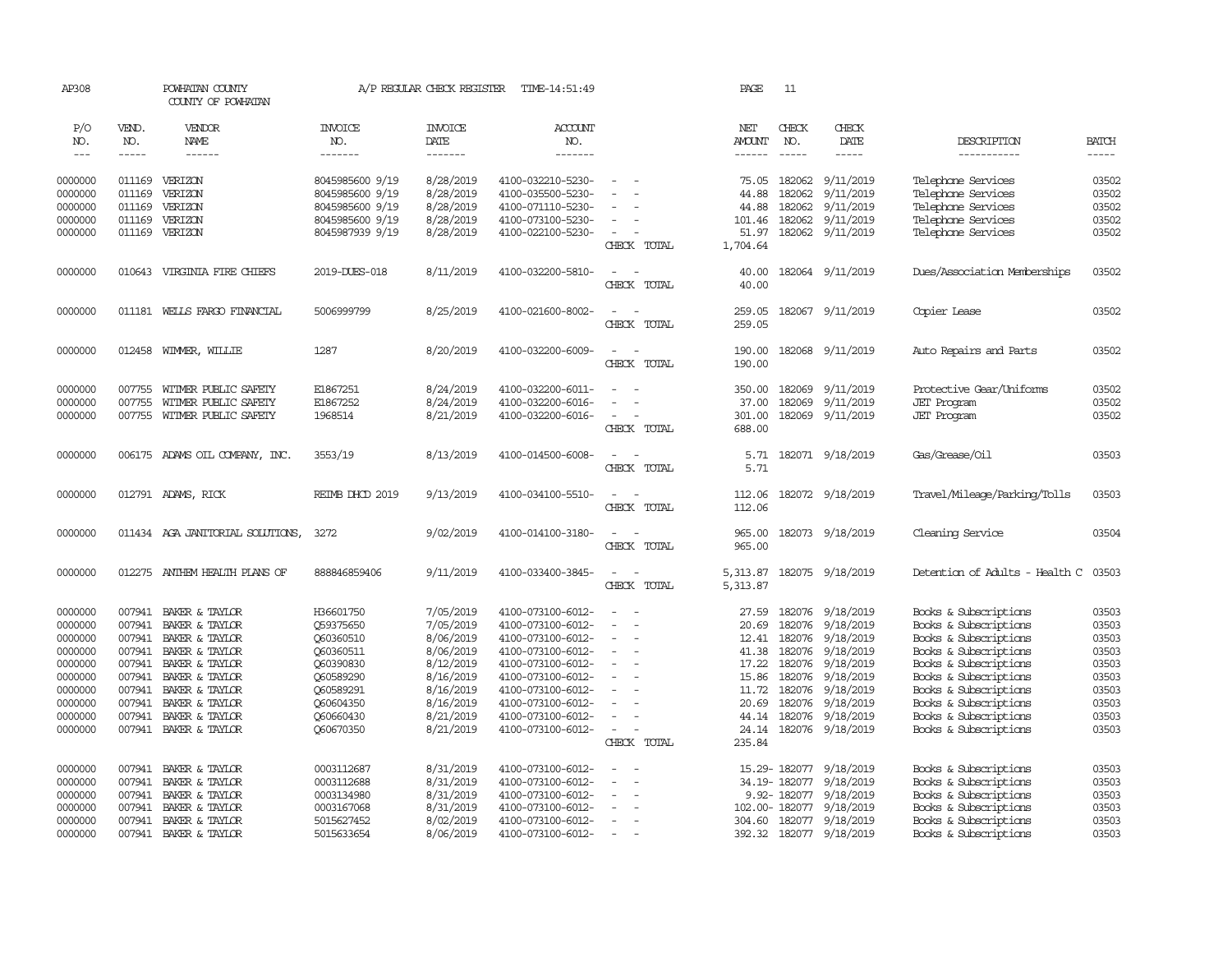| AP308              |                  | POWHATAN COUNTY<br>COUNTY OF POWHATAN                                        |                          | A/P REGULAR CHECK REGISTER | TIME-14:51:49                          |                                                                                                              | PAGE                       | 12               |                                      |                                                |                |
|--------------------|------------------|------------------------------------------------------------------------------|--------------------------|----------------------------|----------------------------------------|--------------------------------------------------------------------------------------------------------------|----------------------------|------------------|--------------------------------------|------------------------------------------------|----------------|
| P/O<br>NO.         | VEND.<br>NO.     | VENDOR<br>NAME                                                               | <b>INVOICE</b><br>NO.    | <b>INVOICE</b><br>DATE     | <b>ACCOUNT</b><br>NO.                  |                                                                                                              | NET<br>AMOUNT              | CHECK<br>NO.     | CHECK<br>DATE                        | DESCRIPTION                                    | <b>BATCH</b>   |
| $---$              | -----            | $- - - - - -$                                                                | -------                  | $- - - - - - -$            | --------                               |                                                                                                              | ------                     | $\frac{1}{2}$    | $- - - - -$                          | ------------                                   | -----          |
| 0000000            | 007941           | BAKER & TAYLOR                                                               | 5015635683               | 8/07/2019                  | 4100-073100-6012-                      |                                                                                                              | 372.03                     |                  | 182077 9/18/2019                     | Books & Subscriptions                          | 03503          |
| 0000000<br>0000000 | 007941<br>007941 | BAKER & TAYLOR<br>BAKER & TAYLOR                                             | 5015639884<br>5015641106 | 8/09/2019<br>8/12/2019     | 4100-073100-6012-<br>4100-073100-6012- |                                                                                                              | 274.43<br>347.98           |                  | 182077 9/18/2019<br>182077 9/18/2019 | Books & Subscriptions<br>Books & Subscriptions | 03503<br>03503 |
| 0000000            |                  | 007941 BAKER & TAYLOR                                                        | 5015655382               | 8/20/2019                  | 4100-073100-6012-                      | $\overline{\phantom{a}}$                                                                                     | 512.00                     |                  | 182077 9/18/2019                     | Books & Subscriptions                          | 03503          |
|                    |                  |                                                                              |                          |                            |                                        | CHECK TOTAL                                                                                                  | 2,041.96                   |                  |                                      |                                                |                |
| 0000000            | 007941           | BAKER & TAYLOR                                                               | 5015661474               | 8/22/2019                  | 4100-073100-6012-                      | $\equiv$<br>$\sim$                                                                                           |                            |                  | 316.35 182078 9/18/2019              | Books & Subscriptions                          | 03503          |
| 0000000            | 007941           | BAKER & TAYLOR                                                               | 5015668729               | 8/26/2019                  | 4100-073100-6012-                      |                                                                                                              | 473.55                     |                  | 182078 9/18/2019                     | Books & Subscriptions                          | 03503          |
| 0000000            | 007941           | BAKER & TAYLOR                                                               | 5015673987               | 8/27/2019                  | 4100-073100-6012-                      |                                                                                                              |                            |                  | 690.31 182078 9/18/2019              | Books & Subscriptions                          | 03503          |
| 0000000            | 007941           | BAKER & TAYLOR                                                               | 5015679213               | 8/29/2019                  | 4100-073100-6012-                      |                                                                                                              |                            |                  | 586.20 182078 9/18/2019              | Books & Subscriptions                          | 03503          |
| 0000000            |                  | 007941 BAKER & TAYLOR                                                        | 5045668963               | 8/26/2019                  | 4100-073100-6012-                      | $\overline{\phantom{a}}$<br>CHECK TOTAL                                                                      | 212.70<br>2,279.11         |                  | 182078 9/18/2019                     | Books & Subscriptions                          | 03503          |
|                    |                  |                                                                              |                          |                            |                                        |                                                                                                              |                            |                  |                                      |                                                |                |
| 0000000            | 011590           | BERRIMAN, WHITNEY                                                            | LIBRARY CONF             | 8/28/2019                  | 4100-073100-5510-                      | $\overline{\phantom{a}}$                                                                                     | 275.00                     |                  | 182081 9/18/2019                     | Travel/Mileage/Parking/Tolls                   | 03503          |
| 0000000            | 011590           | BERRIMAN, WHITNEY                                                            | REIMB CONF               | 9/12/2019                  | 4100-073100-5510-                      | $\equiv$                                                                                                     | 1,198.01                   |                  | 182081 9/18/2019                     | Travel/Mileage/Parking/Tolls                   | 03503          |
| 0000000            | 011590           | BERRIMAN, WHITNEY                                                            | TRAINING                 | 8/15/2019                  | 4100-073100-5840-                      | $\equiv$<br>CHECK TOTAL                                                                                      | 48.51<br>1,521.52          |                  | 182081 9/18/2019                     | Miscellaneous                                  | 03503          |
|                    |                  |                                                                              |                          |                            |                                        |                                                                                                              |                            |                  |                                      |                                                |                |
| 0000000            | 006655           | BLOSSMAN GAS COMPANIES,                                                      | 7657875                  | 8/26/2019                  | 4100-014500-6008-                      |                                                                                                              | 14.16                      | 182083           | 9/18/2019                            | Gas/Grease/Oil                                 | 03503          |
| 0000000            | 006655           | BLOSSMAN GAS COMPANIES,                                                      | 7703285                  | 9/03/2019                  | 4100-014500-6008-                      |                                                                                                              | 19.57                      | 182083           | 9/18/2019                            | Gas/Grease/Oil                                 | 03503          |
| 0000000<br>0000000 | 006655<br>006655 | BLOSSMAN GAS COMPANIES,<br>BLOSSMAN GAS COMPANIES,                           | 7703286<br>7771493       | 9/03/2019<br>3/09/2019     | 4100-014500-6008-<br>4100-073100-5120- | $\sim$<br>$\overline{\phantom{a}}$                                                                           | 16.35<br>21.00             | 182083<br>182083 | 9/18/2019<br>9/18/2019               | Gas/Grease/Oil<br>Fuel                         | 03503<br>03503 |
|                    |                  |                                                                              |                          |                            |                                        | CHECK TOTAL                                                                                                  | 71.08                      |                  |                                      |                                                |                |
| 0000000            |                  | 009876 BSN SPORTS, LLC                                                       | 905885784                | 9/21/2019                  | 4100-014600-3312-                      | $\overline{\phantom{a}}$                                                                                     | 1,873.49                   |                  | 182085 9/18/2019                     | Field Maintenance                              | 03503          |
|                    |                  |                                                                              |                          |                            |                                        | CHECK TOTAL                                                                                                  | 1,873.49                   |                  |                                      |                                                |                |
|                    |                  |                                                                              |                          |                            |                                        |                                                                                                              |                            |                  |                                      |                                                |                |
| 0000000            |                  | 008686 C.W. WILLIAMS & CO., INC.                                             | 620753                   | 7/05/2019                  | 4100-032200-6009-                      | $\overline{\phantom{a}}$                                                                                     | 1,758.51                   |                  | 182086 9/18/2019                     | Auto Repairs and Parts                         | 03503          |
|                    |                  |                                                                              |                          |                            |                                        | CHECK TOTAL                                                                                                  | 1,758.51                   |                  |                                      |                                                |                |
| 0000000            |                  | 010949 COMCAST                                                               | 87644542                 | 9/01/2019                  | 4100-012510-5260-                      | $\overline{\phantom{a}}$<br>$\sim$                                                                           | 1,127.00                   |                  | 182087 9/18/2019                     | Internet Usage                                 | 03503          |
|                    |                  |                                                                              |                          |                            |                                        | CHECK TOTAL                                                                                                  | 1,127.00                   |                  |                                      |                                                |                |
| 0000000            |                  | 012756 COMCAST                                                               | 0089859 9/19             | 9/07/2019                  | 4100-014300-5260-                      |                                                                                                              | 104.85                     |                  | 182088 9/18/2019                     | <b>Internet</b>                                | 03503          |
|                    |                  |                                                                              |                          |                            |                                        | CHECK TOTAL                                                                                                  | 104.85                     |                  |                                      |                                                |                |
| 0000000            | 033130           | COUNTY OF HENRICO                                                            | 166461                   | 9/01/2019                  | 4100-033400-3840-                      | $\frac{1}{2} \left( \frac{1}{2} \right) \left( \frac{1}{2} \right) = \frac{1}{2} \left( \frac{1}{2} \right)$ | 20,755.74 182089 9/18/2019 |                  |                                      | Detention of Juveniles                         | 03503          |
|                    |                  |                                                                              |                          |                            |                                        | CHECK TOTAL                                                                                                  | 20,755.74                  |                  |                                      |                                                |                |
| 0000000            | 006240           | DIAMOND SPRINGS WATER, INC 3271430                                           |                          | 9/06/2019                  | 4100-014100-5130-                      |                                                                                                              | 11.95                      |                  | 182091 9/18/2019                     | Water                                          | 03503          |
| 0000000            | 006240           | DIAMOND SPRINGS WATER, INC 3271445                                           |                          | 9/06/2019                  | 4100-014100-5130-                      | $\sim$                                                                                                       | 9.95                       |                  | 182091 9/18/2019                     | Water                                          | 03503          |
| 0000000            | 006240           | DIAMOND SPRINGS WATER, INC 3271448                                           |                          | 9/06/2019                  | 4100-014100-5130-                      | $\equiv$                                                                                                     | 8.95                       |                  | 182091 9/18/2019                     | Water                                          | 03503          |
| 0000000            | 006240           | DIAMOND SPRINGS WATER, INC 806079951                                         |                          | 8/07/2019                  | 4100-014100-5130-                      |                                                                                                              | 21.75                      |                  | 182091 9/18/2019                     | Water                                          | 03503          |
| 0000000            | 006240           | DIAMOND SPRINGS WATER, INC                                                   | 820079991                | 8/20/2019                  | 4100-014100-5130-                      |                                                                                                              | 6.25                       |                  | 182091 9/18/2019                     | Water                                          | 03503          |
| 0000000<br>0000000 | 006240<br>006240 | DIAMOND SPRINGS WATER, INC 820079993<br>DIAMOND SPRINGS WATER, INC 904079670 |                          | 8/20/2019<br>9/05/2019     | 4100-014100-5130-<br>4100-014100-5130- | $\sim$                                                                                                       | 21.75<br>21.75             |                  | 182091 9/18/2019<br>182091 9/18/2019 | Water<br>Water                                 | 03503<br>03503 |
|                    |                  |                                                                              |                          |                            |                                        | CHECK TOTAL                                                                                                  | 102.35                     |                  |                                      |                                                |                |
| 0000000            | 008750           | <b>DOMINION ENERGY</b>                                                       | 2575417593               | 9/11/2019                  | 4100-053910-5643-                      |                                                                                                              | 276.86                     |                  | 182092 9/18/2019                     | PCCAA Services - Federal CSBG                  | 03503          |
| 0000000            | 008750           | DOMINION ENERGY                                                              | 6091020096               | 9/12/2019                  | 4100-053910-5643-                      |                                                                                                              |                            |                  | 280.77 182092 9/18/2019              | PCCAA Services - Federal CSBG                  | 03503          |
|                    |                  |                                                                              |                          |                            |                                        | CHECK TOTAL                                                                                                  | 557.63                     |                  |                                      |                                                |                |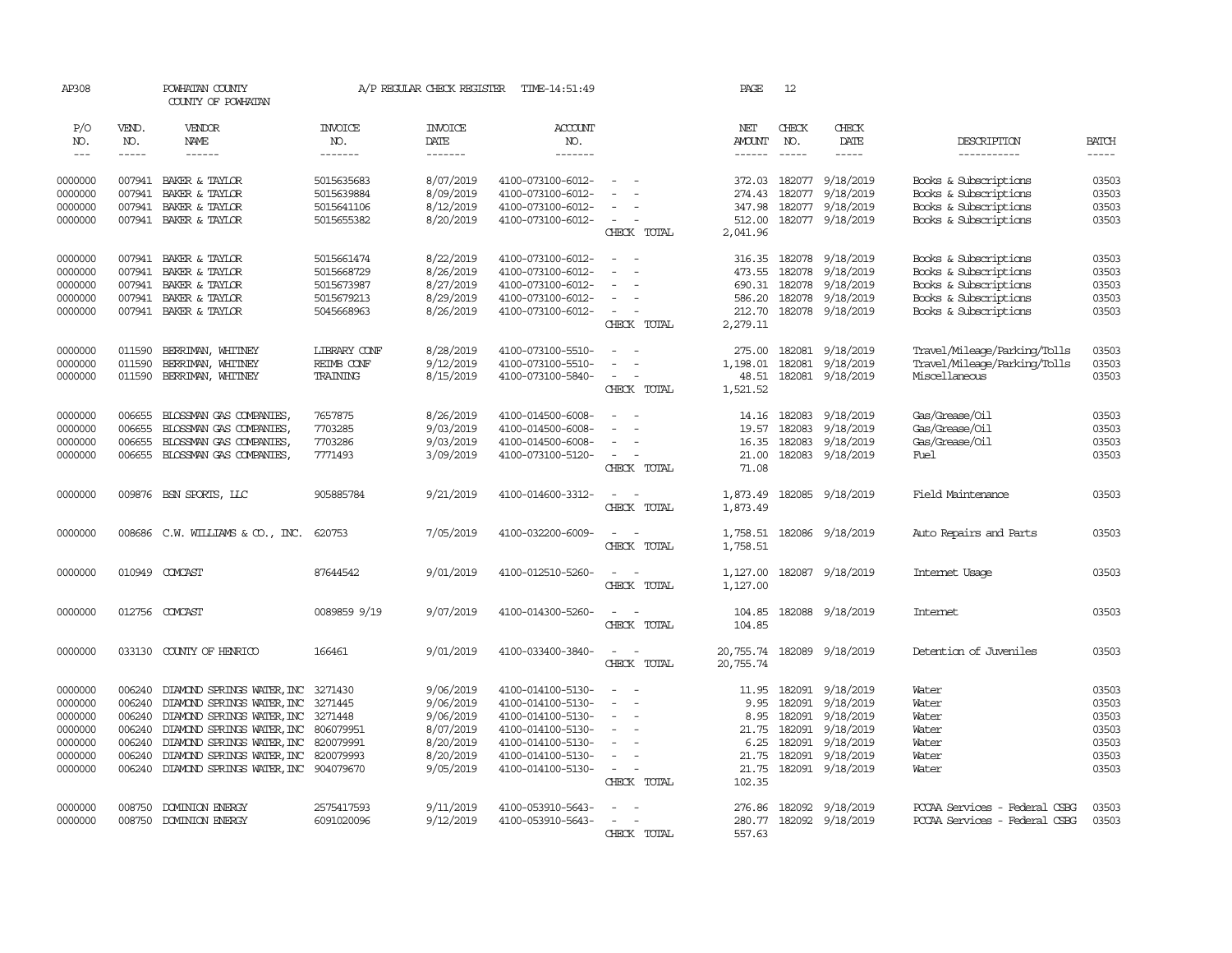| AP308         |             | POWHATAN COUNTY<br>COUNTY OF POWHATAN |                 | A/P REGULAR CHECK REGISTER | TIME-14:51:49     |                          |                                                                                                              | PAGE      | 13            |                  |                                |              |
|---------------|-------------|---------------------------------------|-----------------|----------------------------|-------------------|--------------------------|--------------------------------------------------------------------------------------------------------------|-----------|---------------|------------------|--------------------------------|--------------|
| P/O           | VEND.       | <b>VENDOR</b>                         | <b>INVOICE</b>  | <b>INVOICE</b>             | <b>ACCOUNT</b>    |                          |                                                                                                              | NET       | CHECK         | CHECK            |                                |              |
| NO.           | NO.         | <b>NAME</b>                           | NO.             | DATE                       | NO.               |                          |                                                                                                              | AMOUNT    | NO.           | DATE             | DESCRIPTION                    | <b>BATCH</b> |
| $\frac{1}{2}$ | $- - - - -$ | $- - - - - -$                         | -------         | -------                    | -------           |                          |                                                                                                              | ------    | $- - - - -$   | $- - - - -$      | -----------                    | $- - - - -$  |
|               |             |                                       |                 |                            |                   |                          |                                                                                                              |           |               |                  |                                |              |
| 0000000       | 000860      | DOMINION ENERGY VIRGINIA              | 0432180008 8/28 | 8/30/2019                  | 4100-014600-5110- |                          | $\sim$                                                                                                       |           | 252.14 182093 | 9/18/2019        | Electricity                    | 03503        |
| 0000000       | 000860      | DOMINION ENERGY VIRGINIA              | 0863807277 8/28 | 8/30/2019                  | 4100-014600-5110- |                          |                                                                                                              | 6.59      | 182093        | 9/18/2019        | Electricity                    | 03503        |
| 0000000       | 000860      | DOMINION ENERGY VIRGINIA              | 1221667833 8/28 | 8/30/2019                  | 4100-031210-5110- |                          | $\equiv$                                                                                                     | 245.26    | 182093        | 9/18/2019        | Electricity - Comunications H  | 03503        |
| 0000000       | 000860      | DOMINION ENERGY VIRGINIA              | 1223507334 8/28 | 8/30/2019                  | 4100-014300-5110- |                          | $\sim$                                                                                                       | 203.84    | 182093        | 9/18/2019        | Electricity                    | 03503        |
| 0000000       | 000860      | DOMINION ENERGY VIRGINIA              | 1498464559 8/28 | 8/30/2019                  | 4100-014600-5110- |                          | $\equiv$                                                                                                     | 39.06     | 182093        | 9/18/2019        | Electricity                    | 03503        |
| 0000000       | 000860      | DOMINION ENERGY VIRGINIA              | 2142337506 8/28 | 8/30/2019                  | 4100-014600-5110- |                          | $\equiv$                                                                                                     | 6.59      | 182093        | 9/18/2019        | Electricity                    | 03503        |
| 0000000       | 000860      | DOMINION ENERGY VIRGINIA              | 2312285006 8/28 | 8/30/2019                  | 4100-014100-5110- |                          | $\sim$                                                                                                       | 78.35     | 182093        | 9/18/2019        | Electricity                    | 03503        |
| 0000000       | 000860      | DOMINION ENERGY VIRGINIA              | 2322252509 8/28 | 8/30/2019                  | 4100-031200-5110- |                          | $\overline{\phantom{a}}$                                                                                     | 231.33    |               | 182093 9/18/2019 | Electricity                    | 03503        |
|               |             |                                       |                 |                            |                   |                          | CHECK TOTAL                                                                                                  | 1,063.16  |               |                  |                                |              |
| 0000000       | 000860      | DOMINION ENERGY VIRGINIA              | 2346327501 8/28 | 8/30/2019                  | 4100-031200-5110- |                          | $\sim$                                                                                                       | 2,074.67  | 182094        | 9/18/2019        | Electricity                    | 03503        |
| 0000000       | 000860      | DOMINION ENERGY VIRGINIA              | 2346327501 8/28 | 8/30/2019                  | 4100-014100-5110- |                          | $\overline{\phantom{a}}$                                                                                     | 2,074.66  |               | 182094 9/18/2019 | Electricity                    | 03503        |
| 0000000       | 000860      | DOMINION ENERGY VIRGINIA              | 2352270009 8/28 | 9/30/2019                  | 4100-014100-5110- |                          | $\sim$                                                                                                       | 34.83     |               | 182094 9/18/2019 | Electricity                    | 03503        |
| 0000000       | 000860      | DOMINION ENERGY VIRGINIA              | 244217003 8/28  | 9/30/2019                  | 4100-014100-5110- |                          | $\sim$                                                                                                       | 1,497.52  |               | 182094 9/18/2019 | Electricity                    | 03503        |
| 0000000       | 000860      | DOMINION ENERGY VIRGINIA              | 2462222502 8/28 | 9/03/2019                  | 4100-014100-5110- |                          | $\sim$                                                                                                       | 4,229.82  |               | 182094 9/18/2019 | Electricity                    | 03503        |
| 0000000       | 000860      | DOMINION ENERGY VIRGINIA              | 2476067034 8/28 | 8/30/2019                  | 4100-014100-5110- |                          | $\equiv$                                                                                                     | 197.47    | 182094        | 9/18/2019        | Electricity                    | 03503        |
| 0000000       | 000860      | DOMINION ENERGY VIRGINIA              | 2613832712 8/28 | 8/30/2019                  | 4100-022100-5110- |                          | $\overline{\phantom{a}}$                                                                                     | 197.51    | 182094        | 9/18/2019        | Electricity                    | 03503        |
| 0000000       | 000860      | DOMINION ENERGY VIRGINIA              | 2912605595 8/28 | 8/30/2019                  | 4100-014100-5110- |                          | $\blacksquare$                                                                                               | 143.11    |               | 182094 9/18/2019 | Electricity                    | 03503        |
| 0000000       | 000860      | DOMINION ENERGY VIRGINIA              | 2972120006 8/28 | 8/30/2019                  | 4100-014100-5110- |                          | $\sim$                                                                                                       | 1,549.47  |               | 182094 9/18/2019 | Electricity                    | 03503        |
|               |             |                                       |                 |                            |                   |                          | CHECK TOTAL                                                                                                  | 11,999.06 |               |                  |                                |              |
|               |             |                                       |                 |                            |                   |                          |                                                                                                              |           |               |                  |                                |              |
| 0000000       | 000860      | DOMINION ENERGY VIRGINIA              | 3451094936 8/28 | 8/30/2019                  | 4100-014600-5110- |                          | $\sim$                                                                                                       | 6.59      | 182095        | 9/18/2019        | Electricity                    | 03503        |
| 0000000       | 000860      | DOMINION ENERGY VIRGINIA              | 3496131156 8/28 | 8/30/2019                  | 4100-014100-5110- |                          | $\sim$                                                                                                       | 6.59      | 182095        | 9/18/2019        | Electricity                    | 03503        |
| 0000000       | 000860      | DOMINION ENERGY VIRGINIA              | 3507951824 8/28 | 8/30/2019                  | 4100-014600-5110- |                          | $\sim$                                                                                                       | 6.68      | 182095        | 9/18/2019        | Electricity                    | 03503        |
| 0000000       | 000860      | DOMINION ENERGY VIRGINIA              | 4062035391 8/28 | 8/30/2019                  | 4100-031210-5110- |                          | $\sim$                                                                                                       | 149.56    |               | 182095 9/18/2019 | Electricity - Comunications H  | 03503        |
| 0000000       | 000860      | DOMINION ENERGY VIRGINIA              | 4165680929 8/29 | 9/03/2019                  | 4100-031210-5110- | $\overline{\phantom{a}}$ |                                                                                                              | 139.10    | 182095        | 9/18/2019        | Electricity - Comunications H  | 03503        |
| 0000000       | 000860      | DOMINION ENERGY VIRGINIA              | 4691491015 8/28 | 8/30/2019                  | 4100-014600-5110- |                          | $\equiv$                                                                                                     | 82.00     | 182095        | 9/18/2019        | Electricity                    | 03503        |
| 0000000       | 000860      | DOMINION ENERGY VIRGINIA              | 4732217502 8/28 | 8/30/2019                  | 4100-014600-5110- |                          | $\overline{\phantom{a}}$                                                                                     | 48.57     | 182095        | 9/18/2019        | Electricity                    | 03503        |
| 0000000       | 000860      | DOMINION ENERGY VIRGINIA              | 5652237503 8/28 | 8/30/2019                  | 4100-014600-5110- | $\overline{\phantom{a}}$ |                                                                                                              |           | 91.54 182095  | 9/18/2019        | Electricity                    | 03503        |
| 0000000       | 000860      | DOMINION ENERGY VIRGINIA              | 6024003557 8/28 | 9/03/2019                  | 4100-014100-5110- |                          |                                                                                                              | 9.96      | 182095        | 9/18/2019        | Electricity                    | 03503        |
| 0000000       | 000860      | DOMINION ENERGY VIRGINIA              | 6211789810 8/28 | 9/03/2019                  | 4100-031210-5110- |                          | $\frac{1}{2} \left( \frac{1}{2} \right) \left( \frac{1}{2} \right) = \frac{1}{2} \left( \frac{1}{2} \right)$ | 121.49    |               | 182095 9/18/2019 | Electricity - Comunications H  | 03503        |
|               |             |                                       |                 |                            |                   |                          | CHECK TOTAL                                                                                                  | 662.08    |               |                  |                                |              |
| 0000000       | 000860      | DOMINION ENERGY VIRGINIA              | 7765134072 8/28 | 8/27/2019                  | 4100-014100-5110- |                          |                                                                                                              | 647.96    |               | 182096 9/18/2019 | Electricity                    | 03503        |
| 0000000       | 000860      | DOMINION ENERGY VIRGINIA              | 8009370571 8/29 | 9/03/2019                  | 4100-031210-5110- |                          | $\equiv$                                                                                                     | 60.63     | 182096        | 9/18/2019        | Electricity - Comunications H  | 03503        |
| 0000000       | 000860      | DOMINION ENERGY VIRGINIA              | 8971069334 8/28 | 8/30/2019                  | 4100-014300-5110- |                          | $\overline{\phantom{a}}$                                                                                     | 16.97     |               | 182096 9/18/2019 | Electricity                    | 03503        |
|               |             |                                       |                 |                            |                   |                          | CHECK TOTAL                                                                                                  | 725.56    |               |                  |                                |              |
| 0000000       | 006585      | ELECTRICAL CONNECTION                 | 4303            | 7/29/2019                  | 4100-014300-3310- |                          |                                                                                                              | 100.00    | 182098        | 9/18/2019        | Repairs & Maintenance          | 03503        |
| 0000000       | 006585      | ELECTRICAL CONNECTION                 | 4303            | 7/29/2019                  | 4100-032210-3310- |                          | $\sim$                                                                                                       | 700.00    | 182098        | 9/18/2019        | Repairs & Maintenance          | 03503        |
| 0000000       |             | 006585 ELECTRICAL CONNECTION          | 4303            | 7/29/2019                  | 4100-014100-3310- |                          | $\sim$ $ \sim$                                                                                               | 130.00    |               | 182098 9/18/2019 | Repairs & Maintenance          | 03503        |
|               |             |                                       |                 |                            |                   |                          | CHECK TOTAL                                                                                                  | 930.00    |               |                  |                                |              |
|               |             |                                       |                 |                            |                   |                          |                                                                                                              |           |               |                  |                                |              |
| 0000000       | 011224      | ELECTRONIC SYSTEMS, INC.              | IN1367781       | 9/03/2019                  | 4100-035100-3320- |                          | $\sim$                                                                                                       | 62.50     | 182099        | 9/18/2019        | Landscaping - Animal Control   | 03503        |
| 0000000       | 011224      | ELECTRONIC SYSTEMS, INC.              | IN1367781       | 9/03/2019                  | 4100-014300-3320- |                          | $\sim$                                                                                                       | 14.00     | 182099        | 9/18/2019        | Maintenance and Service Contra | 03503        |
| 0000000       | 011224      | ELECTRONIC SYSTEMS, INC.              | IN1367781       | 9/03/2019                  | 4100-012100-3320- |                          | $\blacksquare$                                                                                               | 14.00     | 182099        | 9/18/2019        | Maintenance & Service Contract | 03503        |
| 0000000       | 011224      | ELECTRONIC SYSTEMS, INC.              | IN1367781       | 9/03/2019                  | 4100-012310-3320- |                          | $\blacksquare$                                                                                               | 153.00    | 182099        | 9/18/2019        | Maintenance & Service Contract | 03503        |
| 0000000       | 011224      | ELECTRONIC SYSTEMS,<br>INC.           | IN1367781       | 9/03/2019                  | 4100-013200-3320- |                          | $\sim$                                                                                                       | 31.25     | 182099        | 9/18/2019        | Maintenance & Service Contract | 03503        |
| 0000000       | 011224      | ELECTRONIC SYSTEMS, INC.              | IN1367781       | 9/03/2019                  | 4100-031210-3320- |                          |                                                                                                              | 120.88    | 182099        | 9/18/2019        | Maintenance and Service Contra | 03503        |
| 0000000       | 011224      | ELECTRONIC SYSTEMS, INC.              | IN1367781       | 9/03/2019                  | 4100-012200-3320- |                          | $\sim$                                                                                                       | 31.25     | 182099        | 9/18/2019        | Maintenance & Service Contract | 03503        |
| 0000000       | 011224      | ELECTRONIC SYSTEMS, INC.              | IN1367781       | 9/03/2019                  | 4100-012220-3320- | $\sim$                   |                                                                                                              | 31.25     |               | 182099 9/18/2019 | Maintenance and service contra | 03503        |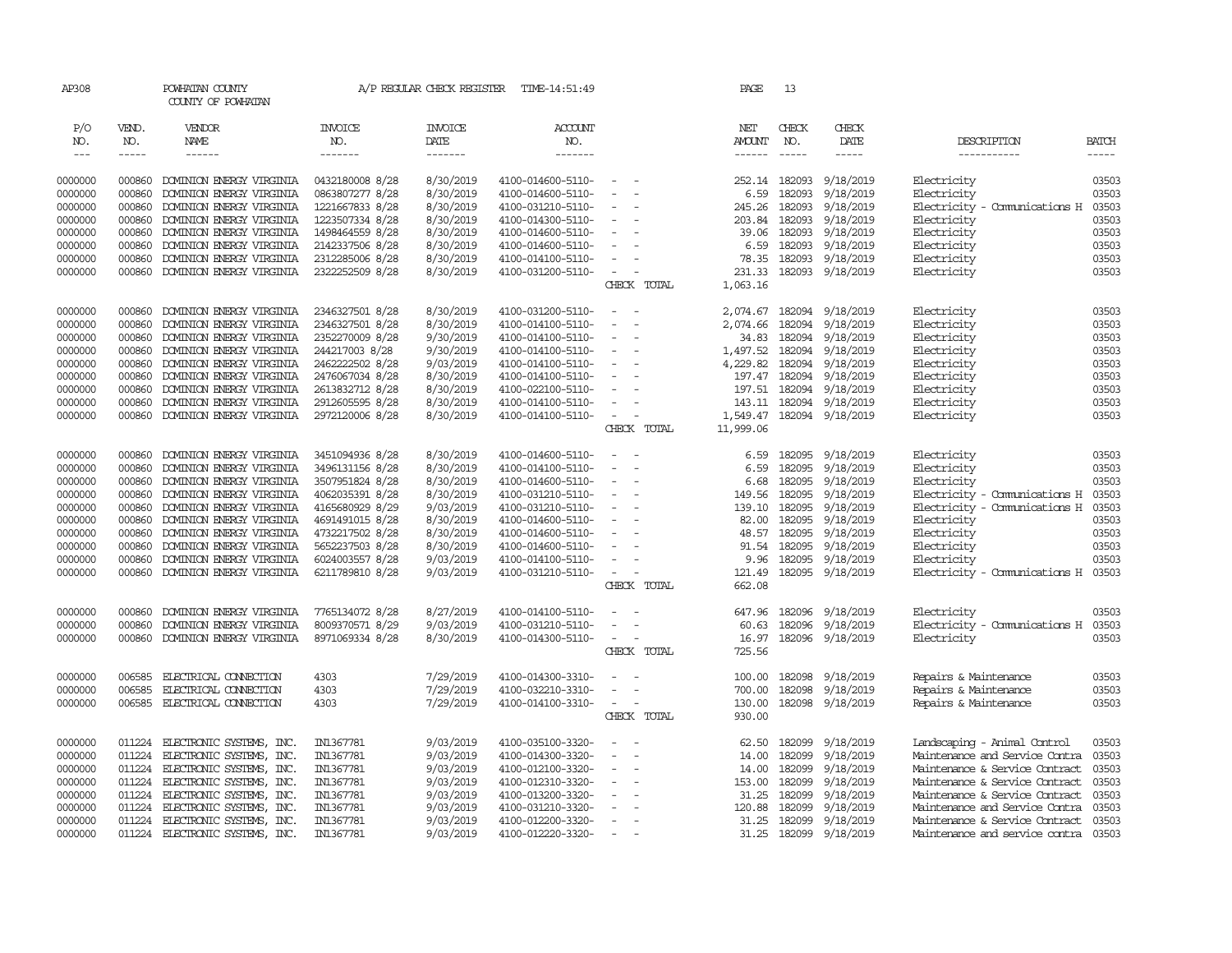| AP308      |              | POWHATAN COUNTY<br>COUNTY OF POWHATAN   |                       | A/P REGULAR CHECK REGISTER | TIME-14:51:49     |                          | PAGE          | 14                   |                         |                                |              |
|------------|--------------|-----------------------------------------|-----------------------|----------------------------|-------------------|--------------------------|---------------|----------------------|-------------------------|--------------------------------|--------------|
| P/O<br>NO. | VEND.<br>NO. | VENDOR<br>NAME                          | <b>INVOICE</b><br>NO. | <b>INVOICE</b><br>DATE     | ACCOUNT<br>NO.    |                          | NET<br>AMOUNT | CHECK<br>NO.         | CHECK<br>DATE           | DESCRIPTION                    | <b>BATCH</b> |
| $  -$      | $- - - - -$  | ------                                  | -------               | -------                    | -------           |                          | ------        | $\cdots\cdots\cdots$ | -----                   | -----------                    | $- - - - -$  |
| 0000000    | 011224       | ELECTRONIC SYSTEMS, INC.                | IN1367781             | 9/03/2019                  | 4100-071110-3320- | $\equiv$                 | 14.00         | 182099               | 9/18/2019               | General Maintenance            | 03503        |
| 0000000    | 011224       | ELECTRONIC SYSTEMS, INC.                | IN1367781             | 9/03/2019                  | 4100-014100-3320- | $\equiv$                 | 59.25         | 182099               | 9/18/2019               | Maintenance & Service Contract | 03503        |
| 0000000    | 011224       | ELECTRONIC SYSTEMS, INC.                | IN1367781             | 9/03/2019                  | 4100-031200-3320- |                          | 187.00        | 182099               | 9/18/2019               | Maintenance & Service Contract | 03503        |
| 0000000    | 011224       | ELECTRONIC SYSTEMS, INC.                | IN1367781             | 9/03/2019                  | 4100-034100-3320- |                          | 62.50         | 182099               | 9/18/2019               | Maintenance & Service Contract | 03503        |
| 0000000    | 011224       | ELECTRONIC SYSTEMS, INC.                | IN1367781             | 9/03/2019                  | 4100-012410-3320- | $\sim$                   | 223.00        | 182099               | 9/18/2019               | Maintenance & Service Contract | 03503        |
| 0000000    | 011224       | ELECTRONIC SYSTEMS, INC.                | IN1367781             | 9/03/2019                  | 4100-021600-8002- |                          | 31.25         | 182099               | 9/18/2019               | Copier Lease                   | 03503        |
| 0000000    | 011224       | ELECTRONIC SYSTEMS, INC.                | IN1367781             | 9/03/2019                  | 4100-022100-3320- |                          | 31.25         | 182099               | 9/18/2019               | Maintenance & Service Contract | 03503        |
| 0000000    | 011224       | ELECTRONIC SYSTEMS, INC.                | IN1367782             | 9/03/2019                  | 4100-012100-3320- | $\overline{\phantom{a}}$ | 58.43         |                      | 182099 9/18/2019        | Maintenance & Service Contract | 03503        |
|            |              |                                         |                       |                            |                   | CHECK TOTAL              | 1,124.81      |                      |                         |                                |              |
| 0000000    | 007997       | FEATHERSTON, LARRY M.                   | (2) CEDAR TREES       | 8/29/2019                  | 4100-014500-3190- | $\sim$                   | 800.00        |                      | 182100 9/18/2019        | Grounds Maintenance            | 03503        |
|            |              |                                         |                       |                            |                   | CHECK TOTAL              | 800.00        |                      |                         |                                |              |
| 0000000    |              | 006606 FLATROCK GLASS & DOOR INC 19867  |                       | 8/19/2019                  | 4100-014100-3310- | $\sim$                   | 200.00        |                      | 182101 9/18/2019        | Repairs & Maintenance          | 03504        |
|            |              |                                         |                       |                            |                   | CHECK TOTAL              | 200.00        |                      |                         |                                |              |
| 0000000    |              | 006522 FOOD LION                        | 2813613713100         | 9/11/2019                  | 4100-035100-6022- | $\sim$                   | 188.05        |                      | 182102 9/18/2019        | Dog Food/Supplies              | 03503        |
|            |              |                                         |                       |                            |                   | CHECK TOTAL              | 188.05        |                      |                         |                                |              |
| 0000000    |              | 012905 GALLS, LLC                       | 013598366             | 8/31/2019                  | 4100-031200-6011- | $\sim$<br>$\sim$         | 44.48         |                      | 182103 9/18/2019        | Uniforms                       | 03503        |
|            |              |                                         |                       |                            |                   | CHECK TOTAL              | 44.48         |                      |                         |                                |              |
| 0000000    |              | 013075 GETTYSBURG FLAG WORKS INC 240156 |                       | 7/24/2019                  | 4100-032200-3310- | $\sim$<br>$\sim$         | 49.95         |                      | 182104 9/18/2019        | Equipment Repair               | 03503        |
|            |              |                                         |                       |                            |                   | CHECK TOTAL              | 49.95         |                      |                         |                                |              |
| 0000000    | 007620       | GILLESPIE, CYNTHIA T.                   | CAD CONFERENCE        | 9/11/2019                  | 4100-031210-5540- | $\sim$<br>$\sim$         | 252.00        |                      | 182105 9/18/2019        | Conferences and Training       | 03503        |
|            |              |                                         |                       |                            |                   | CHECK TOTAL              | 252.00        |                      |                         |                                |              |
| 0000000    |              | 006013 GRAINGER                         | 9272680167            | 8/23/2019                  | 4100-014500-6004- | $\overline{\phantom{a}}$ | 87.14         |                      | 182106 9/18/2019        | Tools and Equipment            | 03503        |
| 0000000    |              | 006013 GRAINGER                         | 9274892018            | 8/27/2019                  | 4100-014100-6004- | $\equiv$                 | 234.06        |                      | 182106 9/18/2019        | Tools and Equipment            | 03503        |
|            |              |                                         |                       |                            |                   | CHECK TOTAL              | 321.20        |                      |                         |                                |              |
| 0000000    | 006763       | GREENBERG & ASSOCIATES                  | 3892                  | 9/05/2019                  | 4100-031200-3110- | $\sim$<br>$\sim$         | 200.00        |                      | 182107 9/18/2019        | Professional Health Services   | 03503        |
|            |              |                                         |                       |                            |                   | CHECK TOTAL              | 200.00        |                      |                         |                                |              |
| 0000000    | 012508       | HEALTH EQUITY INC                       | REJ0404               | 8/12/2019                  | 100-000200-0012-  |                          | 442.96        | 182108               | 9/18/2019               | Payroll Clearing - FSA         | 03503        |
| 0000000    | 012508       | HEALTH EQUITY INC                       | AWGPCO9               | 8/06/2019                  | 4100-012220-2313- |                          | 176.20        | 182108               | 9/18/2019               | HSA and FSA Admin Fees         | 03503        |
| 0000000    | 012508       | HEALTH ECUTTY INC                       | V22M6D1               | 9/06/2019                  | 4100-012220-2313- | $\sim$                   | 171.50        |                      | 182108 9/18/2019        | HSA and FSA Admin Fees         | 03503        |
|            |              |                                         |                       |                            |                   | CHECK TOTAL              | 790.66        |                      |                         |                                |              |
| 0000000    | 010755       | INNOVATIVE TURF                         | 4370                  | 9/05/2019                  | 4100-014600-3320- | $\sim$<br>$\sim$         | 1,580.95      |                      | 182110 9/18/2019        | Maintenance/Service Contracts  | 03503        |
|            |              |                                         |                       |                            |                   | CHECK TOTAL              | 1,580.95      |                      |                         |                                |              |
| 0000000    | 000120       | <b>JAMES RIVER AIR</b>                  | S132154               | 8/16/2019                  | 4100-014100-3308- |                          | 311.50        |                      | 182111 9/18/2019        | HVAC Service and Repairs       | 03503        |
| 0000000    | 000120       | <b>JAMES RIVER AIR</b>                  | S132475               | 8/16/2019                  | 4100-014100-3308- | $\equiv$<br>$\sim$       | 790.04        | 182111               | 9/18/2019               | HVAC Service and Repairs       | 03503        |
| 0000000    | 000120       | <b>JAMES RIVER AIR</b>                  | S133973               | 8/26/2019                  | 4100-014100-3308- | $\equiv$                 |               | 581.74 182111        | 9/18/2019               | HVAC Service and Repairs       | 03503        |
| 0000000    | 000120       | <b>JAMES RIVER AIR</b>                  | S133974               | 8/26/2019                  | 4100-031210-3310- | $\equiv$                 | 391.50        |                      | 182111 9/18/2019        | Repairs and Maintenance        | 03503        |
| 0000000    | 000120       | <b>JAMES RIVER AIR</b>                  | S134540               | 8/30/2019                  | 4100-031210-3310- | $\sim$                   |               |                      | 767.00 182111 9/18/2019 | Repairs and Maintenance        | 03503        |
|            |              |                                         |                       |                            |                   | CHECK TOTAL              | 2,841.78      |                      |                         |                                |              |
| 0000000    |              | 012950 KNAPKE, TONY                     | CAD CONFERENCE        | 9/11/2019                  | 4100-031210-5540- | $\sim$<br>$\sim$         | 252,00        |                      | 182112 9/18/2019        | Conferences and Training       | 03503        |
|            |              |                                         |                       |                            |                   | CHECK TOTAL              | 252,00        |                      |                         |                                |              |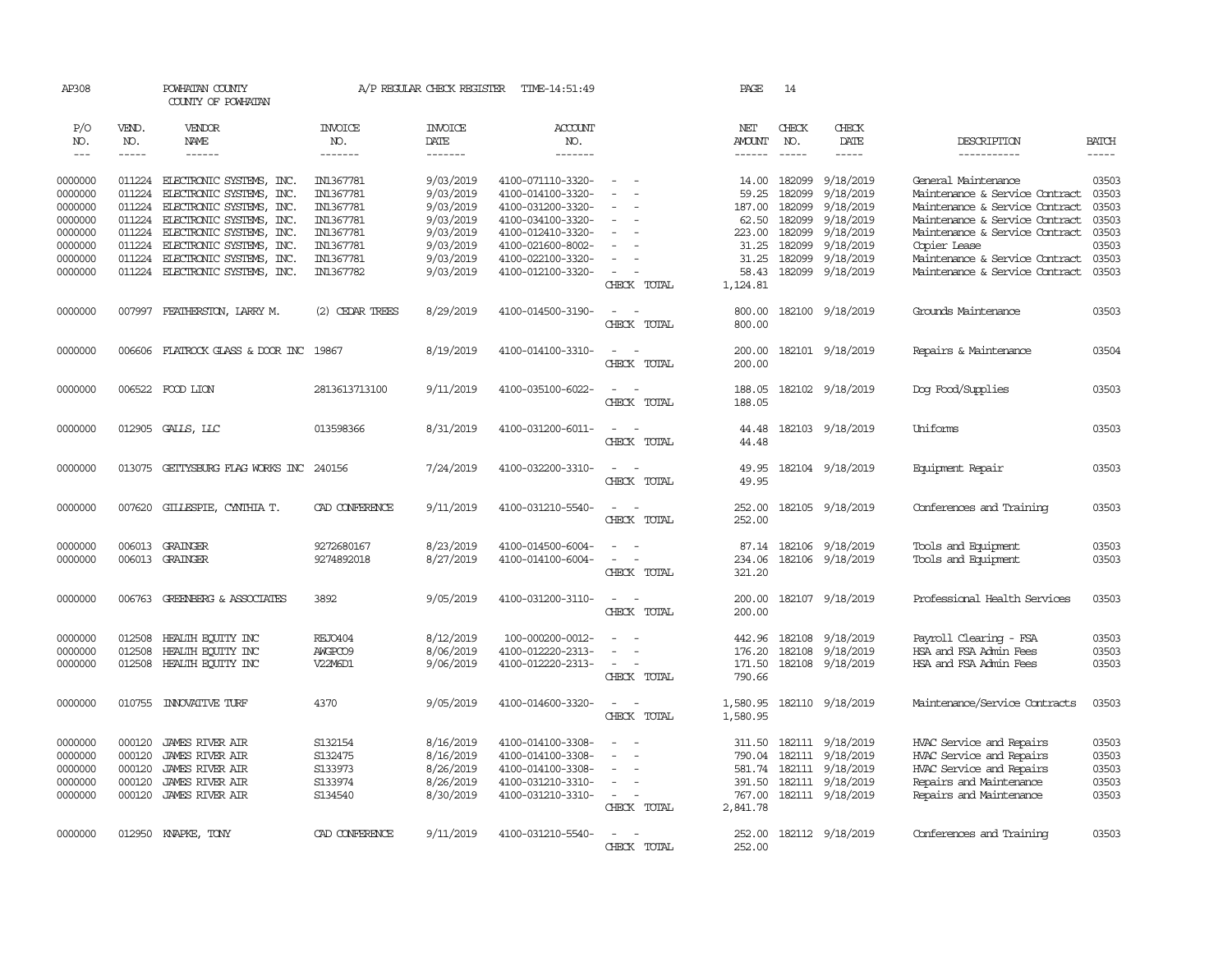| AP308      |              | POWHATAN COUNTY<br>COUNTY OF POWHATAN     |                       | A/P REGULAR CHECK REGISTER | TIME-14:51:49         |                                                   | PAGE                 | 15           |                         |                                      |              |
|------------|--------------|-------------------------------------------|-----------------------|----------------------------|-----------------------|---------------------------------------------------|----------------------|--------------|-------------------------|--------------------------------------|--------------|
| P/O<br>NO. | VEND.<br>NO. | VENDOR<br>NAME                            | <b>INVOICE</b><br>NO. | <b>INVOICE</b><br>DATE     | <b>ACCOUNT</b><br>NO. |                                                   | NET<br>AMOUNT        | CHECK<br>NO. | CHECK<br>DATE           | DESCRIPTION                          | <b>BATCH</b> |
| $---$      | $- - - - -$  | $- - - - - -$                             | -------               | -------                    | -------               |                                                   | ------               | $\cdots$     | $- - - - -$             | -----------                          | -----        |
| 0000000    |              | 010811 LAND AND COATES, INC               | 3281102               | 9/05/2019                  | 4100-014500-6008-     | CHECK TOTAL                                       | 56.34<br>56.34       |              | 182113 9/18/2019        | Gas/Grease/Oil                       | 03503        |
| 0000000    |              | 009691 LAYMAN IRRIGATION &                | 24102                 | 7/24/2019                  | 4100-014600-3310-     | $\sim$<br>$\sim$<br>CHECK TOTAL                   | 151.60<br>151.60     |              | 182114 9/18/2019        | Repairs and Maintenance              | 03503        |
| 0000000    | 013209       | MOGRIFF INSURANCE SERVICE                 | 19COPAGM-02956        | 8/26/2019                  | 4100-012200-3140-     | $\sim$<br>$\sim$<br>CHECK TOTAL                   | 5,500.00<br>5,500.00 |              | 182115 9/18/2019        | Professional Services                | 03503        |
| 0000000    |              | 012274 MITEL CLOUD SERVICES, INC          | 32270207              | 9/05/2019                  | 4100-021100-5230-     | $\equiv$                                          | 5.51                 | 182117       | 9/18/2019               | Telephone Services                   | 03503        |
| 0000000    | 012274       | MITEL CLOUD SERVICES, INC                 | 32270207              | 9/05/2019                  | 4100-031200-5230-     | $\equiv$                                          | 5.51                 | 182117       | 9/18/2019               | Telephone Services                   | 03503        |
| 0000000    |              | 012274 MITEL CLOUD SERVICES, INC          | 32270207              | 9/05/2019                  | 4100-012410-5230-     |                                                   | 5.51                 |              | 182117 9/18/2019        | Telephone Services                   | 03503        |
| 0000000    |              | 012274 MITEL CLOUD SERVICES, INC          | 32270207              | 9/05/2019                  | 4100-012520-5230-     | $\sim$                                            | 5.51                 |              | 182117 9/18/2019        | Telephone Services                   | 03503        |
| 0000000    | 012274       | MITEL CLOUD SERVICES, INC                 | 32270207              | 9/05/2019                  | 4100-021100-5230-     | $\overline{\phantom{a}}$                          | 5.51                 | 182117       | 9/18/2019               | Telephone Services                   | 03503        |
| 0000000    | 012274       | MITEL CLOUD SERVICES, INC                 | 32270207              | 9/05/2019                  | 4100-034100-5230-     |                                                   | 5.51                 |              | 182117 9/18/2019        | Telephone Services                   | 03503        |
| 0000000    |              |                                           |                       | 9/05/2019                  | 4100-031200-5230-     | $\sim$                                            |                      |              | 182117 9/18/2019        |                                      | 03503        |
|            |              | 012274 MITEL CLOUD SERVICES, INC 32270207 |                       |                            |                       |                                                   | 5.51                 |              |                         | Telephone Services                   |              |
|            |              |                                           |                       |                            |                       | CHECK TOTAL                                       | 38.57                |              |                         |                                      |              |
| 0000000    | 006610       | MO-JOHNS SANITATION                       | 121341                | 9/03/2019                  | 4100-014600-3311-     | $\blacksquare$<br>. —                             | 103.00               | 182118       | 9/18/2019               | Portable Bathrooms                   | 03503        |
| 0000000    | 006610       | MO-JOHNS SANITATION                       | 121342                | 9/03/2019                  | 4100-014600-3311-     | ÷                                                 | 231.00               | 182118       | 9/18/2019               | Portable Bathrooms                   | 03503        |
| 0000000    | 006610       | MO-JOHNS SANITATION                       | 121343                | 9/03/2019                  | 4100-014600-3311-     | $\sim$                                            | 250.00               | 182118       | 9/18/2019               | Portable Bathrooms                   | 03503        |
| 0000000    | 006610       | MO-JOHNS SANITATION                       | 121344                | 9/03/2019                  | 4100-014600-3311-     | $\equiv$                                          | 103.00               | 182118       | 9/18/2019               | Portable Bathrooms                   | 03503        |
| 0000000    | 006610       | MO-JOHNS SANITATION                       | 121345                | 9/03/2019                  | 4100-014600-3311-     |                                                   | 128.00               | 182118       | 9/18/2019               | Portable Bathrooms                   | 03503        |
| 0000000    | 006610       | MO-JOHNS SANITATION                       | 121346                | 9/03/2019                  | 4100-014600-3311-     |                                                   | 103.00               | 182118       | 9/18/2019               | Portable Bathrooms                   | 03503        |
| 0000000    | 006610       | MO-JOHNS SANITATION                       | 121347                | 9/03/2019                  | 4100-014600-3311-     |                                                   | 103.00               | 182118       | 9/18/2019               | Portable Bathrooms                   | 03503        |
| 0000000    | 006610       | MO-JOHNS SANITATION                       | 121348                | 9/03/2019                  | 4100-014600-3311-     |                                                   | 103.00               | 182118       | 9/18/2019               | Portable Bathrooms                   | 03503        |
| 0000000    | 006610       | MO-JOHNS SANITATION                       | 121349                | 9/03/2019                  | 4100-014600-3311-     |                                                   | 103.00               | 182118       | 9/18/2019               | Portable Bathrooms                   | 03503        |
|            |              |                                           |                       |                            |                       | $\overline{\phantom{a}}$                          |                      |              |                         |                                      |              |
| 0000000    |              | 006610 MO-JOHNS SANITATION                | 121350                | 9/03/2019                  | 4100-014600-3311-     | $\sim$<br>CHECK TOTAL                             | 128.00<br>1,355.00   |              | 182118 9/18/2019        | Portable Bathrooms                   | 03503        |
|            |              |                                           |                       |                            |                       | $\sim$<br>$\sim$                                  |                      | 182119       |                         | Portable Bathrooms                   | 03503        |
| 0000000    | 006610       | MO-JOHNS SANITATION                       | 121351                | 9/03/2019                  | 4100-014600-3311-     | $\sim$                                            | 103.00               |              | 9/18/2019               |                                      |              |
| 0000000    | 006610       | MO-JOHNS SANITATION                       | 121352                | 9/03/2019                  | 4100-014600-3311-     | $\blacksquare$                                    | 103.00               | 182119       | 9/18/2019               | Portable Bathrooms                   | 03503        |
| 0000000    | 006610       | MO-JOHNS SANITATION                       | 121353                | 9/02/3019                  | 4100-014600-3311-     | $\equiv$<br>CHECK TOTAL                           | 103.00               | 182119       | 9/18/2019               | Portable Bathrooms                   | 03503        |
|            |              |                                           |                       |                            |                       |                                                   | 309.00               |              |                         |                                      |              |
| 0000000    |              | 011755 NEIDLIGH, CARLA G.                 | <b>REIMB VARIOUS</b>  | 9/05/2019                  | 4100-081100-6001-     | $\sim$<br>$\sim$<br>CHECK TOTAL                   | 53.75<br>53.75       |              | 182121 9/18/2019        | Office Supplies                      | 03504        |
| 0000000    |              | 011231 NEOFUNDS BY NEOPOST                | PPLN01 8/29           | 9/08/2019                  | 100-000100-0016-      | $\sim$<br>$\sim$<br>CHECK TOTAL                   | 700.00<br>700.00     |              | 182122 9/18/2019        | Prepaid Postage                      | 03504        |
| 0000000    |              | 011348 NERO, EMMA                         | REIMB 9/6/19          | 9/09/2019                  | 4100-031200-6014-     | $\sim$<br>$\sim$<br>CHECK TOTAL                   | 147.34               |              | 147.34 182123 9/18/2019 | Other Operating Supplies             | 03504        |
| 0000000    | 009281       | OVERDRIVE, INC.                           | 01369CO19162237       | 8/30/2019                  | 4100-073100-6012-     | $\overline{\phantom{a}}$<br>$\sim$<br>CHECK TOTAL | 1,066.09<br>1,066.09 |              | 182125 9/18/2019        | Books & Subscriptions                | 03504        |
| 0000000    | 011646       | PEOPLEREADY, INC                          | 25049530              | 8/20/2019                  | 4100-014300-3200-     | $\overline{\phantom{a}}$<br>$\sim$<br>CHECK TOTAL | 169.92<br>169.92     |              | 182126 9/18/2019        | Temporary Labor                      | 03504        |
| 0000000    | 008404       | PEST MASTERS, INC.                        | 435567                | 6/25/2019                  | 4100-032220-3320-     | $\sim$<br>$\overline{\phantom{a}}$<br>CHECK TOTAL | 120.00<br>120.00     |              | 182127 9/18/2019        | Maintenance & Service Contract 03504 |              |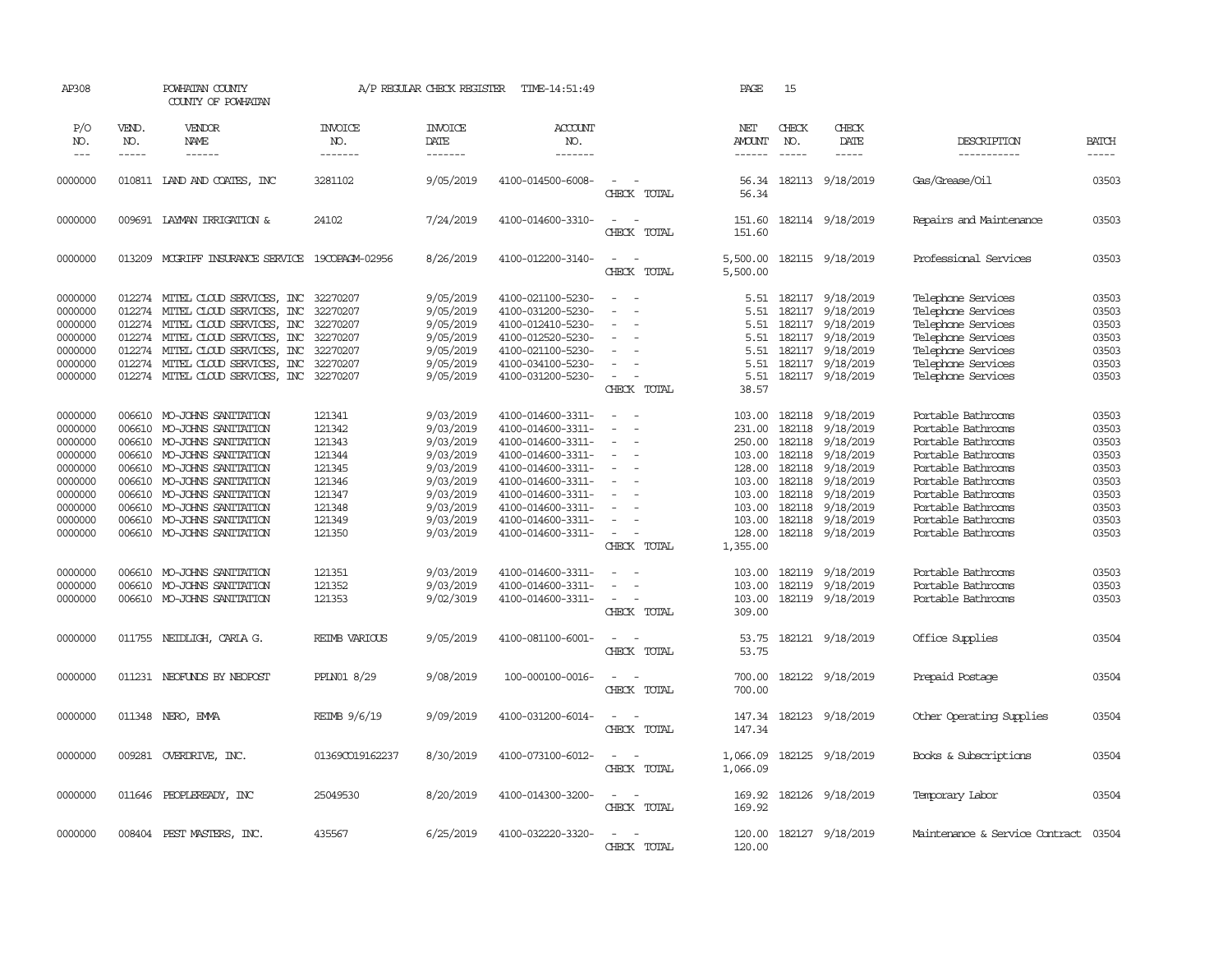| AP308                                                                                                      |                                                                                        | POWHATAN COUNTY<br>COUNTY OF POWHATAN                                                                                                                                                                                                                                                                         |                                                                                                       | A/P REGULAR CHECK REGISTER                                                                                                     | TIME-14:51:49                                                                                                                                                                                                  |                                                                                                                                                                      | PAGE                                                                             | 16                                                                                     |                                                                                                                                       |                                                                                                                                                                                                                                                        |                                                                                        |
|------------------------------------------------------------------------------------------------------------|----------------------------------------------------------------------------------------|---------------------------------------------------------------------------------------------------------------------------------------------------------------------------------------------------------------------------------------------------------------------------------------------------------------|-------------------------------------------------------------------------------------------------------|--------------------------------------------------------------------------------------------------------------------------------|----------------------------------------------------------------------------------------------------------------------------------------------------------------------------------------------------------------|----------------------------------------------------------------------------------------------------------------------------------------------------------------------|----------------------------------------------------------------------------------|----------------------------------------------------------------------------------------|---------------------------------------------------------------------------------------------------------------------------------------|--------------------------------------------------------------------------------------------------------------------------------------------------------------------------------------------------------------------------------------------------------|----------------------------------------------------------------------------------------|
| P/O<br>NO.<br>$---$                                                                                        | VEND.<br>NO.<br>-----                                                                  | VENDOR<br>NAME<br>------                                                                                                                                                                                                                                                                                      | <b>INVOICE</b><br>NO.<br>-------                                                                      | <b>INVOICE</b><br>DATE<br>-------                                                                                              | <b>ACCOUNT</b><br>NO.<br>-------                                                                                                                                                                               |                                                                                                                                                                      | NET<br><b>AMOUNT</b><br>------                                                   | CHECK<br>NO.<br>$- - - - -$                                                            | CHECK<br>DATE<br>-----                                                                                                                | DESCRIPTION<br>-----------                                                                                                                                                                                                                             | <b>BATCH</b><br>$- - - - -$                                                            |
| 0000000                                                                                                    | 000375                                                                                 | PIEDMONT REGIONAL JAIL                                                                                                                                                                                                                                                                                        | 3119                                                                                                  | 8/31/2019                                                                                                                      | 4100-033400-3841-                                                                                                                                                                                              | $\overline{\phantom{a}}$<br>$\sim$<br>CHECK TOTAL                                                                                                                    | 29,056.00<br>29,056.00                                                           | 182128                                                                                 | 9/18/2019                                                                                                                             | Detention of Adults                                                                                                                                                                                                                                    | 03504                                                                                  |
| 0000000                                                                                                    | 001420                                                                                 | PITNEY BOWES, INC.                                                                                                                                                                                                                                                                                            | 3309568731                                                                                            | 8/30/2019                                                                                                                      | 4100-021200-8002-                                                                                                                                                                                              | $\overline{\phantom{a}}$<br>$\sim$<br>CHECK TOTAL                                                                                                                    | 150.00<br>150.00                                                                 |                                                                                        | 182129 9/18/2019                                                                                                                      | Copier Lease Agreement                                                                                                                                                                                                                                 | 03504                                                                                  |
| 0000000                                                                                                    | 006899                                                                                 | POWHATAN ANIMAL HOSPITAL                                                                                                                                                                                                                                                                                      | 361768                                                                                                | 11/27/2018                                                                                                                     | 4100-035100-3110-                                                                                                                                                                                              | $\sim$<br>$\sim$<br>CHECK TOTAL                                                                                                                                      | 558.83<br>558.83                                                                 |                                                                                        | 182130 9/18/2019                                                                                                                      | Professional Health Services                                                                                                                                                                                                                           | 03504                                                                                  |
| 0000000<br>0000000<br>0000000                                                                              | 001250<br>001250<br>001250                                                             | POWHATAN AUTO & TRACTOR<br>POWHATAN AUTO & TRACTOR<br>POWHATAN AUTO & TRACTOR                                                                                                                                                                                                                                 | 561341<br>561596<br>565202                                                                            | 8/02/2019<br>8/05/2019<br>8/30/2019                                                                                            | 4100-014500-3319-<br>4100-014500-3319-<br>4100-014500-6009-                                                                                                                                                    | $\equiv$<br>$\equiv$<br>$\overline{\phantom{a}}$<br>$\blacksquare$<br>CHECK TOTAL                                                                                    | 5.30<br>29.13<br>11.67<br>46.10                                                  |                                                                                        | 182131 9/18/2019<br>182131 9/18/2019<br>182131 9/18/2019                                                                              | Equipment Repairs and Maintena<br>Equipment Repairs and Maintena<br>Auto Parts & Repairs                                                                                                                                                               | 03504<br>03504<br>03504                                                                |
| 0000000<br>0000000<br>0000000<br>0000000                                                                   | 006928<br>006928<br>006928<br>006928                                                   | POWHATAN COUNTY DEPT. OF<br>POWHATAN COUNTY DEPT. OF<br>POWHATAN COUNTY DEPT. OF<br>POWHATAN COUNTY DEPT. OF                                                                                                                                                                                                  | CAA OTR MTG<br>CAP MIG PARKING<br>GIFT CARDS 9/19<br><b>LUNCH HABITAT</b>                             | 9/13/2019<br>9/11/2019<br>9/10/2019<br>9/10/2019                                                                               | 4100-053910-5643-<br>4100-053910-5643-<br>4100-053910-5642-<br>4100-053910-5643-                                                                                                                               | $\equiv$<br>$\equiv$<br>$\equiv$<br>CHECK TOTAL                                                                                                                      | 91.32<br>30.00<br>200.00<br>40.74<br>362.06                                      | 182132                                                                                 | 182132 9/18/2019<br>182132 9/18/2019<br>9/18/2019<br>182132 9/18/2019                                                                 | PCCAA Services - Federal CSBG<br>PCCAA Services - Federal CSBG<br>PCCAA Services - TANF<br>PCCAA Services - Federal CSBG                                                                                                                               | 03504<br>03504<br>03504<br>03504                                                       |
| 0000000                                                                                                    |                                                                                        | 010777 PRESEARCH BACKGROUND                                                                                                                                                                                                                                                                                   | 61196                                                                                                 | 5/01/2019                                                                                                                      | 4100-083500-7002-                                                                                                                                                                                              | $\sim$<br>$\sim$<br>CHECK TOTAL                                                                                                                                      | 9.95<br>9.95                                                                     |                                                                                        | 182133 9/18/2019                                                                                                                      | Criminal History/Background Ch 03504                                                                                                                                                                                                                   |                                                                                        |
| 0000000<br>0000000<br>0000000<br>0000000<br>0000000<br>0000000<br>0000000                                  | 012340<br>012340<br>012340<br>012340<br>012340<br>012340<br>012340                     | PRICE SUPPLY COMPANY, INC<br>PRICE SUPPLY COMPANY, INC<br>PRICE SUPPLY COMPANY, INC<br>PRICE SUPPLY COMPANY, INC<br>PRICE SUPPLY COMPANY, INC<br>PRICE SUPPLY COMPANY, INC<br>PRICE SUPPLY COMPANY, INC                                                                                                       | 1908-060212<br>1908-060213<br>1908-060214<br>1908-060298<br>1908-060575<br>1908-060806<br>1908-060920 | 8/14/2019<br>8/14/2019<br>8/14/2019<br>8/15/2019<br>8/19/2019<br>8/21/2019<br>8/22/2019                                        | 4100-032210-3310-<br>4100-014100-3310-<br>4100-014100-3310-<br>4100-014100-3310-<br>4100-014600-3310-<br>4100-014600-3310-<br>4100-014100-3310-                                                                | $\sim$<br>$\sim$<br>$\equiv$<br>$\equiv$<br>$\equiv$<br>$\overline{\phantom{a}}$<br>$\sim$<br>$\sim$<br>CHECK TOTAL                                                  | 84.89<br>92.89<br>289.36<br>154.54<br>10.77<br>25.36<br>123.93<br>781.74         | 182134<br>182134<br>182134<br>182134<br>182134                                         | 182134 9/18/2019<br>9/18/2019<br>9/18/2019<br>9/18/2019<br>9/18/2019<br>9/18/2019<br>182134 9/18/2019                                 | Repairs & Maintenance<br>Repairs & Maintenance<br>Repairs & Maintenance<br>Repairs & Maintenance<br>Repairs and Maintenance<br>Repairs and Maintenance<br>Repairs & Maintenance                                                                        | 03504<br>03504<br>03504<br>03504<br>03504<br>03504<br>03504                            |
| 0000000<br>0000000<br>0000000<br>0000000<br>0000000<br>0000000<br>0000000<br>0000000<br>0000000<br>0000000 | 000620<br>000620<br>000620<br>000620<br>000620<br>000620<br>000620<br>000620<br>000620 | R. C. GOODWIN & SONS, INC<br>R. C. GOODWIN & SONS, INC<br>R. C. GOODWYN & SONS, INC<br>R. C. GOODWIN & SONS, INC<br>R. C. GOODWYN & SONS, INC<br>R. C. GOODWIN & SONS, INC<br>R. C. GOODWIN & SONS, INC<br>R. C. GOODWYN & SONS, INC<br>R. C. GOODWIN & SONS, INC<br>000620 R. C. GOODWYN & SONS, INC 0871276 | 0869516<br>0869516<br>0870200<br>0870531<br>0870544<br>0870764<br>0870907<br>0870972<br>0870987       | 8/01/2019<br>8/01/2019<br>8/06/2019<br>8/08/2019<br>8/08/2019<br>8/09/2019<br>8/12/2019<br>8/12/2019<br>8/12/2019<br>8/14/2019 | 4100-014100-3310-<br>4100-032220-3310-<br>4100-014100-3310-<br>4100-014100-3310-<br>4100-014100-3310-<br>4100-014100-3310-<br>4100-014100-3310-<br>4100-032210-3310-<br>4100-032210-3310-<br>4100-014100-3310- | $\equiv$<br>$\sim$<br>$\sim$<br>$\overline{\phantom{a}}$<br>$\equiv$<br>$\overline{\phantom{a}}$<br>$\overline{\phantom{a}}$<br>$\equiv$<br>$\overline{\phantom{a}}$ | 35.96<br>6.99<br>2.19<br>10.43<br>10.43<br>3.99<br>9.98<br>18.50<br>4.87<br>5.17 | 182136<br>182136<br>182136<br>182136<br>182136<br>182136<br>182136<br>182136<br>182136 | 9/18/2019<br>9/18/2019<br>9/18/2019<br>9/18/2019<br>9/18/2019<br>9/18/2019<br>9/18/2019<br>9/18/2019<br>9/18/2019<br>182136 9/18/2019 | Repairs & Maintenance<br>Repairs & Maintenance<br>Repairs & Maintenance<br>Repairs & Maintenance<br>Repairs & Maintenance<br>Repairs & Maintenance<br>Repairs & Maintenance<br>Repairs & Maintenance<br>Repairs & Maintenance<br>Repairs & Maintenance | 03504<br>03504<br>03504<br>03504<br>03504<br>03504<br>03504<br>03504<br>03504<br>03504 |
| 0000000<br>0000000<br>0000000<br>0000000<br>0000000<br>0000000<br>0000000                                  | 000620<br>000620<br>000620<br>000620<br>000620<br>000620                               | R. C. GOODWIN & SONS, INC<br>R. C. GOODWIN & SONS, INC<br>R. C. GOODWYN & SONS, INC<br>R. C. GOODWYN & SONS, INC<br>R. C. GOODWYN & SONS, INC<br>R. C. GOODWYN & SONS, INC<br>000620 R. C. GOODWYN & SONS, INC                                                                                                | 0871598<br>0872143<br>0872288<br>0872314<br>0872958<br>0872977<br>0873227                             | 8/16/2019<br>8/20/2019<br>8/21/2019<br>8/21/2019<br>8/27/2019<br>8/27/2019<br>8/28/2019                                        | 4100-014100-3310-<br>4100-014600-3310-<br>4100-032220-3310-<br>4100-014100-3310-<br>4100-014100-6006-<br>4100-014100-6006-<br>4100-014500-6004-                                                                | CHECK TOTAL<br>$\equiv$<br>$\sim$<br>$\overline{\phantom{a}}$<br>$\equiv$                                                                                            | 108.51<br>11.97<br>39.97<br>13.98<br>13.17<br>102.78<br>13.50<br>30.90           | 182137<br>182137<br>182137<br>182137                                                   | 182137 9/18/2019<br>9/18/2019<br>9/18/2019<br>9/18/2019<br>9/18/2019<br>182137 9/18/2019<br>182137 9/18/2019                          | Repairs & Maintenance<br>Repairs and Maintenance<br>Repairs & Maintenance<br>Repairs & Maintenance<br>Memorial Benches<br>Memorial Benches<br>Tools and Equipment                                                                                      | 03504<br>03504<br>03504<br>03504<br>03504<br>03504<br>03504                            |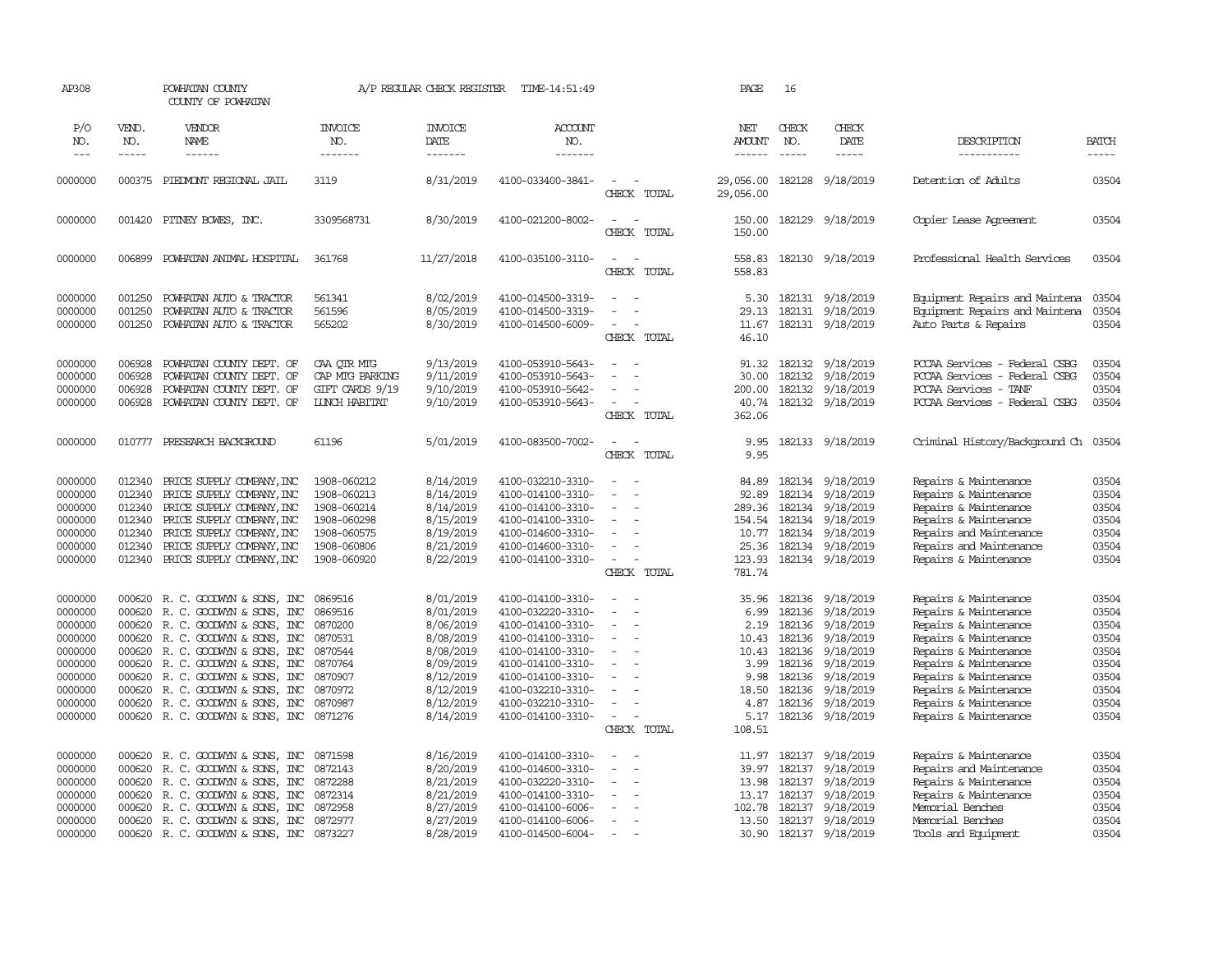| AP308                                    |                                      | POWHATAN COUNTY<br>COUNTY OF POWHATAN                                                                |                                                          | A/P REGULAR CHECK REGISTER                       | TIME-14:51:49                                                                    |                                                           | PAGE                                           | 17                     |                                                                |                                                          |                                  |
|------------------------------------------|--------------------------------------|------------------------------------------------------------------------------------------------------|----------------------------------------------------------|--------------------------------------------------|----------------------------------------------------------------------------------|-----------------------------------------------------------|------------------------------------------------|------------------------|----------------------------------------------------------------|----------------------------------------------------------|----------------------------------|
| P/O<br>NO.                               | VEND.<br>NO.                         | VENDOR<br>NAME                                                                                       | <b>INVOICE</b><br>NO.                                    | <b>INVOICE</b><br>DATE                           | ACCOUNT<br>NO.                                                                   |                                                           | NET<br><b>AMOUNT</b>                           | CHECK<br>NO.           | CHECK<br>DATE                                                  | DESCRIPTION                                              | <b>BATCH</b>                     |
| $\sim$ $\sim$ $\sim$                     | $- - - - -$                          | ------                                                                                               | -------                                                  | $- - - - - - -$                                  | $- - - - - - -$                                                                  |                                                           | $- - - - - -$                                  | $\cdots \cdots \cdots$ | $- - - - -$                                                    | -----------                                              | -----                            |
| 0000000<br>0000000                       | 000620                               | 000620 R. C. GOODWIN & SONS, INC<br>R. C. GOODWIN & SONS, INC                                        | 0873618<br>0874377                                       | 8/30/2019<br>9/06/2019                           | 4100-014500-6004-<br>4100-032200-5840-                                           | $\sim$<br>$\equiv$                                        | 25.92<br>248.50                                | 182137                 | 182137 9/18/2019<br>9/18/2019                                  | Tools and Equipment<br>Miscellaneous                     | 03504<br>03504                   |
|                                          |                                      |                                                                                                      |                                                          |                                                  |                                                                                  | CHECK TOTAL                                               | 500.69                                         |                        |                                                                |                                                          |                                  |
| 0000000                                  | 006945                               | RECORDED BOOKS, LLC                                                                                  | 76509608                                                 | 8/28/2019                                        | 4100-073100-6012-                                                                | $\sim$<br>- 1                                             | 29.65                                          | 182138                 | 9/18/2019                                                      | Books & Subscriptions                                    | 03504                            |
| 0000000                                  | 006945                               | RECORDED BOOKS, LLC                                                                                  | 76509685                                                 | 8/28/2019                                        | 4100-073100-6012-                                                                | $\sim$<br>$\overline{\phantom{a}}$<br>CHECK TOTAL         | 8.99<br>38.64                                  |                        | 182138 9/18/2019                                               | Books & Subscriptions                                    | 03504                            |
| 0000000                                  |                                      | 009047 RED WING SHOES                                                                                | 484141265                                                | 9/02/2019                                        | 4100-014100-6100-                                                                | $\sim$<br>$\sim$<br>CHECK TOTAL                           | 150.00<br>150.00                               |                        | 182139 9/18/2019                                               | Personal Protective Equipment                            | 03504                            |
| 0000000                                  |                                      | 006717 REYNOLDS, MATTHEW SHALN                                                                       | REIMB DEO 8/21                                           | 9/11/2019                                        | 4100-081100-5510-                                                                | $\sim$<br>$\sim$<br>CHECK TOTAL                           | 23.85<br>23.85                                 |                        | 182140 9/18/2019                                               | Travel/Mileage/Parking/Tolls                             | 03504                            |
| 0000000<br>0000000<br>0000000<br>0000000 | 012509<br>012509<br>012509<br>012509 | RICHMOND SUBURBAN NEWS<br>RICHMOND SUBURBAN NEWS<br>RICHMOND SUBURBAN NEWS<br>RICHMOND SUBURBAN NEWS | 973167-0821<br>973167-0821<br>984177-0814<br>986989-0821 | 9/01/2019<br>9/01/2019<br>9/01/2019<br>9/01/2019 | 4100-012320-3600-<br>4100-012320-3600-<br>4100-011010-3600-<br>4100-081100-3600- | $\sim$<br>$\sim$<br>÷.<br>$\sim$<br>$\sim$<br>CHECK TOTAL | 146.25<br>2.19<br>556.77<br>376.00<br>1,081.21 | 182141<br>182141       | 182141 9/18/2019<br>9/18/2019<br>9/18/2019<br>182141 9/18/2019 | Advertising<br>Advertising<br>Advertising<br>Advertising | 03504<br>03504<br>03504<br>03504 |
| 0000000                                  |                                      | 007882 ROSS, ANDREA S.                                                                               | <b>BAI MEETING</b>                                       | 8/28/2019                                        | 4100-012310-5510-                                                                | $\sim$<br>$\sim$<br>CHECK TOTAL                           | 80.62<br>80.62                                 |                        | 182142 9/18/2019                                               | Travel/Mileage/Parking/Tolls                             | 03504                            |
| 0000000                                  | 006900                               | RURAL PLANNING CAUCUS-VA                                                                             | RPC 2019 CONF                                            | 9/12/2019                                        | 4100-081500-5540-                                                                | $\sim$<br>- -<br>CHECK TOTAL                              | 230.00<br>230.00                               |                        | 182143 9/18/2019                                               | Conferences & Training                                   | 03504                            |
| 0000000                                  |                                      | 007062 RUIHERFORD JANITOR SUPPLY 1116807                                                             |                                                          | 9/06/2019                                        | 4100-035100-6022-                                                                | $\overline{\phantom{a}}$<br>$\sim$<br>CHECK TOTAL         | 299.00<br>299.00                               |                        | 182144 9/18/2019                                               | Dog Food/Supplies                                        | 03504                            |
| 0000000                                  |                                      | 006594 SOUTHSIDE ELECTRIC COOP                                                                       | 514784001 8/22                                           | 9/13/2019                                        | 4100-053910-5643-                                                                | $\sim$<br>$\sim$<br>CHECK TOTAL                           | 220.14                                         |                        | 220.14 182145 9/18/2019                                        | PCCAA Services - Federal CSBG                            | 03504                            |
| 0000000                                  | 013065                               | STAPLES INC                                                                                          | 7215126505-0-1                                           | 3/13/2019                                        | 4100-021600-6001-                                                                |                                                           |                                                | 111.51 182146          | 9/18/2019                                                      | Office Supplies                                          | 03504                            |
| 0000000<br>0000000                       | 013065<br>013065                     | STAPLES INC<br>STAPLES INC                                                                           | 7218717286-0-1<br>7218717286-0-2                         | 5/15/2019<br>5/15/2019                           | 4100-021600-6001-<br>4100-021600-6001-                                           | $\sim$<br>$\sim$<br>$\sim$                                | 184.40<br>7.76                                 | 182146<br>182146       | 9/18/2019<br>9/18/2019                                         | Office Supplies<br>Office Supplies                       | 03504<br>03504                   |
| 0000000                                  | 013065                               | STAPLES INC                                                                                          | 7218754630-0-1                                           | 5/15/2019                                        | 4100-021600-6001-                                                                | $\sim$                                                    | 993.58                                         | 182146                 | 9/18/2019                                                      | Office Supplies                                          | 03504                            |
| 0000000                                  | 013065                               | STAPLES INC                                                                                          | 7223725830-0-1                                           | 9/05/2019                                        | 4100-031200-6001-                                                                | $\sim$                                                    | 98.98                                          | 182146                 | 9/18/2019                                                      | Office Supplies                                          | 03504                            |
| 0000000                                  | 013065                               | STAPLES INC                                                                                          | 7224013180-0-1                                           | 9/05/2019                                        | 4100-021600-6001-                                                                | $\sim$                                                    | 189.33                                         | 182146                 | 9/18/2019                                                      | Office Supplies                                          | 03504                            |
| 0000000                                  | 013065                               | STAPLES INC                                                                                          | 7224015162-0-1                                           | 9/05/2019                                        | 4100-022100-6001-                                                                | $\sim$                                                    | 158.59                                         | 182146                 | 9/18/2019                                                      | Office Supplies                                          | 03504                            |
| 0000000                                  | 013065                               | STAPLES INC                                                                                          | 7224071603-0-1                                           | 9/05/2019                                        | 4100-073100-6001-                                                                | $\overline{\phantom{a}}$                                  | 35.77                                          | 182146                 | 9/18/2019                                                      | Office Supplies                                          | 03504                            |
| 0000000                                  | 013065                               | STAPLES INC                                                                                          | 7224519762-0-1                                           | 8/06/2019                                        | 4100-013200-6001-                                                                | $\equiv$                                                  | 72.98                                          | 182146                 | 9/18/2019                                                      | Office Supplies                                          | 03504                            |
| 0000000                                  |                                      | 013065 STAPLES INC                                                                                   | 7224567409-0-2                                           | 9/06/2019                                        | 4100-012100-6001-                                                                | $\overline{\phantom{a}}$<br>CHECK TOTAL                   | 18.34<br>1,871.24                              | 182146                 | 9/18/2019                                                      | Office Supplies                                          | 03504                            |
| 0000000                                  |                                      | 007182 SUPPLY ROOM COMPANIES INC 3781503-0                                                           |                                                          | 8/21/2019                                        | 4100-021200-6001-                                                                | $\sim$<br>$\sim$<br>CHECK TOTAL                           | 284.56<br>284.56                               |                        | 182147 9/18/2019                                               | Office Supplies                                          | 03504                            |
| 0000000                                  |                                      | 008346 SYCOM TECHNOLOGIES                                                                            | I0047571                                                 | 8/26/2019                                        | 4100-012510-3322-                                                                | $\sim$<br>$\sim$<br>CHECK TOTAL                           | 968.74                                         |                        | 968.74 182148 9/18/2019                                        | Network Service Contracts                                | 03504                            |
| 0000000                                  |                                      | 007450 THOMSON REUTERS -                                                                             | 840896186                                                | 9/01/2019                                        | 4100-031200-3320-                                                                | $\sim$<br>- 11<br>CHECK TOTAL                             | 298.50                                         |                        | 298.50 182149 9/18/2019                                        | Maintenance & Service Contract 03504                     |                                  |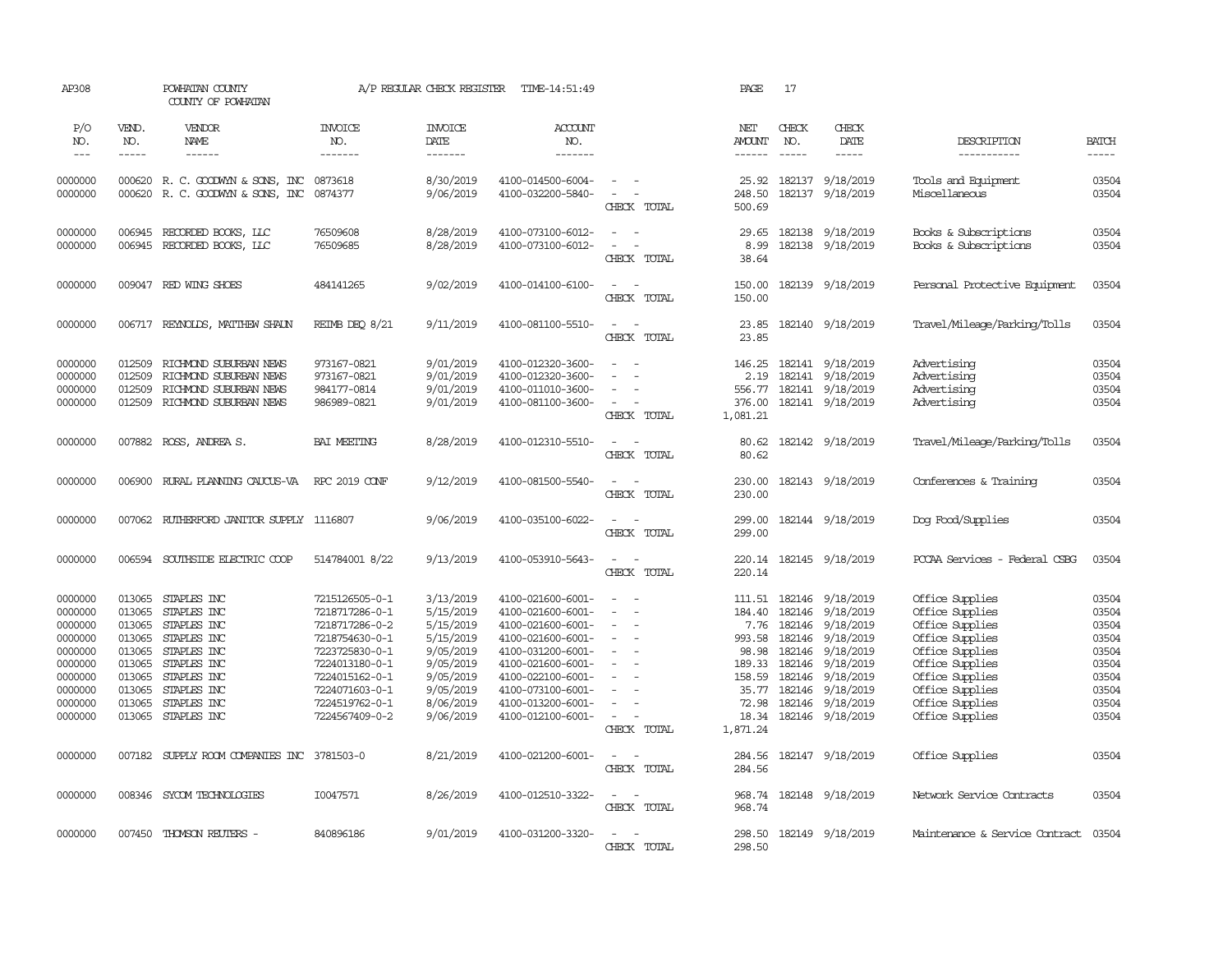| AP308                                                                                |                                                                    | POWHATAN COUNTY<br>COUNTY OF POWHATAN                                                                                                       |                                                                                                                                     | A/P REGULAR CHECK REGISTER                                                                           | TIME-14:51:49                                                                                                                                                        |                                                                                                                                                         | PAGE                                                   | 18               |                                                                                                                                                                                        |                                                                                                                                |                                                                      |
|--------------------------------------------------------------------------------------|--------------------------------------------------------------------|---------------------------------------------------------------------------------------------------------------------------------------------|-------------------------------------------------------------------------------------------------------------------------------------|------------------------------------------------------------------------------------------------------|----------------------------------------------------------------------------------------------------------------------------------------------------------------------|---------------------------------------------------------------------------------------------------------------------------------------------------------|--------------------------------------------------------|------------------|----------------------------------------------------------------------------------------------------------------------------------------------------------------------------------------|--------------------------------------------------------------------------------------------------------------------------------|----------------------------------------------------------------------|
| P/O<br>NO.                                                                           | VEND.<br>NO.                                                       | VENDOR<br>NAME                                                                                                                              | <b>INVOICE</b><br>NO.                                                                                                               | <b>INVOICE</b><br>DATE                                                                               | <b>ACCOUNT</b><br>NO.                                                                                                                                                |                                                                                                                                                         | NET<br><b>AMOUNT</b>                                   | CHECK<br>NO.     | CHECK<br>DATE                                                                                                                                                                          | DESCRIPTION                                                                                                                    | <b>BATCH</b>                                                         |
| $---$                                                                                | -----                                                              | ------                                                                                                                                      | -------                                                                                                                             | --------                                                                                             | -------                                                                                                                                                              |                                                                                                                                                         |                                                        | $\frac{1}{2}$    | -----                                                                                                                                                                                  | -----------                                                                                                                    |                                                                      |
| 0000000                                                                              |                                                                    | 009574 UNIQUE MANAGEMENT                                                                                                                    | 557961                                                                                                                              | 9/01/2019                                                                                            | 4100-073100-6012-                                                                                                                                                    | $\sim$<br>CHECK TOTAL                                                                                                                                   | 69.65<br>69.65                                         |                  | 182150 9/18/2019                                                                                                                                                                       | Books & Subscriptions                                                                                                          | 03504                                                                |
| 0000000<br>0000000<br>0000000<br>0000000<br>0000000<br>0000000                       | 011169<br>011169<br>011169<br>011169<br>011169                     | 011169 VERIZON<br>VERIZON<br>VERIZON<br>VERIZON<br>VERIZON<br>VERIZON                                                                       | 6310844805Y9/19<br>6310844805Y9/19<br>8043780915 9/19<br>8044033065 9/19<br>8044033065 9/19<br>8045981340 9/19                      | 8/28/2019<br>8/28/2019<br>8/25/2019<br>8/23/2019<br>8/23/2019<br>9/01/2019                           | 4100-031200-5230-<br>4100-031210-5230-<br>4100-032220-5230-<br>4100-031210-5230-<br>4100-031210-5230-<br>4100-021100-5230-                                           | $\sim$<br>$\sim$<br>$\blacksquare$<br>$\equiv$<br>$\sim$<br>CHECK TOTAL                                                                                 | 374.07<br>102.28<br>139.21<br>73.03<br>58.61<br>817.27 | 182151<br>182151 | 70.07 182151 9/18/2019<br>9/18/2019<br>9/18/2019<br>182151 9/18/2019<br>182151 9/18/2019<br>182151 9/18/2019                                                                           | Telephone Services<br>Telephone Services<br>Telephone System<br>Telephone Services<br>Telephone Services<br>Telephone Services | 03504<br>03504<br>03504<br>03504<br>03504<br>03504                   |
| 0000000<br>0000000                                                                   | 011187<br>011187                                                   | VERIZON BUSINESS<br>VERIZON BUSINESS                                                                                                        | 74926648<br>74926648                                                                                                                | 9/10/2019<br>9/10/2019                                                                               | 100-000100-0006-<br>4100-012510-5240-                                                                                                                                | $\sim$<br>$\sim$<br>$\overline{\phantom{a}}$<br>CHECK TOTAL                                                                                             | 4.00<br>67.88<br>71.88                                 |                  | 182152 9/18/2019<br>182152 9/18/2019                                                                                                                                                   | Due from Other Agencies<br>Long Distance                                                                                       | 03504<br>03504                                                       |
| 0000000                                                                              | 012650                                                             | VIRGINIA DEPARIMENT OF                                                                                                                      | 20175631                                                                                                                            | 9/05/2019                                                                                            | 4100-081200-0002-                                                                                                                                                    | $\sim$<br>$\sim$<br>CHECK TOTAL                                                                                                                         | 8,803.26<br>8,803.26                                   |                  | 182154 9/18/2019                                                                                                                                                                       | Contribution: Forestry                                                                                                         | 03504                                                                |
| 0000000<br>0000000                                                                   | 009768<br>009768                                                   | WAMPLER EANES APPRAISAL<br>WAMPLER EANES APPRAISAL                                                                                          | $05 - 20$<br>$05 - 20$                                                                                                              | 9/03/2019<br>9/03/2019                                                                               | 100-000200-0009-<br>4100-012320-3160-                                                                                                                                | $\sim$<br>CHECK TOTAL                                                                                                                                   | 33,695.10                                              |                  | 3,743.90-182155 9/18/2019<br>37,439.00 182155 9/18/2019                                                                                                                                | Retainage Payable<br>Reassessment Services                                                                                     | 03504<br>03504                                                       |
| 0000000                                                                              | 001680                                                             | WASTE MANAGEMENT OF                                                                                                                         | 3382777-2424-5                                                                                                                      | 9/03/2019                                                                                            | 4100-014300-3175-                                                                                                                                                    | $\overline{\phantom{a}}$<br>$\sim$<br>CHECK TOTAL                                                                                                       | 306.20<br>306.20                                       |                  | 182156 9/18/2019                                                                                                                                                                       | Waste Disposal                                                                                                                 | 03504                                                                |
| 0000000                                                                              | 012063                                                             | WINDSTREAM                                                                                                                                  | 012362191 9/21                                                                                                                      | 8/26/2019                                                                                            | 4100-012510-5230-                                                                                                                                                    | $\overline{\phantom{a}}$<br>CHECK TOTAL                                                                                                                 | 784.14<br>784.14                                       |                  | 182157 9/18/2019                                                                                                                                                                       | Telephone Services                                                                                                             | 03504                                                                |
| 0000000                                                                              |                                                                    | 010688 A&B CLEANING SERVICE, INC. 31914                                                                                                     |                                                                                                                                     | 9/15/2019                                                                                            | 4100-014100-3180-                                                                                                                                                    | $\sim$<br>$\sim$<br>CHECK TOTAL                                                                                                                         | 4,696.18<br>4,696.18                                   |                  | 182212 9/26/2019                                                                                                                                                                       | Cleaning Service                                                                                                               | 03512                                                                |
| 0000000<br>0000000<br>0000000                                                        |                                                                    | 006175 ADAMS OIL COMPANY, INC.<br>006175 ADAMS OIL COMPANY, INC.<br>006175 ADAMS OIL COMPANY, INC.                                          | 27178<br>28555<br>29359                                                                                                             | 8/01/2019<br>8/15/2019<br>8/30/2019                                                                  | 4100-032200-5120-<br>4100-032200-5120-<br>4100-032200-5120-                                                                                                          | $\equiv$<br>CHECK TOTAL                                                                                                                                 | 15.93<br>357.23<br>36.84<br>410.00                     |                  | 182213 9/26/2019<br>182213 9/26/2019<br>182213 9/26/2019                                                                                                                               | Apparatus Fuel<br>Apparatus Fuel<br>Apparatus Fuel                                                                             | 03512<br>03512<br>03512                                              |
| 0000000<br>0000000<br>0000000<br>0000000<br>0000000<br>0000000<br>0000000<br>0000000 | 012849<br>012849<br>012849<br>012849<br>012849<br>012849<br>012849 | AQUA VIRGINIA<br>ACUA VIRGINIA<br>AQUA VIRGINIA<br>AQUA VIRGINIA<br>AQUA VIRGINIA<br>AQUA VIRGINIA<br>AQUA VIRGINIA<br>012849 AQUA VIRGINIA | 10076275 8/19<br>14060698 8/19<br>14072756 8/19<br>15015408 8/19<br>56628066 8/19<br>56629538 8/19<br>56630272 8/19<br>9056751 8/19 | 9/10/2019<br>9/10/2019<br>9/10/2019<br>9/10/2019<br>9/10/2019<br>9/10/2019<br>9/10/2019<br>9/10/2019 | 4100-014100-5130-<br>4100-014100-5130-<br>4100-014600-5130-<br>4100-014600-5130-<br>4100-014100-5130-<br>4100-014100-5130-<br>4100-014100-5130-<br>4100-014100-5130- | $\overline{\phantom{a}}$<br>$\sim$<br>$\blacksquare$<br>$\overline{\phantom{a}}$<br>$\overline{\phantom{a}}$<br>$\sim$<br>$\sim$ $ \sim$<br>CHECK TOTAL | 18.13<br>23.20<br>130.48<br>68.63<br>1,056.05          |                  | 114.34 182215 9/26/2019<br>29.96-182215 9/26/2019<br>28.77 182215 9/26/2019<br>182215 9/26/2019<br>182215 9/26/2019<br>702.46 182215 9/26/2019<br>182215 9/26/2019<br>182215 9/26/2019 | Water<br>Water<br>Water - Field Irrigation<br>Water - Field Irrigation<br>Water<br>Water<br>Water<br>Water                     | 03512<br>03512<br>03512<br>03512<br>03512<br>03512<br>03512<br>03512 |
| 0000000<br>0000000<br>0000000<br>0000000<br>0000000                                  | 012849<br>012849<br>012849                                         | AQUA VIRGINIA<br>AQUA VIRGINIA<br>AOUA VIRGINIA<br>012849 AQUA VIRGINIA<br>012849 ACUA VIRGINIA                                             | 9056752 8/19<br>9056760 8/19<br>9062821 8/19<br>9062838 8/19<br>9062838 8/19                                                        | 9/10/2019<br>9/10/2019<br>9/10/2019<br>9/10/2019<br>9/10/2019                                        | 4100-014100-5130-<br>4100-032210-5130-<br>4100-014600-5130-<br>4100-031200-5130-<br>4100-014100-5130-                                                                | $\equiv$<br>$\overline{\phantom{a}}$<br>$\overline{\phantom{0}}$                                                                                        | 44.29<br>67.11<br>1,026.52                             |                  | 182216 9/26/2019<br>182216 9/26/2019<br>182216 9/26/2019<br>107.87 182216 9/26/2019<br>107.87 182216 9/26/2019                                                                         | Water<br>Water<br>Water - Field Irrigation<br>Water<br>Water                                                                   | 03512<br>03512<br>03512<br>03512<br>03512                            |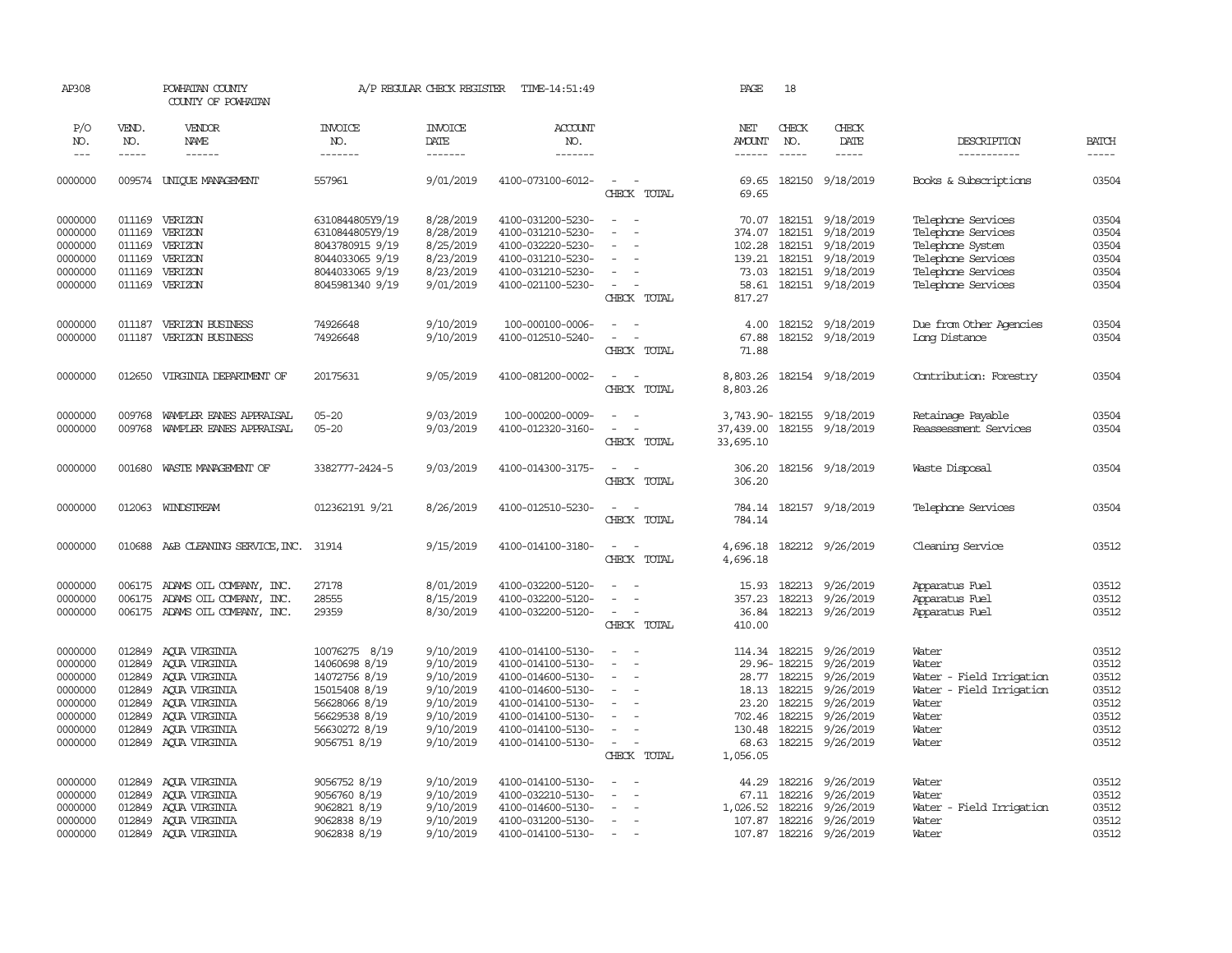| AP308              |                  | POWHATAN COUNTY<br>COUNTY OF POWHATAN                                        |                       | A/P REGULAR CHECK REGISTER | TIME-14:51:49                          |                                                                                                              | PAGE                 | 19            |                               |                          |                |
|--------------------|------------------|------------------------------------------------------------------------------|-----------------------|----------------------------|----------------------------------------|--------------------------------------------------------------------------------------------------------------|----------------------|---------------|-------------------------------|--------------------------|----------------|
| P/O<br>NO.         | VEND.<br>NO.     | VENDOR<br>NAME                                                               | <b>INVOICE</b><br>NO. | <b>INVOICE</b><br>DATE     | ACCOUNT<br>NO.                         |                                                                                                              | NET<br><b>AMOUNT</b> | CHECK<br>NO.  | CHECK<br>DATE                 | DESCRIPTION              | <b>BATCH</b>   |
| $\frac{1}{2}$      | -----            | ------                                                                       | -------               | -------                    | -------                                |                                                                                                              | ------               |               | $- - - - -$                   | -----------              | $- - - - -$    |
| 0000000            |                  | 012849 AQUA VIRGINIA                                                         | 9062840 8/19          | 9/10/2019                  | 4100-014600-5130-                      | $\frac{1}{2} \left( \frac{1}{2} \right) \left( \frac{1}{2} \right) = \frac{1}{2} \left( \frac{1}{2} \right)$ | 1,220.47             |               | 182216 9/26/2019              | Water - Field Irrigation | 03512          |
| 0000000            | 012849           | AQUA VIRGINIA                                                                | 9072586 8/19          | 9/10/2019                  | 4100-022100-5130-                      | $\sim$                                                                                                       | 27.16                | 182216        | 9/26/2019                     | Water                    | 03512          |
|                    |                  |                                                                              |                       |                            |                                        | CHECK TOTAL                                                                                                  | 2,601.29             |               |                               |                          |                |
| 0000000            | 006655           | BLOSSMAN GAS COMPANIES                                                       | 7737774               | 9/11/2019                  | 4100-032220-5120-                      | $\sim$                                                                                                       | 948.30               |               | 182217 9/26/2019              | Fuel                     | 03512          |
| 0000000            | 006655           | BLOSSMAN GAS COMPANIES,                                                      | 7781391               | 9/10/2019                  | 4100-014500-6008-                      | $\equiv$                                                                                                     | 12.84                | 182217        | 9/26/2019                     | Gas/Grease/Oil           | 03512          |
| 0000000            | 006655           | BLOSSMAN GAS COMPANIES,                                                      | 7781392               | 9/10/2019                  | 4100-014500-6008-                      | $\overline{\phantom{a}}$                                                                                     | 10.83                |               | 182217 9/26/2019              | Gas/Grease/Oil           | 03512          |
|                    |                  |                                                                              |                       |                            |                                        | CHECK TOTAL                                                                                                  | 971.97               |               |                               |                          |                |
| 0000000            |                  | 007831 BOCZAR, CHRISTINE                                                     | AC CONF 2019          | 9/16/2019                  | 4100-035100-5540-                      | $\overline{\phantom{a}}$                                                                                     | 213.50               |               | 182218 9/26/2019              | Conferences & Training   | 03512          |
|                    |                  |                                                                              |                       |                            |                                        | CHECK TOTAL                                                                                                  | 213.50               |               |                               |                          |                |
| 0000000            | 012272           |                                                                              | <b>VBCOA 2019</b>     | 9/19/2019                  | 4100-034100-5540-                      | $\overline{\phantom{a}}$                                                                                     | 123.00               |               | 182221 9/26/2019              |                          | 03512          |
|                    |                  | CASTEEL, MARK                                                                |                       |                            |                                        | CHECK TOTAL                                                                                                  | 123.00               |               |                               | Conferences & Training   |                |
|                    |                  |                                                                              |                       |                            |                                        |                                                                                                              |                      |               |                               |                          |                |
| 0000000            | 000540           | CENTRAL VIRGINIA WASTE                                                       | 24648                 | 8/26/2019                  | 4100-014300-3176-                      | $\sim$                                                                                                       | 14,430.00            | 182222        | 9/26/2019                     | Recycling Pulls          | 03512          |
| 0000000            | 000540           | CENTRAL VIRGINIA WASTE                                                       | 24648                 | 8/26/2019                  | 4100-014300-3176-                      |                                                                                                              |                      | 212.36-182222 | 9/26/2019                     | Recycling Pulls          | 03512          |
| 0000000            | 000540           | CENTRAL VIRGINIA WASTE                                                       | 24673                 | 9/04/2019                  | 4100-014300-3175-                      |                                                                                                              | 540.00               | 182222        | 9/26/2019                     | Waste Disposal           | 03512          |
| 0000000            | 000540           | CENTRAL VIRGINIA WASTE                                                       | 24676                 | 9/04/2019                  | 4100-014300-3176-                      | CHECK TOTAL                                                                                                  | 50.00<br>14,807.64   |               | 182222 9/26/2019              | Recycling Pulls          | 03512          |
|                    |                  |                                                                              |                       |                            |                                        |                                                                                                              |                      |               |                               |                          |                |
| 0000000            | 006965           | CINIAS CORPORATION                                                           | 4029356052            | 9/04/2019                  | 4100-014300-6011-                      |                                                                                                              | 148.45               | 182223        | 9/26/2019                     | Uniforms                 | 03512          |
| 0000000            | 006965           | CINIAS CORPORATION                                                           | 4029934503            | 9/11/2019                  | 4100-014300-6011-                      | $\sim$<br>$\sim$                                                                                             | 148.45               |               | 182223 9/26/2019              | Uniforms                 | 03512          |
|                    |                  |                                                                              |                       |                            |                                        | CHECK TOTAL                                                                                                  | 296.90               |               |                               |                          |                |
| 0000000            | 007294           | CUMBERLAND FARM & AUTO                                                       | 021877                | 8/09/2019                  | 4100-032200-6009-                      | $\sim$                                                                                                       | 19.99                |               | 182224 9/26/2019              | Auto Repairs and Parts   | 03512          |
| 0000000            | 007294           | CUMBERLAND FARM & AUTO                                                       | 021879                | 8/09/2019                  | 4100-032200-6009-                      | $\sim$                                                                                                       | 16.56                |               | 182224 9/26/2019              | Auto Repairs and Parts   | 03512          |
|                    |                  |                                                                              |                       |                            |                                        | CHECK TOTAL                                                                                                  | 36.55                |               |                               |                          |                |
| 0000000            | 006240           | DIAMOND SPRINGS WATER, INC 3271436                                           |                       | 9/06/2019                  | 4100-031200-5130-                      | $\equiv$                                                                                                     | 11.95                | 182225        | 9/26/2019                     | Water                    | 03512          |
| 0000000            | 006240           | DIAMOND SPRINGS WATER, INC 806079946                                         |                       | 8/07/2019                  | 4100-034100-6001-                      | $\equiv$                                                                                                     | 22.47                | 182225        | 9/26/2019                     | Office Supplies          | 03512          |
| 0000000            | 006240           | DIAMOND SPRINGS WATER, INC 806079947                                         |                       | 8/07/2019                  | 4100-031200-5130-                      |                                                                                                              | 33.96                | 182225        | 9/26/2019                     | Water                    | 03512          |
| 0000000            | 006240           | DIAMOND SPRINGS WATER, INC 809072750                                         |                       | 8/15/2019                  | 4100-031200-5130-                      |                                                                                                              | 46.91                | 182225        | 9/26/2019                     | Water                    | 03512          |
| 0000000            | 006240           | DIAMOND SPRINGS WATER, INC 820079983                                         |                       | 8/20/2019                  | 4100-034100-6001-                      | $\overline{\phantom{a}}$                                                                                     |                      | 22.47 182225  | 9/26/2019                     | Office Supplies          | 03512          |
| 0000000            | 006240           | DIAMOND SPRINGS WATER, INC 820079985                                         |                       | 8/20/2019                  | 4100-031200-5130-                      | $\sim$                                                                                                       | 34.95                | 182225        | 9/26/2019                     | Water                    | 03512          |
| 0000000<br>0000000 | 006240<br>006240 | DIAMOND SPRINGS WATER, INC 904079750<br>DIAMOND SPRINGS WATER, INC 904079770 |                       | 9/05/2019<br>9/05/2019     | 4100-031200-5130-<br>4100-034100-6001- | $\overline{\phantom{a}}$                                                                                     | 40.95<br>14.98       | 182225        | 9/26/2019<br>182225 9/26/2019 | Water<br>Office Supplies | 03512<br>03512 |
|                    |                  |                                                                              |                       |                            |                                        | CHECK TOTAL                                                                                                  | 228.64               |               |                               |                          |                |
|                    |                  |                                                                              |                       |                            |                                        |                                                                                                              |                      |               |                               |                          |                |
| 0000000            | 007147           | DRAPER ADEN ASSOCIATES,                                                      | 2019080274            | 8/31/2019                  | 4100-014100-3310-                      | $\sim$<br>$\sim$<br>CHECK TOTAL                                                                              | 510.00<br>510.00     |               | 182226 9/26/2019              | Repairs & Maintenance    | 03512          |
|                    |                  |                                                                              |                       |                            |                                        |                                                                                                              |                      |               |                               |                          |                |
| 0000000            |                  | 006842 EAGLE FIRE INC.                                                       | <b>SRVCE124792</b>    | 8/31/2019                  | 4100-032220-3310-                      | $\equiv$                                                                                                     | 270.00               |               | 182227 9/26/2019              | Repairs & Maintenance    | 03512          |
|                    |                  |                                                                              |                       |                            |                                        | CHECK TOTAL                                                                                                  | 270.00               |               |                               |                          |                |
| 0000000            | 009093           | FARMVILLE WHOLESALE                                                          | 671950                | 9/04/2019                  | 4100-014100-3310-                      | $\equiv$                                                                                                     | 154.21               | 182230        | 9/26/2019                     | Repairs & Maintenance    | 03512          |
| 0000000            | 009093           | FARMVILLE WHOLESALE                                                          | 671951                | 9/04/2019                  | 4100-014100-3310-                      |                                                                                                              | 218.00               |               | 182230 9/26/2019              | Repairs & Maintenance    | 03512          |
| 0000000            | 009093           | FARMVILLE WHOLESALE                                                          | 671960                | 9/04/2019                  | 4100-014100-3310-                      |                                                                                                              |                      | 163.25 182230 | 9/26/2019                     | Repairs & Maintenance    | 03512          |
| 0000000            | 009093           | FARMVILLE WHOLESALE                                                          | 671988                | 9/04/2019                  | 4100-032210-3310-                      |                                                                                                              | 91.24                | 182230        | 9/26/2019                     | Repairs & Maintenance    | 03512          |
| 0000000            | 009093           | FARMVILLE WHOLESALE                                                          | 672022                | 9/04/2019                  | 4100-014500-6004-                      |                                                                                                              | 59.18                | 182230        | 9/26/2019                     | Tools and Equipment      | 03512          |
| 0000000            | 009093           | FARMVILLE WHOLESALE                                                          | 672044                | 9/04/2019                  | 4100-014100-3310-                      | $\equiv$<br>CHECK TOTAL                                                                                      | 361.80<br>1,047.68   |               | 182230 9/26/2019              | Repairs & Maintenance    | 03512          |
|                    |                  |                                                                              |                       |                            |                                        |                                                                                                              |                      |               |                               |                          |                |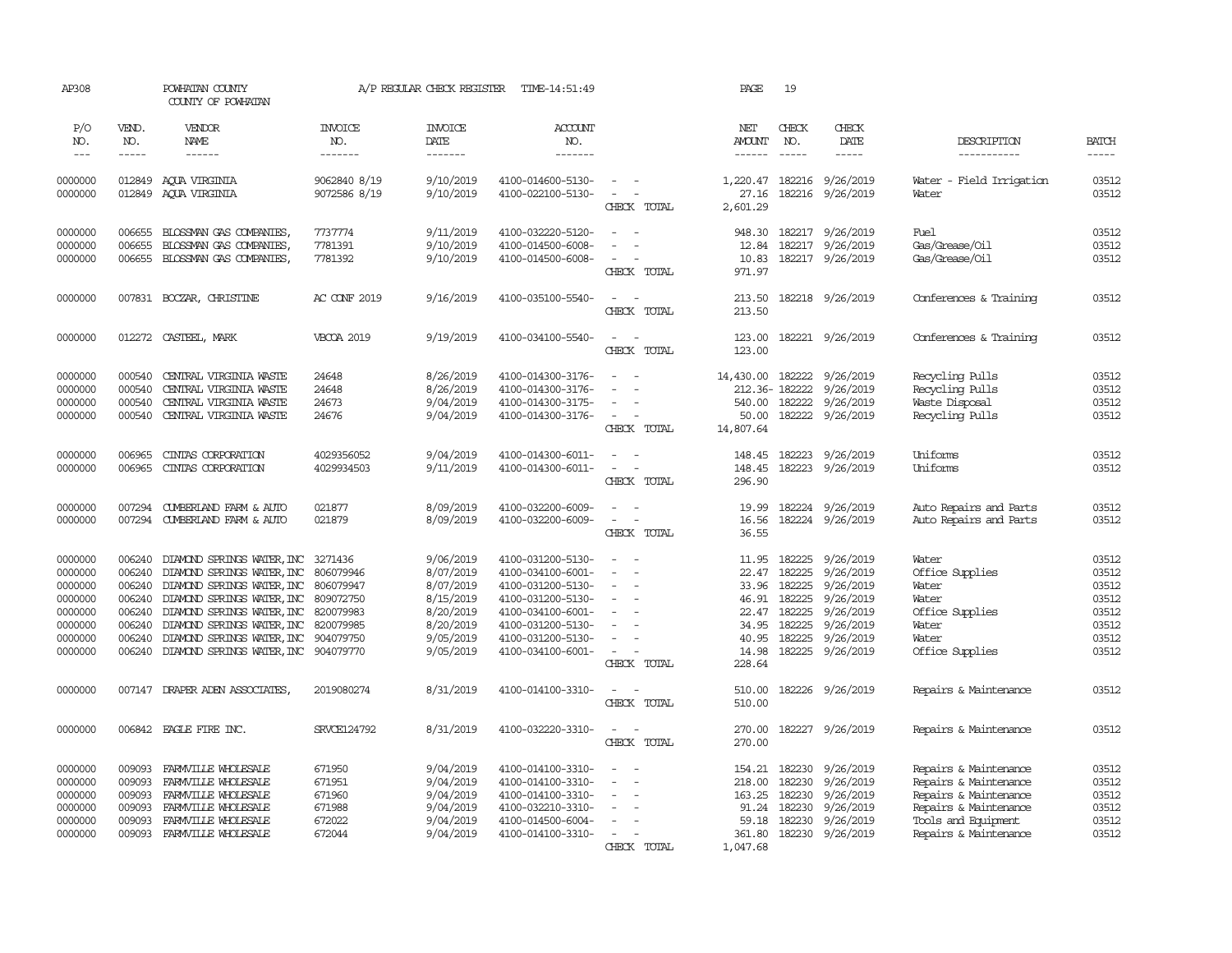| AP308                                                                     |                                                                    | POWHATAN COUNTY<br>COUNTY OF POWHATAN                                                                                                                                |                                                                           | A/P REGULAR CHECK REGISTER                                                                   | TIME-14:51:49                                                                                                                                   |                                                                      | PAGE                                                                                | 20                                                                                                                                                                                                                                                                                                                                                                                                           |                                                                                                |                                                                                                                                                                                                                           |                                                             |
|---------------------------------------------------------------------------|--------------------------------------------------------------------|----------------------------------------------------------------------------------------------------------------------------------------------------------------------|---------------------------------------------------------------------------|----------------------------------------------------------------------------------------------|-------------------------------------------------------------------------------------------------------------------------------------------------|----------------------------------------------------------------------|-------------------------------------------------------------------------------------|--------------------------------------------------------------------------------------------------------------------------------------------------------------------------------------------------------------------------------------------------------------------------------------------------------------------------------------------------------------------------------------------------------------|------------------------------------------------------------------------------------------------|---------------------------------------------------------------------------------------------------------------------------------------------------------------------------------------------------------------------------|-------------------------------------------------------------|
| P/O<br>NO.<br>$---$                                                       | VEND.<br>NO.<br>-----                                              | <b>VENDOR</b><br>NAME<br>$- - - - - -$                                                                                                                               | <b>INVOICE</b><br>NO.<br>-------                                          | <b>INVOICE</b><br>DATE<br>-------                                                            | <b>ACCOUNT</b><br>NO.<br>-------                                                                                                                |                                                                      | NET<br>AMOUNT<br>------                                                             | CHECK<br>NO.<br>$\frac{1}{2} \frac{1}{2} \frac{1}{2} \frac{1}{2} \frac{1}{2} \frac{1}{2} \frac{1}{2} \frac{1}{2} \frac{1}{2} \frac{1}{2} \frac{1}{2} \frac{1}{2} \frac{1}{2} \frac{1}{2} \frac{1}{2} \frac{1}{2} \frac{1}{2} \frac{1}{2} \frac{1}{2} \frac{1}{2} \frac{1}{2} \frac{1}{2} \frac{1}{2} \frac{1}{2} \frac{1}{2} \frac{1}{2} \frac{1}{2} \frac{1}{2} \frac{1}{2} \frac{1}{2} \frac{1}{2} \frac{$ | CHECK<br>DATE<br>-----                                                                         | DESCRIPTION<br>-----------                                                                                                                                                                                                | <b>BATCH</b><br>-----                                       |
| 0000000                                                                   | 000338                                                             | FIRE PROTECTION EQUIP. CO                                                                                                                                            | 00073174                                                                  | 8/23/2019                                                                                    | 4100-032200-6010-                                                                                                                               | $\sim$<br>CHECK TOTAL                                                | 2,950.00<br>2,950.00                                                                |                                                                                                                                                                                                                                                                                                                                                                                                              | 182231 9/26/2019                                                                               | Breathing Apparatus                                                                                                                                                                                                       | 03512                                                       |
| 0000000                                                                   | 010916                                                             | FIRST WITNESS SECURITY                                                                                                                                               | IN-2946                                                                   | 9/09/2019                                                                                    | 4100-014100-3310-                                                                                                                               | $\sim$<br>CHECK TOTAL                                                | 570.00<br>570.00                                                                    |                                                                                                                                                                                                                                                                                                                                                                                                              | 182232 9/26/2019                                                                               | Repairs & Maintenance                                                                                                                                                                                                     | 03512                                                       |
| 0000000<br>0000000<br>0000000<br>0000000<br>0000000                       | 012905<br>012905<br>012905<br>012905<br>012905                     | GALLS, LLC<br>GALLS, LLC<br>GALLS, LLC<br>GALLS, LLC<br>GALLS, LLC                                                                                                   | 013607709<br>013642815<br>013642822<br>013664430<br>013704039             | 9/03/2019<br>9/06/2019<br>9/06/2019<br>9/10/2019<br>9/13/2019                                | 4100-031200-6011-<br>4100-031200-6011-<br>4100-031200-6011-<br>4100-031200-6011-<br>4100-031200-6011-                                           | $\sim$<br>- 1<br>$\equiv$<br>$\overline{\phantom{a}}$<br>CHECK TOTAL | 88.00<br>88.20<br>88.20<br>92.85<br>39.00<br>396.25                                 | 182233<br>182233<br>182233<br>182233<br>182233                                                                                                                                                                                                                                                                                                                                                               | 9/26/2019<br>9/26/2019<br>9/26/2019<br>9/26/2019<br>9/26/2019                                  | Uniforms<br>Uniforms<br>Uniforms<br>Uniforms<br>Uniforms                                                                                                                                                                  | 03512<br>03512<br>03512<br>03512<br>03512                   |
| 0000000                                                                   | 009419                                                             | GOV DEALS                                                                                                                                                            | 3827-082019                                                               | 8/30/2019                                                                                    | 3100-018990-0009-                                                                                                                               | $\sim$<br>CHECK TOTAL                                                | 79.57<br>79.57                                                                      |                                                                                                                                                                                                                                                                                                                                                                                                              | 182234 9/26/2019                                                                               | Sale of Equipment                                                                                                                                                                                                         | 03512                                                       |
| 0000000<br>0000000                                                        | 006013<br>006013                                                   | GRAINGER<br>GRAINGER                                                                                                                                                 | 9281809500<br>9287369814                                                  | 9/04/2019<br>9/10/2019                                                                       | 4100-014100-3310-<br>4100-014100-6100-                                                                                                          | $\equiv$<br>$\sim$<br>$\overline{a}$<br>CHECK TOTAL                  | 22.16<br>83.44<br>105.60                                                            | 182235                                                                                                                                                                                                                                                                                                                                                                                                       | 9/26/2019<br>182235 9/26/2019                                                                  | Repairs & Maintenance<br>Personal Protective Equipment                                                                                                                                                                    | 03512<br>03512                                              |
| 0000000                                                                   | 013212                                                             | HART REPORTING AND                                                                                                                                                   | 18290                                                                     | 9/10/2019                                                                                    | 4100-011010-3160-                                                                                                                               | $\sim$<br>CHECK TOTAL                                                | 80.00<br>80.00                                                                      |                                                                                                                                                                                                                                                                                                                                                                                                              | 182238 9/26/2019                                                                               | Professional Services                                                                                                                                                                                                     | 03512                                                       |
| 0000000                                                                   | 007752                                                             | ID NEIWORKS, INC.                                                                                                                                                    | 275307                                                                    | 1/10/2019                                                                                    | 4100-031200-3320-                                                                                                                               | $\sim$<br>CHECK TOTAL                                                | 216.00<br>216.00                                                                    |                                                                                                                                                                                                                                                                                                                                                                                                              | 182240 9/26/2019                                                                               | Maintenance & Service Contract                                                                                                                                                                                            | 03512                                                       |
| 0000000<br>0000000<br>0000000<br>0000000<br>0000000<br>0000000<br>0000000 | 000120<br>000120<br>000120<br>000120<br>000120<br>000120<br>000120 | <b>JAMES RIVER AIR</b><br><b>JAMES RIVER AIR</b><br><b>JAMES RIVER AIR</b><br>JAMES RIVER AIR<br>JAMES RIVER AIR<br><b>JAMES RIVER AIR</b><br><b>JAMES RIVER AIR</b> | C212068<br>C212100<br>C212100<br>C212100<br>C212100<br>S133527<br>S135103 | 10/01/2019<br>10/01/2019<br>10/01/2019<br>10/01/2019<br>10/01/2019<br>8/26/2019<br>8/31/2019 | 4100-014100-3320-<br>4100-014100-3320-<br>4100-032210-3320-<br>4100-032220-3320-<br>4100-035100-3320-<br>4100-032210-3310-<br>4100-014100-3308- | $\equiv$<br>$\equiv$<br>$\sim$<br>$\equiv$<br>$\sim$<br>CHECK TOTAL  | 5,397.00<br>5,346.00<br>468.00<br>795.00<br>261.00<br>408.05<br>662.26<br>13,337.31 | 182242<br>182242<br>182242<br>182242<br>182242<br>182242                                                                                                                                                                                                                                                                                                                                                     | 9/26/2019<br>9/26/2019<br>9/26/2019<br>9/26/2019<br>9/26/2019<br>9/26/2019<br>182242 9/26/2019 | Maintenance & Service Contract<br>Maintenance & Service Contract<br>Maintenance & Service Contract<br>Maintenance & Service Contract<br>Landscaping - Animal Control<br>Repairs & Maintenance<br>HVAC Service and Repairs | 03512<br>03512<br>03512<br>03512<br>03512<br>03512<br>03512 |
| 0000000                                                                   |                                                                    | 007981 LANGUAGE LINE SERVICES                                                                                                                                        | 4644414                                                                   | 8/31/2019                                                                                    | 4100-031200-5230-                                                                                                                               | $\sim$<br>CHECK TOTAL                                                | 12.80<br>12.80                                                                      |                                                                                                                                                                                                                                                                                                                                                                                                              | 182244 9/26/2019                                                                               | Telephone Services                                                                                                                                                                                                        | 03512                                                       |
| 0000000                                                                   |                                                                    | 011268 MAILFINANCE                                                                                                                                                   | N7908316                                                                  | 9/11/2019                                                                                    | 100-000100-0017-                                                                                                                                | $\sim$<br>$\sim$ $-$<br>CHECK TOTAL                                  | 516.27<br>516.27                                                                    |                                                                                                                                                                                                                                                                                                                                                                                                              | 182245 9/26/2019                                                                               | Postage Lease                                                                                                                                                                                                             | 03512                                                       |
| 0000000                                                                   |                                                                    | 013213 MARKO, LAWRENCE                                                                                                                                               | PERMIT REFUND                                                             | 9/19/2019                                                                                    | 3100-013030-0012-                                                                                                                               | $\sim$ $ \sim$<br>CHECK TOTAL                                        | 2,363.25<br>2,363.25                                                                |                                                                                                                                                                                                                                                                                                                                                                                                              | 182246 9/26/2019                                                                               | Plumbing Permits                                                                                                                                                                                                          | 03512                                                       |
| 0000000                                                                   | 011846                                                             | MATTHEW BENDER<br><b>PCARD</b>                                                                                                                                       | 12857556                                                                  | 8/20/2019                                                                                    | 4100-022100-6012-                                                                                                                               | $\sim$ $-$<br>$\sim$<br>CHECK TOTAL                                  | 193.10<br>193.10                                                                    |                                                                                                                                                                                                                                                                                                                                                                                                              | 182247 9/26/2019                                                                               | Books & Subscriptions                                                                                                                                                                                                     | 03512                                                       |
| 0000000<br>0000000                                                        | 012764<br>012764                                                   | POWHATAN COUNTY HEALTH<br>POWHATAN COUNTY HEALTH                                                                                                                     | A GATEWOOD<br>V COOK                                                      | 9/03/2019<br>9/03/2019                                                                       | 4100-035100-3110-<br>4100-035100-3110-                                                                                                          | CHECK TOTAL                                                          | 102.28<br>86.20<br>188.48                                                           |                                                                                                                                                                                                                                                                                                                                                                                                              | 182251 9/26/2019<br>182251 9/26/2019                                                           | Professional Health Services<br>Professional Health Services                                                                                                                                                              | 03513<br>03513                                              |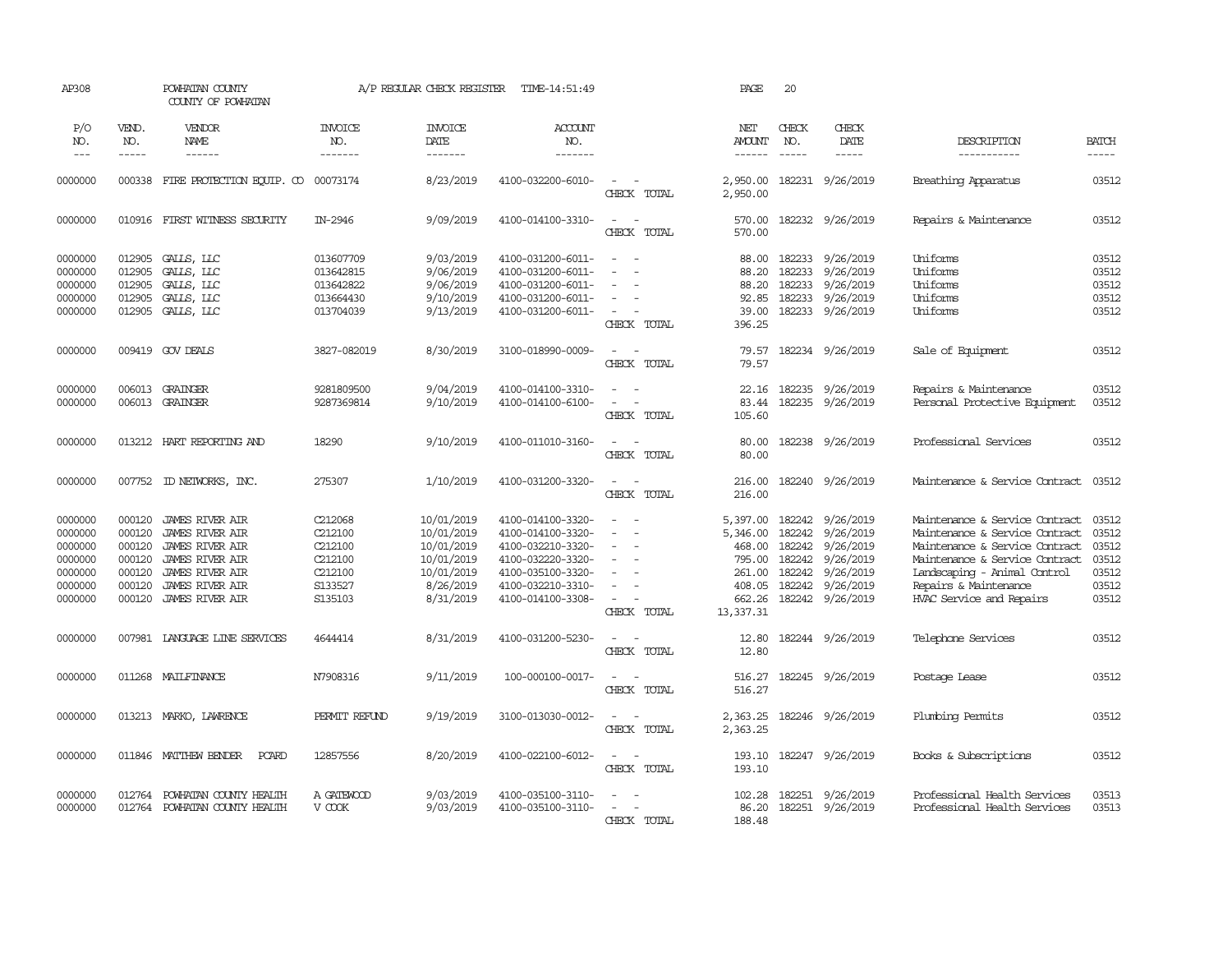| AP308              |                  | POWHATAN COUNTY<br>COUNTY OF POWHATAN            |                        | A/P REGULAR CHECK REGISTER | TIME-14:51:49                          |                                    | PAGE                 | 21               |                        |                                  |                |
|--------------------|------------------|--------------------------------------------------|------------------------|----------------------------|----------------------------------------|------------------------------------|----------------------|------------------|------------------------|----------------------------------|----------------|
| P/O<br>NO.         | VEND.<br>NO.     | VENDOR<br>NAME                                   | <b>INVOICE</b><br>NO.  | <b>INVOICE</b><br>DATE     | <b>ACCOUNT</b><br>NO.                  |                                    | NET<br><b>AMOUNT</b> | CHECK<br>NO.     | CHECK<br>DATE          | DESCRIPTION                      | <b>BATCH</b>   |
| $---$              | -----            | ------                                           | -------                | -------                    | -------                                |                                    |                      |                  | -----                  | -----------                      | $\frac{1}{2}$  |
| 0000000            | 008294           | POWHATAN COUNTY PUBLIC                           | F&R 8 2019 MAIN        | 8/31/2019                  | 4100-032200-6009-                      | $\equiv$                           | 12,207.38            | 182252           | 9/26/2019              | Auto Repairs and Parts           | 03516          |
| 0000000            | 008294           | POWHATAN COUNTY PUBLIC                           | <b>SHERIFF 08 2019</b> | 8/31/2019                  | 4100-035100-6009-                      |                                    | 616.70               | 182252           | 9/26/2019              | Auto Parts/Repairs               | 03516          |
| 0000000            | 008294           | POWHATAN COUNTY PUBLIC                           | <b>SHERIFF 08 2019</b> | 8/31/2019                  | 4100-031200-6008-                      |                                    | 875.82               | 182252           | 9/26/2019              | Gas/Grease/Oil                   | 03516          |
| 0000000            | 008294           | POWHATAN COUNTY PUBLIC                           | <b>SHERIFF 08 2019</b> | 8/31/2019                  | 4100-031200-6009-                      | $\equiv$                           | 3,070.82             | 182252           | 9/26/2019              | Auto Parts/Repairs               | 03516          |
| 0000000            | 008294           | POWHATAN COUNTY PUBLIC                           | 6419                   | 8/05/2019                  | 4100-081100-6009-                      | $\sim$                             | 20.00                | 182252           | 9/26/2019              | Auto Parts/Repair                | 03516          |
| 0000000            | 008294           | POWHATAN COUNTY PUBLIC                           | 6421                   | 8/15/2019                  | 4100-083500-6009-                      |                                    | 216.00               | 182252           | 9/26/2019              | Auto Parts and Repairs           | 03516          |
| 0000000            | 008294           | POWHATAN COUNTY PUBLIC                           | 6452                   | 8/30/2019                  | 4100-081100-6009-                      |                                    | 180.86               | 182252           | 9/26/2019              | Auto Parts/Repair                | 03516          |
| 0000000            | 008294           | POWHATAN COUNTY PUBLIC                           | 6535                   | 8/12/2019                  | 4100-014100-6009-                      | $\sim$<br>$\overline{\phantom{a}}$ | 182.66               |                  | 182252 9/26/2019       | Auto Parts & Repairs             | 03516          |
|                    |                  |                                                  |                        |                            |                                        | CHECK TOTAL                        | 17,370.24            |                  |                        |                                  |                |
| 0000000            | 012955           | POWHATAN COUNTY PUBLIC                           | 127                    | 9/16/2019                  | 4100-032200-5120-                      | $\sim$                             | 4,772.61             | 182253           | 9/26/2019              | Apparatus Fuel                   | 03517          |
| 0000000            | 012955           | POWHATAN COUNTY PUBLIC                           | 127                    | 9/16/2019                  | 4100-034100-6008-                      |                                    | 323.72               | 182253           | 9/26/2019              | Gas/Grease/Oil                   | 03517          |
| 0000000            | 012955           | POWHATAN COUNTY PUBLIC                           | 127                    | 9/16/2019                  | 4100-083500-6008-                      | $\sim$                             | 19.65                | 182253           | 9/26/2019              | Gas/Grease/Oil                   | 03517          |
| 0000000            | 012955           | POWHATAN COUNTY PUBLIC                           | 127                    | 9/16/2019                  | 4100-081100-6008-                      | $\overline{\phantom{a}}$           | 116.00               | 182253           | 9/26/2019              | Gas/Grease/Oil                   | 03517          |
| 0000000<br>0000000 | 012955<br>012955 | POWHATAN COUNTY PUBLIC<br>POWHATAN COUNTY PUBLIC | 127<br>127             | 9/16/2019<br>9/16/2019     | 4100-031200-6008-<br>4100-035100-6008- | $\equiv$                           | 10,382.56<br>760.73  | 182253<br>182253 | 9/26/2019<br>9/26/2019 | Gas/Grease/Oil<br>Gas/Grease/Oil | 03517<br>03517 |
| 0000000            | 012955           | POWHATAN COUNTY PUBLIC                           | 127                    | 9/16/2019                  | 4100-014500-6008-                      |                                    | 618.66               | 182253           | 9/26/2019              | Gas/Grease/Oil                   | 03517          |
| 0000000            | 012955           | POWHATAN COUNTY PUBLIC                           | 127                    | 9/16/2019                  | 4100-014100-6008-                      |                                    | 346.20               | 182253           | 9/26/2019              | Gas/Grease/Oil                   | 03517          |
| 0000000            | 012955           | POWHATAN COUNTY PUBLIC                           | 127                    | 9/16/2019                  | 4100-014300-6008-                      | $\overline{\phantom{a}}$           | 90.00                | 182253           | 9/26/2019              | Gas/Grease/Oil                   | 03517          |
| 0000000            | 012955           | POWHATAN COUNTY PUBLIC                           | 127                    | 9/16/2019                  | 4100-031210-6008-                      | $\equiv$                           | 22.54                | 182253           | 9/26/2019              | Gas/Greases/Oil                  | 03517          |
| 0000000            | 012955           | POWHATAN COUNTY PUBLIC                           | 127                    | 9/16/2019                  | 4100-012510-6008-                      | $\sim$                             | 23.61                | 182253           | 9/26/2019              | Gas/Grease/Oil                   | 03517          |
|                    |                  |                                                  |                        |                            |                                        | CHECK TOTAL                        | 17,476.28            |                  |                        |                                  |                |
| 0000000            |                  | 012064 POWHATAN COUNTY TREASURER 192 JULY/AUG    |                        | 9/16/2019                  | 4100-035100-5140-                      | $\overline{\phantom{a}}$           | 270.64               |                  | 182254 9/26/2019       | Sewer                            | 03513          |
|                    |                  |                                                  |                        |                            |                                        | CHECK TOTAL                        | 270.64               |                  |                        |                                  |                |
| 0000000            |                  | 012340 PRICE SUPPLY COMPANY, INC                 | 1908-060297            | 8/15/2019                  | 4100-031200-3310-                      | $\sim$                             | 4.13                 |                  | 182255 9/26/2019       | Repairs & Maintenance            | 03513          |
|                    |                  |                                                  |                        |                            |                                        | CHECK TOTAL                        | 4.13                 |                  |                        |                                  |                |
| 0000000            |                  | 000620 R.C. GOODWYN & SONS, INC                  | 0872537                | 8/23/2019                  | 4100-014100-3310-                      | $\sim$                             | 11.99                | 182256           | 9/26/2019              | Repairs & Maintenance            | 03513          |
| 0000000            | 000620           | R. C. GOODWIN & SONS, INC                        | 0872537                | 8/23/2019                  | 4100-032220-3310-                      |                                    | 2.95                 | 182256           | 9/26/2019              | Repairs & Maintenance            | 03513          |
| 0000000            |                  | 000620 R. C. GOODWIN & SONS, INC                 | 0873294                | 8/28/2019                  | 4100-014100-3310-                      | $\equiv$                           | 20.97                | 182256           | 9/26/2019              | Repairs & Maintenance            | 03513          |
| 0000000            | 000620           | R. C. GOODWYN & SONS, INC                        | 0873375                | 8/29/2019                  | 4100-032210-3310-                      | $\sim$                             | 13.41                | 182256           | 9/26/2019              | Repairs & Maintenance            | 03513          |
| 0000000            |                  | 000620 R. C. GOODWYN & SONS, INC                 | 0873425                | 8/29/2019                  | 4100-032210-3310-                      |                                    | 4.49                 | 182256           | 9/26/2019              | Repairs & Maintenance            | 03513          |
| 0000000            |                  | 000620 R.C. GOODWYN & SONS, INC                  | 0875097                | 9/11/2019                  | 4100-014500-6004-                      | $\sim$                             | 10.99                | 182256           | 9/26/2019              | Tools and Equipment              | 03513          |
| 0000000            |                  | 000620 R. C. GOODWIN & SONS, INC                 | 0875097                | 9/11/2019                  | 4100-014500-3190-                      | $\sim$                             | 41.91                | 182256           | 9/26/2019              | Grounds Maintenance              | 03513          |
|                    |                  |                                                  |                        |                            |                                        | CHECK TOTAL                        | 106.71               |                  |                        |                                  |                |
| 0000000            |                  | 007851 R.S. THOMAS HAULING, INC.                 | CS000107               | 8/30/2019                  | 4100-032200-6009-                      | $\equiv$                           | 111.93               | 182257           | 9/26/2019              | Auto Repairs and Parts           | 03513          |
| 0000000            |                  | 007851 R.S. THOMAS HAULING, INC. WI003617        |                        | 9/06/2019                  | 4100-032200-6009-                      | $\sim$                             | 109.90               |                  | 182257 9/26/2019       | Auto Repairs and Parts           | 03513          |
|                    |                  |                                                  |                        |                            |                                        | CHECK TOTAL                        | 221.83               |                  |                        |                                  |                |
| 0000000            |                  | 007325 RICHMOND OXYGEN CO.                       | 318985                 | 8/31/2019                  | 4100-032200-3320-                      | $\sim$<br>$\overline{\phantom{a}}$ | 277.50               |                  | 182258 9/26/2019       | Maintenance & Service Contract   | 03513          |
|                    |                  |                                                  |                        |                            |                                        | CHECK TOTAL                        | 277.50               |                  |                        |                                  |                |
| 0000000            |                  | 012404 SOUTHSIDE ELECTRIC                        | 20621003 8/19          | 9/17/2019                  | 4100-053910-5643-                      | $\equiv$                           | 164.47               |                  | 182260 9/26/2019       | PCCAA Services - Federal CSBG    | 03513          |
|                    |                  |                                                  |                        |                            |                                        | CHECK TOTAL                        | 164.47               |                  |                        |                                  |                |
| 0000000            |                  | 001940 STANDBY SYSTEMS, INC.                     | 08191681               | 8/29/2019                  | 4100-014100-3310-                      | $\equiv$                           | 107.66               |                  | 182262 9/26/2019       | Repairs & Maintenance            | 03513          |
|                    |                  |                                                  |                        |                            |                                        | CHECK TOTAL                        | 107.66               |                  |                        |                                  |                |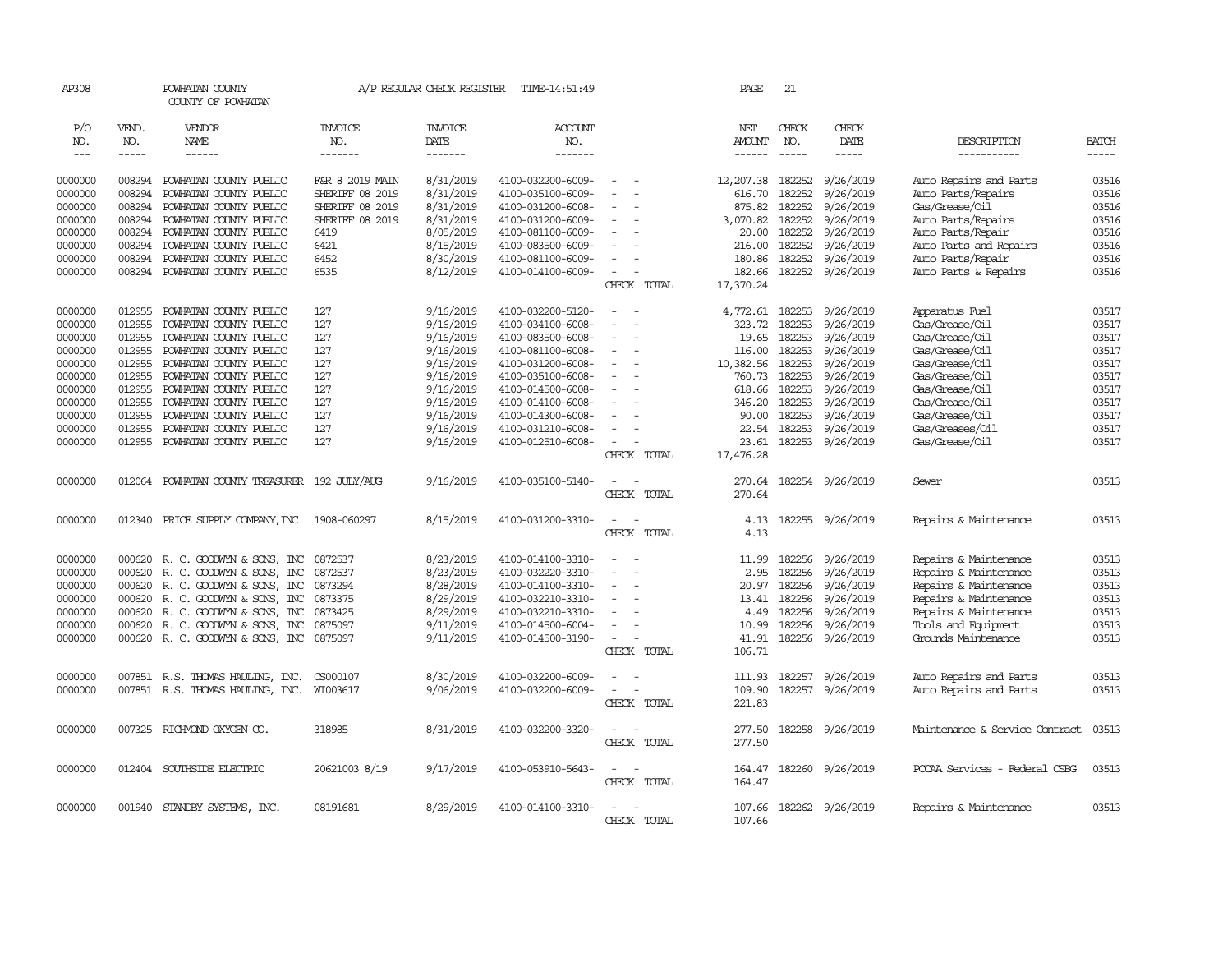| AP308                                                                     | POWHATAN COUNTY<br>COUNTY OF POWHATAN                              |                                                                                                       | A/P REGULAR CHECK REGISTER<br>TIME-14:51:49                                                                                |                                                                                         |                                                                                                                                                 |                                                                                                                                                                                                                                                                                                                                                                                                                          | PAGE                                                          | 22               |                                                                                                                                        |                                                                                                                            |                                                             |
|---------------------------------------------------------------------------|--------------------------------------------------------------------|-------------------------------------------------------------------------------------------------------|----------------------------------------------------------------------------------------------------------------------------|-----------------------------------------------------------------------------------------|-------------------------------------------------------------------------------------------------------------------------------------------------|--------------------------------------------------------------------------------------------------------------------------------------------------------------------------------------------------------------------------------------------------------------------------------------------------------------------------------------------------------------------------------------------------------------------------|---------------------------------------------------------------|------------------|----------------------------------------------------------------------------------------------------------------------------------------|----------------------------------------------------------------------------------------------------------------------------|-------------------------------------------------------------|
| P/O<br>NO.<br>$\qquad \qquad - -$                                         | VEND.<br>NO.<br>-----                                              | VENDOR<br>NAME<br>------                                                                              | <b>INVOICE</b><br>NO.<br>-------                                                                                           | <b>INVOICE</b><br>DATE<br>-------                                                       | <b>ACCOUNT</b><br>NO.<br>-------                                                                                                                |                                                                                                                                                                                                                                                                                                                                                                                                                          | NET<br><b>AMOUNT</b><br>------                                | CHECK<br>NO.     | CHECK<br>DATE<br>-----                                                                                                                 | DESCRIPTION<br>-----------                                                                                                 | <b>BATCH</b><br>-----                                       |
| 0000000                                                                   |                                                                    | 007384 STANLEY ACCESS TECH                                                                            | 905726302                                                                                                                  | 9/11/2019                                                                               | 4100-014100-3320-                                                                                                                               | $\sim$<br>CHECK TOTAL                                                                                                                                                                                                                                                                                                                                                                                                    | 496.62<br>496.62                                              | 182263           | 9/26/2019                                                                                                                              | Maintenance & Service Contract                                                                                             | 03513                                                       |
| 0000000<br>0000000<br>0000000<br>0000000<br>0000000<br>0000000<br>0000000 | 013065<br>013065<br>013065<br>013065<br>013065<br>013065<br>013065 | STAPLES INC<br>STAPLES INC<br>STAPLES INC<br>STAPLES INC<br>STAPLES INC<br>STAPLES INC<br>STAPLES INC | 7224567409-0-1<br>7224567409-0-3<br>7224815286-0-1<br>7224862420-0-1<br>7224862420-0-1<br>7225023411-0-1<br>7225023411-0-1 | 9/13/2019<br>9/09/2019<br>9/12/2019<br>9/13/2019<br>9/13/2019<br>9/17/2019<br>9/17/2019 | 4100-012100-6001-<br>4100-012100-6001-<br>4100-012200-6001-<br>4100-081100-6001-<br>4100-034100-6001-<br>4100-012220-6001-<br>4100-012200-6001- | $ -$<br>$\sim$<br>$\sim$<br>$\frac{1}{2} \left( \frac{1}{2} \right) \left( \frac{1}{2} \right) = \frac{1}{2} \left( \frac{1}{2} \right)$<br>$\frac{1}{2} \left( \frac{1}{2} \right) \left( \frac{1}{2} \right) = \frac{1}{2} \left( \frac{1}{2} \right)$<br>$\sim$ $ -$<br>$\sim$ $ \sim$<br>$\frac{1}{2} \left( \frac{1}{2} \right) \left( \frac{1}{2} \right) = \frac{1}{2} \left( \frac{1}{2} \right)$<br>CHECK TOTAL | 14.58<br>35.47<br>159.46<br>39.67<br>65.45<br>21.51<br>338.66 | 182264           | 182264 9/26/2019<br>2.52 182264 9/26/2019<br>9/26/2019<br>182264 9/26/2019<br>182264 9/26/2019<br>182264 9/26/2019<br>182264 9/26/2019 | Office Supplies<br>Office Supplies<br>Office Supplies<br>Office Supplies<br>Office Supplies<br>Supplies<br>Office Supplies | 03513<br>03513<br>03513<br>03513<br>03513<br>03513<br>03513 |
| 0000000<br>0000000                                                        | 007905<br>007905                                                   | TREASURER OF VIRGINIA<br>TREASURER OF VIRGINIA                                                        | D SPIVEY<br><b>DAVID SPROUSE</b>                                                                                           | 8/27/2019<br>7/29/2019                                                                  | 4100-035300-3110-<br>4100-035300-3110-                                                                                                          | $\frac{1}{2} \left( \frac{1}{2} \right) \left( \frac{1}{2} \right) \left( \frac{1}{2} \right)$<br>$\sim$<br>CHECK TOTAL                                                                                                                                                                                                                                                                                                  | 20.00<br>20.00<br>40.00                                       | 182267<br>182267 | 9/26/2019<br>9/26/2019                                                                                                                 | Professional Health Services<br>Professional Health Services                                                               | 03513<br>03513                                              |
| 0000000                                                                   |                                                                    | 009954 ULLOA, SANDRA                                                                                  | 8858510                                                                                                                    | 9/05/2019                                                                               | 4100-021200-3150-                                                                                                                               | $\sim$<br>$\sim$<br>CHECK TOTAL                                                                                                                                                                                                                                                                                                                                                                                          | 120.00<br>120.00                                              |                  | 182268 9/26/2019                                                                                                                       | Outside Counsel                                                                                                            | 03513                                                       |
| 0000000                                                                   |                                                                    | 008126 VERIZON                                                                                        | 9837119638                                                                                                                 | 9/01/2019                                                                               | 4100-032200-5250-                                                                                                                               | $\sim$ 100 $\sim$<br>CHECK TOTAL                                                                                                                                                                                                                                                                                                                                                                                         | 212.08<br>212.08                                              |                  | 182269 9/26/2019                                                                                                                       | Cell Phones                                                                                                                | 03513                                                       |
| 0000000                                                                   |                                                                    | 011767 VILLAGE BUILDING COMPANY, 92                                                                   |                                                                                                                            | 8/16/2019                                                                               | 4100-032210-3310-                                                                                                                               | $\frac{1}{2} \left( \frac{1}{2} \right) \left( \frac{1}{2} \right) = \frac{1}{2} \left( \frac{1}{2} \right)$<br>CHECK TOTAL                                                                                                                                                                                                                                                                                              | 1,976.00<br>1,976.00                                          |                  | 182270 9/26/2019                                                                                                                       | Repairs & Maintenance                                                                                                      | 03513                                                       |
| 0000000                                                                   |                                                                    | 011698 WESTWOOD PHARMACY                                                                              | 23150                                                                                                                      | 9/10/2019                                                                               | 4100-033400-3845-                                                                                                                               | $\sim$<br>CHECK TOTAL                                                                                                                                                                                                                                                                                                                                                                                                    | 543.73<br>543.73                                              |                  | 182271 9/26/2019                                                                                                                       | Detention of Adults - Health C                                                                                             | 03513                                                       |
| 0000000<br>0000000                                                        | 007755                                                             | WITMER PUBLIC SAFETY<br>007755 WITMER PUBLIC SAFETY                                                   | 1969117<br>1973514                                                                                                         | 9/10/2019<br>9/13/2019                                                                  | 4100-032200-6011-<br>4100-032200-6016-                                                                                                          | $\overline{\phantom{a}}$<br>$\sim$<br>$\sim$<br>$\sim$<br>CHECK TOTAL                                                                                                                                                                                                                                                                                                                                                    | 752,00<br>319.00<br>1,071.00                                  | 182273           | 9/26/2019<br>182273 9/26/2019                                                                                                          | Protective Gear/Uniforms<br><b>JET</b> Program                                                                             | 03513<br>03513                                              |
|                                                                           |                                                                    |                                                                                                       |                                                                                                                            |                                                                                         |                                                                                                                                                 | CHECK TYPE TOTAL                                                                                                                                                                                                                                                                                                                                                                                                         | 696,033.02                                                    |                  |                                                                                                                                        |                                                                                                                            |                                                             |
|                                                                           |                                                                    |                                                                                                       |                                                                                                                            |                                                                                         |                                                                                                                                                 | FINAL TOTAL                                                                                                                                                                                                                                                                                                                                                                                                              | 696,033.02                                                    |                  |                                                                                                                                        |                                                                                                                            |                                                             |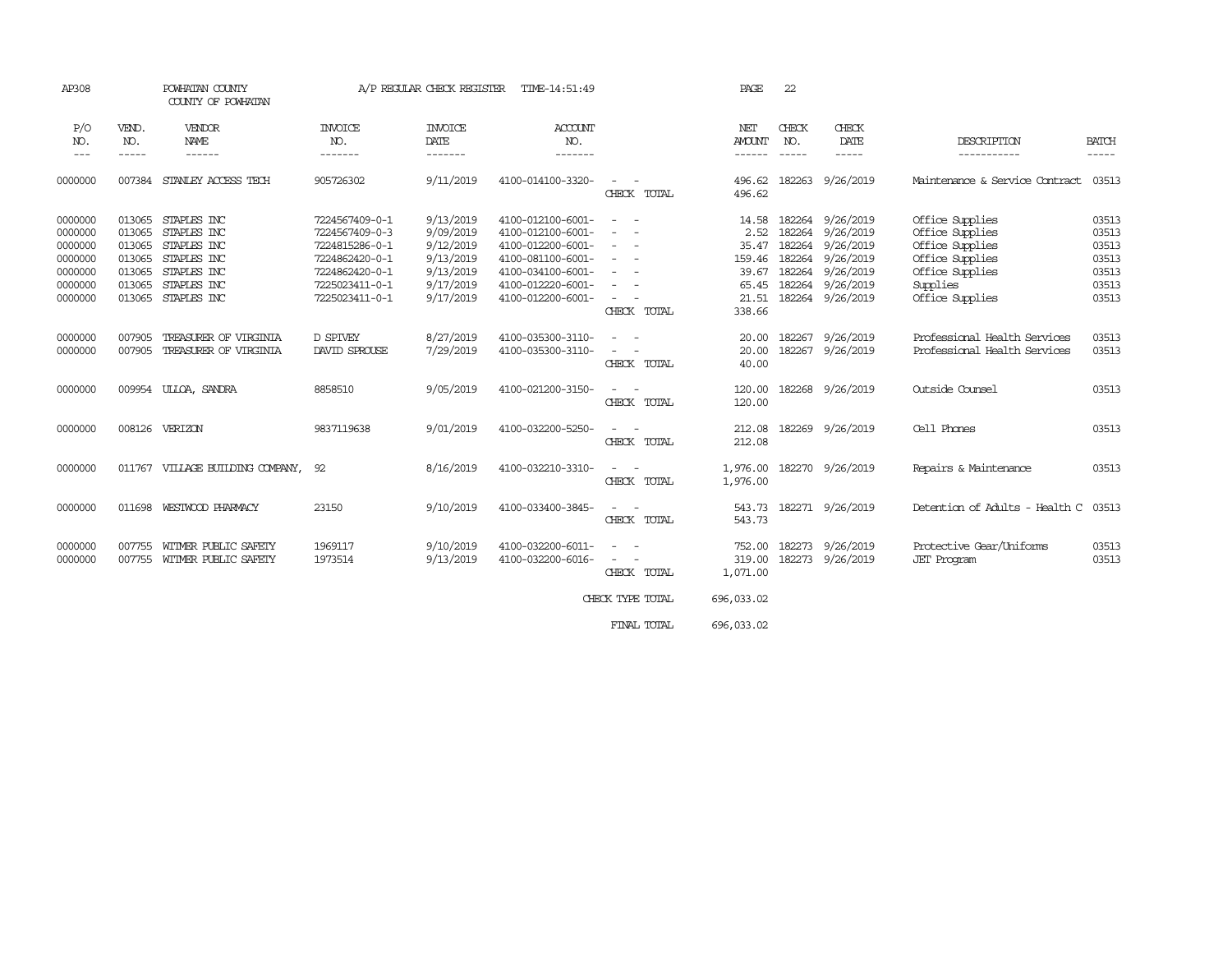| AP308               |                       | POWHATAN COUNTY<br>COUNTY OF POWHATAN |                                  | A/P REGULAR CHECK REGISTER TIME-14:52:23 |                           |                              | PAGE                                    |              |                        |                            |                       |
|---------------------|-----------------------|---------------------------------------|----------------------------------|------------------------------------------|---------------------------|------------------------------|-----------------------------------------|--------------|------------------------|----------------------------|-----------------------|
| P/O<br>NO.<br>$---$ | VEND.<br>NO.<br>----- | VENDOR<br>NAME<br>------              | <b>INVOICE</b><br>NO.<br>------- | <b>INVOICE</b><br>DATE<br>-------        | ACCOUNT<br>NO.<br>------- |                              | NET<br><b>AMOUNT</b>                    | CHECK<br>NO. | CHECK<br>DATE<br>----- | DESCRIPTION<br>----------- | <b>BATCH</b><br>----- |
| 0000000             | 008723                | CAS SEVERN                            | 434764                           | 8/31/2019                                | 4103-012510-0001-         | $\sim$ $\sim$<br>CHECK TOTAL | 62,407.00 182220 9/26/2019<br>62,407.00 |              |                        | Capital Outlay             | 03512                 |
|                     |                       |                                       |                                  |                                          |                           | CHECK TYPE TOTAL             | 62,407.00                               |              |                        |                            |                       |
|                     |                       |                                       |                                  |                                          |                           | FINAL TOTAL                  | 62,407.00                               |              |                        |                            |                       |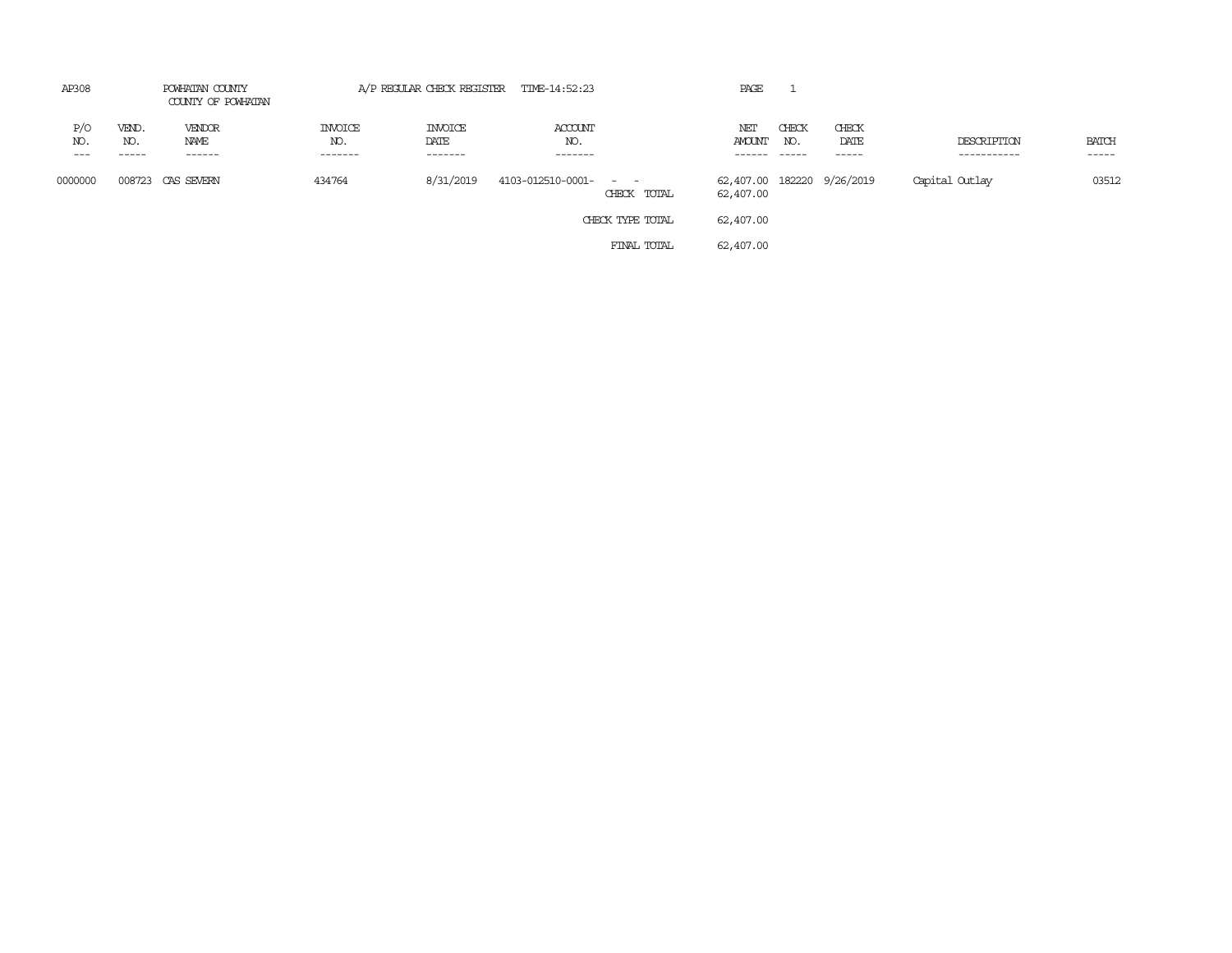| AP308                       |                       | POWHATAN COUNTY<br>COUNTY OF POWHATAN                                      |                                  | A/P REGULAR CHECK REGISTER        | TIME-14:52:51                          |                                                                                                              | PAGE                           | $\mathbf{1}$                           |                                      |                                                                |                                        |
|-----------------------------|-----------------------|----------------------------------------------------------------------------|----------------------------------|-----------------------------------|----------------------------------------|--------------------------------------------------------------------------------------------------------------|--------------------------------|----------------------------------------|--------------------------------------|----------------------------------------------------------------|----------------------------------------|
| P/O<br>NO.<br>$\frac{1}{2}$ | VEND.<br>NO.<br>----- | <b>VENDOR</b><br>NAME                                                      | <b>INVOICE</b><br>NO.<br>------- | <b>INVOICE</b><br>DATE<br>------- | <b>ACCOUNT</b><br>NO.<br>-------       |                                                                                                              | NET<br><b>AMOUNT</b><br>------ | CHECK<br>NO.<br>$\cdots \cdots \cdots$ | CHECK<br>DATE<br>-----               | DESCRIPTION<br>-----------                                     | <b>BATCH</b><br>$\cdots \cdots \cdots$ |
| 0000000                     |                       | 013152 BERRYDUNN                                                           | 382851                           | 8/05/2019                         | 4301-012510-0003-                      | $\sim$<br>CHECK TOTAL                                                                                        | 15,690.00<br>15,690.00         |                                        | 181952 9/04/2019                     | ERP Replacement                                                | 03498                                  |
| 0000000                     | 006965                | CINIAS CORPORATION                                                         | 4026517153                       | 7/24/2019                         | 4501-043400-6011-                      | $\frac{1}{2} \left( \frac{1}{2} \right) \left( \frac{1}{2} \right) = \frac{1}{2} \left( \frac{1}{2} \right)$ |                                |                                        | 80.86 181961 9/04/2019               | Uniforms                                                       | 03498                                  |
| 0000000                     | 006965                | CINIAS CORPORATION                                                         | 4026979064                       | 7/31/2019                         | 4501-043400-6011-                      |                                                                                                              | 80.86                          | 181961                                 | 9/04/2019                            | Uniforms                                                       | 03498                                  |
| 0000000                     | 006965                | CINIAS CORPORATION                                                         | 4027428728                       | 8/07/2019                         | 4501-043400-6011-                      |                                                                                                              | 80.86                          | 181961                                 | 9/04/2019                            | Uniforms                                                       | 03498                                  |
| 0000000                     | 006965                | CINIAS CORPORATION                                                         | 4027904881                       | 8/14/2019                         | 4501-043400-6011-                      | $\overline{\phantom{a}}$                                                                                     | 80.86                          | 181961                                 | 9/04/2019                            | Uniforms                                                       | 03498                                  |
| 0000000                     | 006965                | CINIAS CORPORATION                                                         | 4028398811                       | 8/21/2019                         | 4501-043400-6011-                      | $\sim$<br>CHECK TOTAL                                                                                        | 80.86<br>404.30                |                                        | 181961 9/04/2019                     | Uniforms                                                       | 03498                                  |
| 0000000                     | 012805                | COMMONWEALTH SPECTRUM                                                      | 08192019-01                      | 8/19/2019                         | 4301-031200-6001-                      | $\overline{\phantom{a}}$<br>$\sim$<br>CHECK TOTAL                                                            | 12,400.00<br>12,400.00         |                                        | 181963 9/04/2019                     | Public Safety Radio System                                     | 03498                                  |
| 0000000                     |                       | 013188 COMMSYS, INC.                                                       | 9754                             | 8/30/2019                         | 4301-032200-0005-                      | $\equiv$<br>CHECK TOTAL                                                                                      | 5,000.00                       |                                        | 5,000.00 181964 9/04/2019            | CAD System                                                     | 03498                                  |
| 0000000                     | 011418                | COTTONE, MELISSA                                                           | 8/29/19 REIMB                    | 8/30/2019                         | 4116-032203-0001-                      | $\overline{\phantom{a}}$<br>$\sim$<br>CHECK TOTAL                                                            | 104.69<br>104.69               |                                        | 181965 9/04/2019                     | <b>JET</b> Program                                             | 03498                                  |
| 0000000                     | 005050                | POWHATAN LOCK SERVICES                                                     | 1773                             | 8/20/2019                         | 4301-014500-0017-                      | $\omega_{\rm{max}}$ , $\omega_{\rm{max}}$<br>CHECK TOTAL                                                     | 605.10<br>605.10               |                                        | 181987 9/04/2019                     | Library Renovations                                            | 03499                                  |
| 0000000                     | 006267                | TIMBERLAKE, II, JAMES B.                                                   | 8/29/19 REIMB                    | 8/29/2019                         | 4116-032203-0001-                      | $\equiv$<br>$\sim$<br>CHECK TOTAL                                                                            | 153.80<br>153.80               |                                        | 182004 9/04/2019                     | <b>JET</b> Program                                             | 03499                                  |
| 0000000                     |                       | 011181 WELLS FARGO FINANCIAL                                               | 5006939625                       | 8/20/2019                         | 4501-043400-3320-                      | $\sim$<br>$\sim$<br>CHECK TOTAL                                                                              | 257.66<br>257.66               |                                        | 182010 9/04/2019                     | Maintenance and Service Contra                                 | 03499                                  |
| 0000000                     | 009183                | AIR, WATER & SOIL LABORA- V19006159                                        |                                  | 8/20/2019                         | 4501-043600-3142-                      | $\equiv$                                                                                                     | 111.80                         |                                        | 182012 9/11/2019                     | Professional Services - Sewer                                  | 03501                                  |
| 0000000                     | 009183                | AIR, WATER & SOIL LABORA- V19006160                                        |                                  | 8/20/2019                         | 4501-043600-3142-                      |                                                                                                              | 133.60                         |                                        | 182012 9/11/2019                     | Professional Services - Sewer                                  | 03501                                  |
| 0000000                     | 009183                | AIR, WATER & SOIL LABORA- V19006242                                        |                                  | 8/22/2019                         | 4501-043600-3142-                      |                                                                                                              |                                |                                        | 40.00 182012 9/11/2019               | Professional Services - Sewer                                  | 03501                                  |
| 0000000                     | 009183                | AIR, WATER & SOIL LABORA- V19006253                                        |                                  | 8/22/2019                         | 4501-043600-3142-                      |                                                                                                              | 40.00                          | 182012                                 | 9/11/2019                            | Professional Services - Sewer                                  | 03501                                  |
| 0000000                     | 009183                | AIR, WATER & SOIL LABORA- V19006343                                        |                                  | 8/27/2019                         | 4501-043600-3142-                      |                                                                                                              | 111.80                         |                                        | 182012 9/11/2019                     | Professional Services - Sewer                                  | 03501                                  |
| 0000000<br>0000000          | 009183<br>009183      | AIR, WATER & SOIL LABORA- V19006344<br>AIR, WATER & SOIL LABORA- V19006365 |                                  | 8/27/2019<br>8/28/2019            | 4501-043600-3142-<br>4501-043600-3142- |                                                                                                              | 133.60<br>40.00                |                                        | 182012 9/11/2019<br>182012 9/11/2019 | Professional Services - Sewer<br>Professional Services - Sewer | 03501<br>03501                         |
| 0000000                     | 009183                | AIR, WATER & SOIL LABORA- V19006382                                        |                                  | 8/28/2019                         | 4501-043600-3142-                      |                                                                                                              | 40.00                          |                                        | 182012 9/11/2019                     | Professional Services - Sewer                                  | 03501                                  |
| 0000000                     | 009183                | AIR, WATER & SOIL LABORA- V19006383                                        |                                  | 8/28/2019                         | 4501-043500-3140-                      |                                                                                                              | 40.00                          |                                        | 182012 9/11/2019                     | Professional Services - Water                                  | 03501                                  |
|                             |                       |                                                                            |                                  |                                   |                                        | CHECK TOTAL                                                                                                  | 690.80                         |                                        |                                      |                                                                |                                        |
| 0000000                     |                       | 011931 ALTAIRIS TECHNOLOGY                                                 | 27-POW                           | 8/13/2019                         | 4301-031200-6001-                      | $\sim$<br>$\sim$<br>CHECK TOTAL                                                                              | 5,821.60<br>5,821.60           |                                        | 182013 9/11/2019                     | Public Safety Radio System                                     | 03501                                  |
|                             |                       |                                                                            |                                  |                                   |                                        |                                                                                                              |                                |                                        |                                      |                                                                |                                        |
| 0000000                     | 008668                | BANK OF AMERICA                                                            | 09/02/2019                       | 9/02/2019                         | 4116-035500-0016-                      |                                                                                                              | 439.99                         |                                        | 182015 9/11/2019                     | VDEM - Dominion Grant                                          | 03510                                  |
| 0000000                     | 008668                | BANK OF AMERICA                                                            | 09/02/2019                       | 9/02/2019                         | 4116-035500-0013-                      |                                                                                                              | 688.40                         | 182015                                 | 9/11/2019                            | VA Wireless E911PSAP Training                                  | 03510                                  |
| 0000000                     | 008668                | BANK OF AMERICA                                                            | 09/02/2019                       | 9/02/2019                         | 4116-035500-0013-                      | $\equiv$                                                                                                     | 13.08                          |                                        | 182015 9/11/2019                     | VA Wireless E911PSAP Training                                  | 03510                                  |
| 0000000                     | 008668                | BANK OF AMERICA                                                            | 09/02/2019                       | 9/02/2019                         | 4116-035500-0013-                      | $\equiv$                                                                                                     | 8.48                           | 182015                                 | 9/11/2019                            | VA Wireless E911PSAP Training                                  | 03510                                  |
| 0000000                     | 008668                | BANK OF AMERICA                                                            | 09/02/2019                       | 9/02/2019                         | 4116-035500-0013-                      |                                                                                                              | 53.00                          | 182015                                 | 9/11/2019                            | VA Wireless E911PSAP Training                                  | 03510                                  |
| 0000000                     | 008668                | BANK OF AMERICA                                                            | 09/02/2019                       | 9/02/2019                         | 4116-035500-0013-                      |                                                                                                              | 82.00                          |                                        | 182015 9/11/2019                     | VA Wireless E911PSAP Training                                  | 03510                                  |
| 0000000                     | 008668                | BANK OF AMERICA                                                            | 09/02/2019                       | 9/02/2019                         | 4116-035500-0013-                      |                                                                                                              | 100.00                         |                                        | 182015 9/11/2019                     | VA Wireless E911PSAP Training                                  | 03510                                  |
| 0000000                     | 008668                | BANK OF AMERICA                                                            | 09/02/2019                       | 9/02/2019                         | 4116-012100-0001-                      | $\overline{\phantom{a}}$                                                                                     |                                |                                        | 51.00 182015 9/11/2019               | 2020 Census Committee                                          | 03510                                  |
| 0000000                     | 008668                | BANK OF AMERICA                                                            | 09/02/2019                       | 9/02/2019                         | 4116-012100-0001-                      |                                                                                                              |                                |                                        | 154.36 182015 9/11/2019              | 2020 Census Committee                                          | 03510                                  |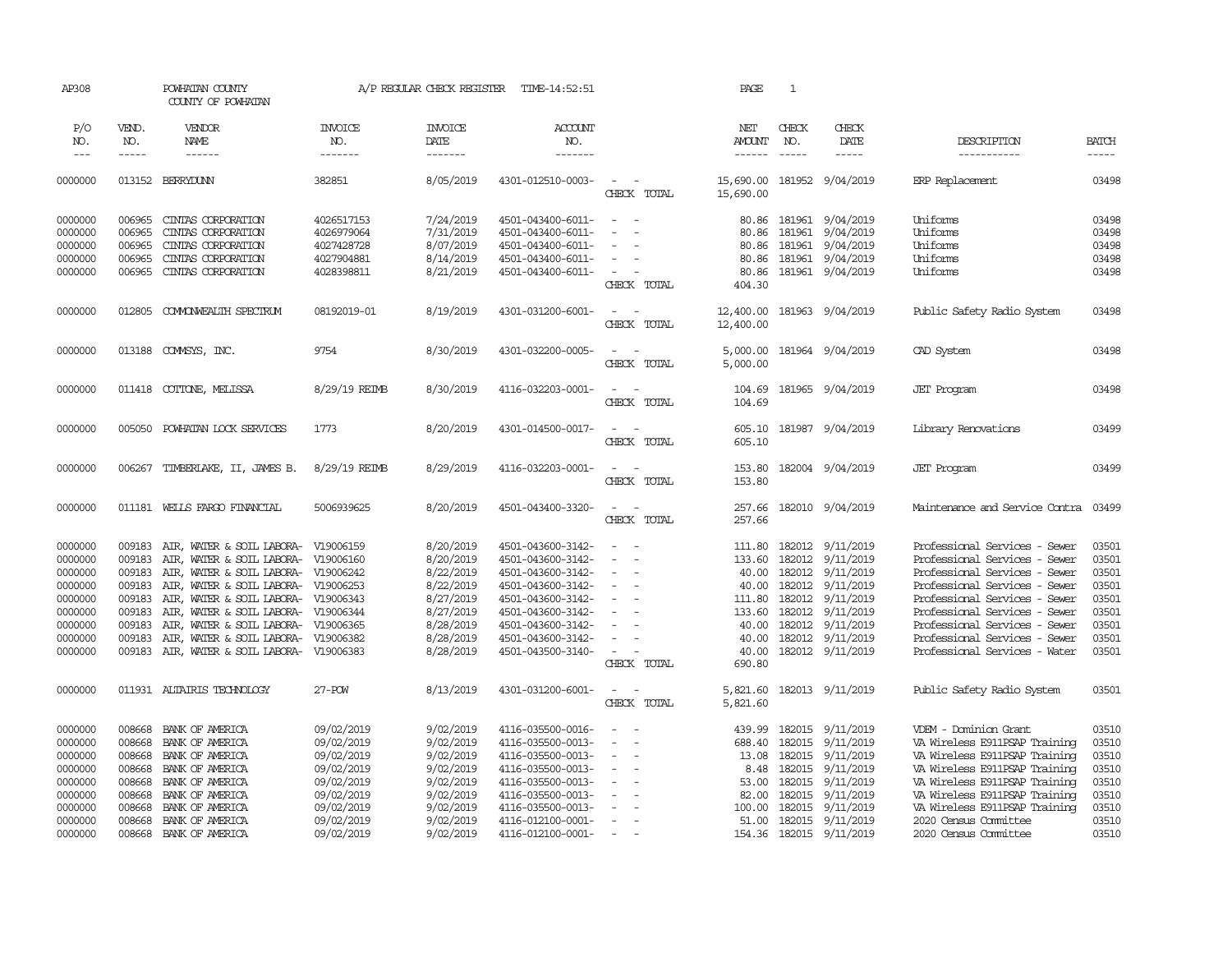| AP308                       |                             | POWHATAN COUNTY<br>COUNTY OF POWHATAN    |                                  | A/P REGULAR CHECK REGISTER         | TIME-14:52:51                          |                                    | PAGE                 | 2                             |                                      |                                |                             |
|-----------------------------|-----------------------------|------------------------------------------|----------------------------------|------------------------------------|----------------------------------------|------------------------------------|----------------------|-------------------------------|--------------------------------------|--------------------------------|-----------------------------|
| P/O<br>NO.<br>$\frac{1}{2}$ | VEND.<br>NO.<br>$- - - - -$ | VENDOR<br>NAME<br>$- - - - - -$          | <b>INVOICE</b><br>NO.<br>------- | <b>INVOICE</b><br>DATE<br>-------- | ACCOUNT<br>NO.<br>$- - - - - - -$      |                                    | NET<br>AMOUNT        | CHECK<br>NO.<br>$\frac{1}{2}$ | CHECK<br>DATE<br>$- - - - -$         | DESCRIPTION<br>-----------     | <b>BATCH</b><br>$- - - - -$ |
|                             |                             |                                          |                                  |                                    |                                        |                                    |                      |                               |                                      |                                |                             |
| 0000000                     | 008668                      | BANK OF AMERICA                          | 09/02/2019                       | 9/02/2019                          | 4116-012100-0001-                      | $\overline{\phantom{a}}$           | 317.23               |                               | 182015 9/11/2019                     | 2020 Census Committee          | 03510                       |
| 0000000                     | 008668                      | BANK OF AMERICA                          | 09/02/2019                       | 9/02/2019                          | 4120-032200-8215-                      | $\sim$<br>$\sim$                   | 3,350.00             | 182015                        | 9/11/2019                            | State Dept of Fire Programs Fu | 03510                       |
| 0000000<br>0000000          | 008668<br>008668            | BANK OF AMERICA<br>BANK OF AMERICA       | 09/02/2019<br>09/02/2019         | 9/02/2019<br>9/02/2019             | 4501-043400-5210-<br>4501-043400-5130- | $\equiv$                           | 6.85<br>106.18       |                               | 182015 9/11/2019<br>182015 9/11/2019 | Postage<br>Water               | 03510<br>03510              |
| 0000000                     | 008668                      | BANK OF AMERICA                          | 09/02/2019                       | 9/02/2019                          | 4501-043600-3310-                      | $\overline{\phantom{a}}$           | 471.36               |                               | 182015 9/11/2019                     | Repairs and Maintenance        | 03510                       |
| 0000000                     | 008668                      | BANK OF AMERICA                          | 09/02/2019                       | 9/02/2019                          | 4501-043600-6015-                      | $\sim$                             | 155.12               | 182015                        | 9/11/2019                            | Lab Supplies                   | 03510                       |
| 0000000                     | 008668                      | BANK OF AMERICA                          | 09/02/2019                       | 9/02/2019                          | 4501-043400-5540-                      |                                    |                      |                               | 63.13 182015 9/11/2019               | Conferences & Training         | 03510                       |
| 0000000                     | 008668                      | BANK OF AMERICA                          | 09/02/2019                       | 9/02/2019                          | 4501-043400-5540-                      |                                    | 88.00                |                               | 182015 9/11/2019                     | Conferences & Training         | 03510                       |
| 0000000                     | 008668                      | BANK OF AMERICA                          | 09/02/2019                       | 9/02/2019                          | 4501-043400-5810-                      | $\equiv$                           | 350.00               |                               | 182015 9/11/2019                     | Dues/Association Membership    | 03510                       |
| 0000000                     | 008668                      | BANK OF AMERICA                          | 09/02/2019                       | 9/02/2019                          | 4501-043400-3146-                      |                                    | 142.80               |                               | 182015 9/11/2019                     | Professional Services          | 03510                       |
| 0000000                     | 008668                      | BANK OF AMERICA                          | 09/02/2019                       | 9/02/2019                          | 4501-043400-5540-                      | $\sim$<br>$\sim$                   | 100.00               |                               | 182015 9/11/2019                     | Conferences & Training         | 03510                       |
|                             |                             |                                          |                                  |                                    |                                        | CHECK TOTAL                        | 6,740.98             |                               |                                      |                                |                             |
| 0000000                     |                             | 007296 BOUND TREE MEDICAL, LLC           | 83301247                         | 8/06/2019                          | 4120-032301-6013-                      | $\overline{\phantom{a}}$<br>$\sim$ | 29.79                |                               | 182018 9/11/2019                     | Medical Supplies               | 03501                       |
|                             |                             |                                          |                                  |                                    |                                        | CHECK TOTAL                        | 29.79                |                               |                                      |                                |                             |
| 0000000                     |                             | 011439 BUSINESS CARD                     | 08/27/2019                       | 8/27/2019                          | 4116-031212-6015-                      | $\sim$<br>$\sim$                   | 51.18                |                               | 182020 9/11/2019                     | Ancillary Expenses             | 03508                       |
| 0000000                     |                             | 011439 BUSINESS CARD                     | 07/27/2019                       | 7/27/2019                          | 4116-031212-6015-                      | $\sim$<br>$\sim$                   | 102.67               |                               | 182020 9/11/2019                     | Ancillary Expenses             | 03511                       |
|                             |                             |                                          |                                  |                                    |                                        | CHECK TOTAL                        | 153.85               |                               |                                      |                                |                             |
| 0000000                     |                             | 011611 BUSINESS CARD                     | 08/27/2019                       | 8/27/2019                          | 4116-031212-6015-                      | $\sim$                             | $.00 \times$         |                               | 182022 9/11/2019                     | Ancillary Expenses             | 03507                       |
| 0000000                     |                             | 011611 BUSINESS CARD                     | 08/27/2019                       | 8/27/2019                          | 4116-031212-6015-                      | $\overline{\phantom{a}}$<br>$\sim$ | 49.91                |                               | 182022 9/11/2019                     | Ancillary Expenses             | 03507                       |
|                             |                             |                                          |                                  |                                    |                                        | CHECK TOTAL                        | 49.91                |                               |                                      |                                |                             |
| 0000000                     | 006965                      | CINIAS CORPORATION                       | 4029355924                       | 9/04/2019                          | 4501-043400-6011-                      | $\overline{\phantom{a}}$           | 80.86                |                               | 182025 9/11/2019                     | Uniforms                       | 03501                       |
|                             |                             |                                          |                                  |                                    |                                        | CHECK TOTAL                        | 80.86                |                               |                                      |                                |                             |
| 0000000                     |                             | 006510 EMERGENCY SERVICES                | 368                              | 9/04/2019                          | 4120-032300-3110-                      | $\sim$<br>$\sim$                   | 45,192.00            |                               | 182033 9/11/2019                     | Contract Services-Daytime Cove | 03501                       |
|                             |                             |                                          |                                  |                                    |                                        | CHECK TOTAL                        | 45,192.00            |                               |                                      |                                |                             |
| 0000000                     |                             | 007537 FERGUSON ENTERPRISES, INC 2058402 |                                  | 8/14/2019                          | 4501-043600-3310-                      | $\sim$<br>$\sim$                   | 141.24               |                               | 182034 9/11/2019                     | Repairs and Maintenance        | 03501                       |
|                             |                             |                                          |                                  |                                    |                                        | CHECK TOTAL                        | 141.24               |                               |                                      |                                |                             |
|                             |                             |                                          |                                  |                                    |                                        |                                    |                      |                               |                                      |                                |                             |
| 0000000                     |                             | 007297 NAFECO, INC.                      | 995794                           | 8/06/2019                          | 4116-032200-0010-                      | $\sim$<br>$\sim$<br>CHECK TOTAL    | 146.50<br>146.50     |                               | 182046 9/11/2019                     | SAFER Expenses                 | 03502                       |
|                             |                             |                                          |                                  |                                    |                                        |                                    |                      |                               |                                      |                                |                             |
| 0000000                     |                             | 012954 SMART DESIGN CONTRACTING          | 190237                           | 9/04/2019                          | 4502-044000-0004-                      | $\sim$ $ \sim$<br>CHECK TOTAL      | 7,185.50<br>7,185.50 |                               | 182052 9/11/2019                     | Utility SCADA System           | 03502                       |
|                             |                             |                                          |                                  |                                    |                                        |                                    |                      |                               |                                      |                                |                             |
| 0000000                     |                             | 012283 SMARTSITES                        | 0006553                          | 9/01/2019                          | 4116-032200-0010-                      | $\sim$ $\sim$<br>CHECK TOTAL       | 973.65<br>973.65     |                               | 182053 9/11/2019                     | SAFER Expenses                 | 03502                       |
|                             |                             |                                          |                                  |                                    |                                        |                                    |                      |                               |                                      |                                |                             |
| 0000000                     | 009450                      | SPEC (SILIDGE PROCESS                    | 2191208-PCU                      | 8/20/2019                          | 4501-043600-6016-                      | $\overline{\phantom{a}}$<br>$\sim$ | 1,950.00             |                               | 182054 9/11/2019                     | Chemicals                      | 03502                       |
|                             |                             |                                          |                                  |                                    |                                        | CHECK TOTAL                        | 1,950.00             |                               |                                      |                                |                             |
| 0000000                     | 008015                      | STRYKER SALES CORPORATION                | 2747260M                         | 8/07/2019                          | 4120-032301-6013-                      | $\sim$                             | 156.60               |                               | 182058 9/11/2019                     | Medical Supplies               | 03502                       |
| 0000000                     | 008015                      | STRYKER SALES CORPORATION                | 2749454M                         | 8/09/2019                          | 4120-032301-6013-                      | $\overline{\phantom{a}}$<br>$\sim$ | 139.20               |                               | 182058 9/11/2019                     | Medical Supplies               | 03502                       |
|                             |                             |                                          |                                  |                                    |                                        | CHECK TOTAL                        | 295.80               |                               |                                      |                                |                             |
| 0000000                     | 006463                      | TREASURER OF VIRGINIA                    | 715363                           | 9/01/2019                          | 4501-043600-6013-                      |                                    | 2,825.00             |                               | 182060 9/11/2019                     | Fees - VPDES & VPA             | 03502                       |
| 0000000                     | 006463                      | TREASURER OF VIRGINIA                    | 715368                           | 9/01/2019                          | 4501-043600-6013-                      | $\sim$<br>$\sim$                   |                      |                               | 2,260.00 182060 9/11/2019            | Fees - VPDES & VPA             | 03502                       |
|                             |                             |                                          |                                  |                                    |                                        | CHECK TOTAL                        | 5,085.00             |                               |                                      |                                |                             |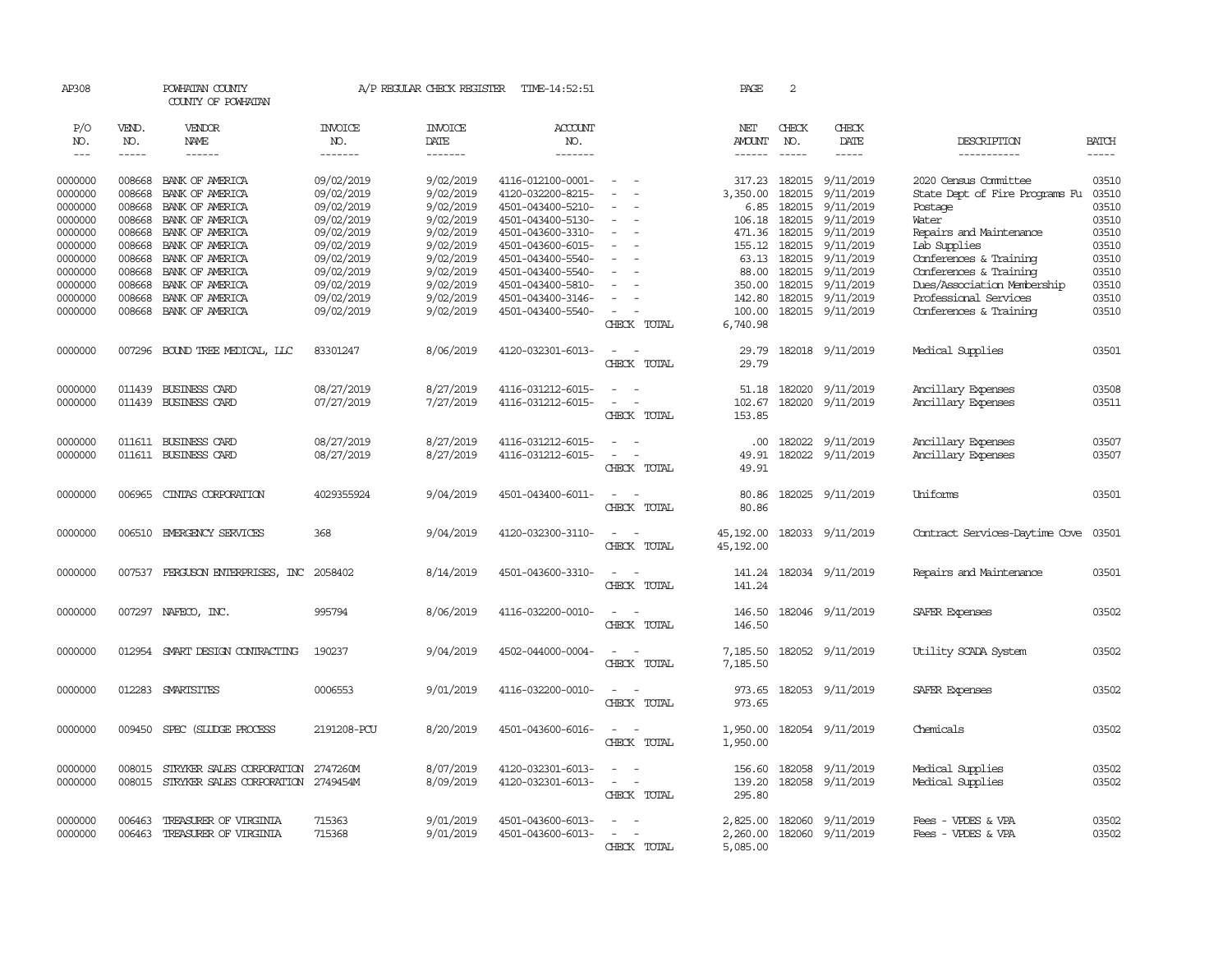| AP308                                    |                             | POWHATAN COUNTY<br>COUNTY OF POWHATAN                                                                                                                           |                                                       | A/P REGULAR CHECK REGISTER                       | TIME-14:52:51                                                                    |                                                                                 | PAGE                           | $\overline{\mathbf{3}}$       |                                                                                                  |                                                                                                                                  |                                  |
|------------------------------------------|-----------------------------|-----------------------------------------------------------------------------------------------------------------------------------------------------------------|-------------------------------------------------------|--------------------------------------------------|----------------------------------------------------------------------------------|---------------------------------------------------------------------------------|--------------------------------|-------------------------------|--------------------------------------------------------------------------------------------------|----------------------------------------------------------------------------------------------------------------------------------|----------------------------------|
| P/O<br>NO.<br>$  -$                      | VEND.<br>NO.<br>$- - - - -$ | VENDOR<br>NAME<br>$- - - - - -$                                                                                                                                 | <b>INVOICE</b><br>NO.<br>--------                     | <b>INVOICE</b><br>DATE<br>--------               | <b>ACCOUNT</b><br>NO.<br>$- - - - - - -$                                         |                                                                                 | NET<br>AMOUNT<br>$- - - - - -$ | CHECK<br>NO.<br>$\frac{1}{2}$ | CHECK<br>DATE<br>$- - - - -$                                                                     | DESCRIPTION<br>-----------                                                                                                       | <b>BATCH</b><br>$- - - - -$      |
| 0000000<br>0000000                       | 011169                      | 011169 VERIZON<br>VERIZON                                                                                                                                       | 8045983715 9/19<br>8045985600 9/19                    | 8/28/2019<br>8/28/2019                           | 4301-031200-6001-<br>4501-043400-5230-                                           | $\sim$ $ -$<br>$\sim$ $ \sim$<br>CHECK TOTAL                                    | 129.78<br>48.40<br>178.18      | 182062                        | 182062 9/11/2019<br>9/11/2019                                                                    | Public Safety Radio System<br>Telephone System                                                                                   | 03502<br>03502                   |
| 0000000                                  |                             | 008785 VERIZON CABS                                                                                                                                             | M55049170619237                                       | 8/25/2019                                        | 4301-031200-6001-                                                                | $\sim$ $  -$<br>CHECK TOTAL                                                     | 1,282.78<br>1,282.78           |                               | 182063 9/11/2019                                                                                 | Public Safety Radio System                                                                                                       | 03502                            |
| 0000000<br>0000000                       |                             | 007415 VIRGINIA UTILITY<br>007415 VIRGINIA UTILITY                                                                                                              | 08190354<br>08190354                                  | 8/31/2019<br>8/31/2019                           | 4501-043500-3140-<br>4501-043600-3142-                                           | $ -$<br>$\sim$ $ \sim$<br>CHECK TOTAL                                           | 40.95<br>40.95<br>81.90        |                               | 182065 9/11/2019<br>182065 9/11/2019                                                             | Professional Services - Water<br>Professional Services - Sewer                                                                   | 03502<br>03502                   |
| 0000000                                  |                             | 012503 WATSON, MICHAEL A.                                                                                                                                       | SP19-04                                               | 9/04/2019                                        | 4410-053910-5646-                                                                | $\sim$ $ -$<br>CHECK TOTAL                                                      | 6,100.00                       |                               | 6,100.00 182066 9/11/2019                                                                        | Special Fund Payments                                                                                                            | 03502                            |
| 0000000                                  |                             | 010565 A.D. DESIGNS                                                                                                                                             | 1984                                                  | 9/26/2019                                        | 4116-031212-6015-                                                                | $\sim$ $ \sim$<br>CHECK TOTAL                                                   | 918.82<br>918.82               |                               | 182070 9/18/2019                                                                                 | Ancillary Expenses                                                                                                               | 03503                            |
| 0000000<br>0000000<br>0000000<br>0000000 | 009183<br>009183<br>009183  | AIR, WATER & SOIL LABORA- V19006526<br>AIR, WATER & SOIL LABORA- V19006547<br>AIR, WATER & SOIL LABORA- V19006548<br>009183 AIR, WATER & SOIL LABORA- V19006561 |                                                       | 9/05/2019<br>9/05/2019<br>8/05/2019<br>9/05/2019 | 4501-043600-3142-<br>4501-043600-3142-<br>4501-043600-3142-<br>4501-043500-3140- | $\sim$<br>$\equiv$<br>$\overline{\phantom{a}}$<br>$\sim$ $ \sim$<br>CHECK TOTAL | 40.00<br>325.40                |                               | 40.00 182074 9/18/2019<br>111.80 182074 9/18/2019<br>133.60 182074 9/18/2019<br>182074 9/18/2019 | Professional Services - Sewer<br>Professional Services - Sewer<br>Professional Services - Sewer<br>Professional Services - Water | 03503<br>03503<br>03503<br>03503 |
| 0000000<br>0000000                       | 012956<br>012956            | BALZER AND ASSOCIATES, IN 2<br>BALZER AND ASSOCIATES, IN 2                                                                                                      |                                                       | 9/03/2019<br>9/03/2019                           | 4301-014100-0002-<br>4301-021100-0001-                                           | $\sim$<br>$ -$<br>CHECK TOTAL                                                   | 2,194.68<br>12,247.92          |                               | 10,053.24 182079 9/18/2019<br>182079 9/18/2019                                                   | Courthouse and Village Lightin<br>Courthouse Expansion Parking                                                                   | 03503<br>03503                   |
| 0000000<br>0000000                       | 009944                      | BELTON, SR., AVERY SHABAR 544011<br>009944 BELTON, SR., AVERY SHABAR 544011                                                                                     |                                                       | 9/06/2019<br>9/06/2019                           | 4501-043500-3320-<br>4501-043600-3320-                                           | $\sim$ $ -$<br>$\mathcal{L} = \mathcal{L} \times \mathcal{L}$<br>CHECK TOTAL    | 300.00<br>300.00<br>600.00     |                               | 182080 9/18/2019<br>182080 9/18/2019                                                             | Maintenance and Svc Contracts<br>Maintenance and Svc Contracts                                                                   | 03503<br>03503                   |
| 0000000                                  |                             | 013152 BERRYDUNN                                                                                                                                                | 383617                                                | 9/09/2019                                        | 4301-012510-0003-                                                                | $\sim$ $  -$<br>CHECK TOTAL                                                     | 6,195.00<br>6,195.00           |                               | 182082 9/18/2019                                                                                 | ERP Replacement                                                                                                                  | 03503                            |
| 0000000                                  |                             | 013210 BRONSON CONTRACTORS LLC                                                                                                                                  | 058                                                   | 9/10/2019                                        | 4301-062100-8304-                                                                | $\mathcal{L}_{\text{max}}$ , and $\mathcal{L}_{\text{max}}$<br>CHECK TOTAL      | 29,700.00<br>29,700.00         |                               | 182084 9/18/2019                                                                                 | PMS Repurpose                                                                                                                    | 03503                            |
| 0000000                                  |                             | 000076 DELL MARKETING L.P.                                                                                                                                      | 10337802476                                           | 9/02/2019                                        | 4301-012510-8304-                                                                | $\sim$ $ \sim$<br>CHECK TOTAL                                                   | 8,550.00<br>8,550.00           |                               | 182090 9/18/2019                                                                                 | PC Replacement                                                                                                                   | 03503                            |
| 0000000<br>0000000                       | 000860<br>000860            | DOMINION ENERGY VIRGINIA<br>DOMINION ENERGY VIRGINIA                                                                                                            | 0998223150 8/28<br>1875198911 8/28                    | 8/30/2019<br>9/03/2019                           | 4501-043600-5110-<br>4501-043500-5110-                                           | $\sim$<br>$\sim$ $ \sim$<br>CHECK TOTAL                                         | 72.47<br>57.80<br>130.27       |                               | 182093 9/18/2019<br>182093 9/18/2019                                                             | Electricity<br>Electricity                                                                                                       | 03503<br>03503                   |
| 0000000<br>0000000                       | 000860<br>000860            | DOMINION ENERGY VIRGINIA<br>DOMINION ENERGY VIRGINIA                                                                                                            | 2907028530 8/28<br>3085476897 8/28                    | 8/30/2019<br>8/30/2019                           | 4501-043400-5110-<br>4501-043600-5110-                                           | $\sim$ $ \sim$<br>$\sim$ $ \sim$<br>CHECK TOTAL                                 | 107.75<br>153.74               |                               | 45.99 182094 9/18/2019<br>182094 9/18/2019                                                       | Electricity<br>Electricity                                                                                                       | 03503<br>03503                   |
| 0000000<br>0000000<br>0000000            | 000860<br>000860<br>000860  | DOMINION ENERGY VIRGINIA<br>DOMINION ENERGY VIRGINIA<br>DOMINION ENERGY VIRGINIA                                                                                | 6656300552 8/28<br>7897055856 8/28<br>9052426195 8/28 | 8/30/2019<br>8/30/2019<br>8/30/2019              | 4501-043500-5110-<br>4501-043600-5110-<br>4501-043600-5110-                      | $\sim$ $ \sim$<br>$\sim$<br>$\sim$<br>$\sim$<br>CHECK TOTAL                     | 281.03<br>48.48<br>2,507.30    | 182096                        | 9/18/2019<br>2,177.79 182096 9/18/2019<br>182096 9/18/2019                                       | Electricity<br>Electricity<br>Electricity                                                                                        | 03503<br>03503<br>03503          |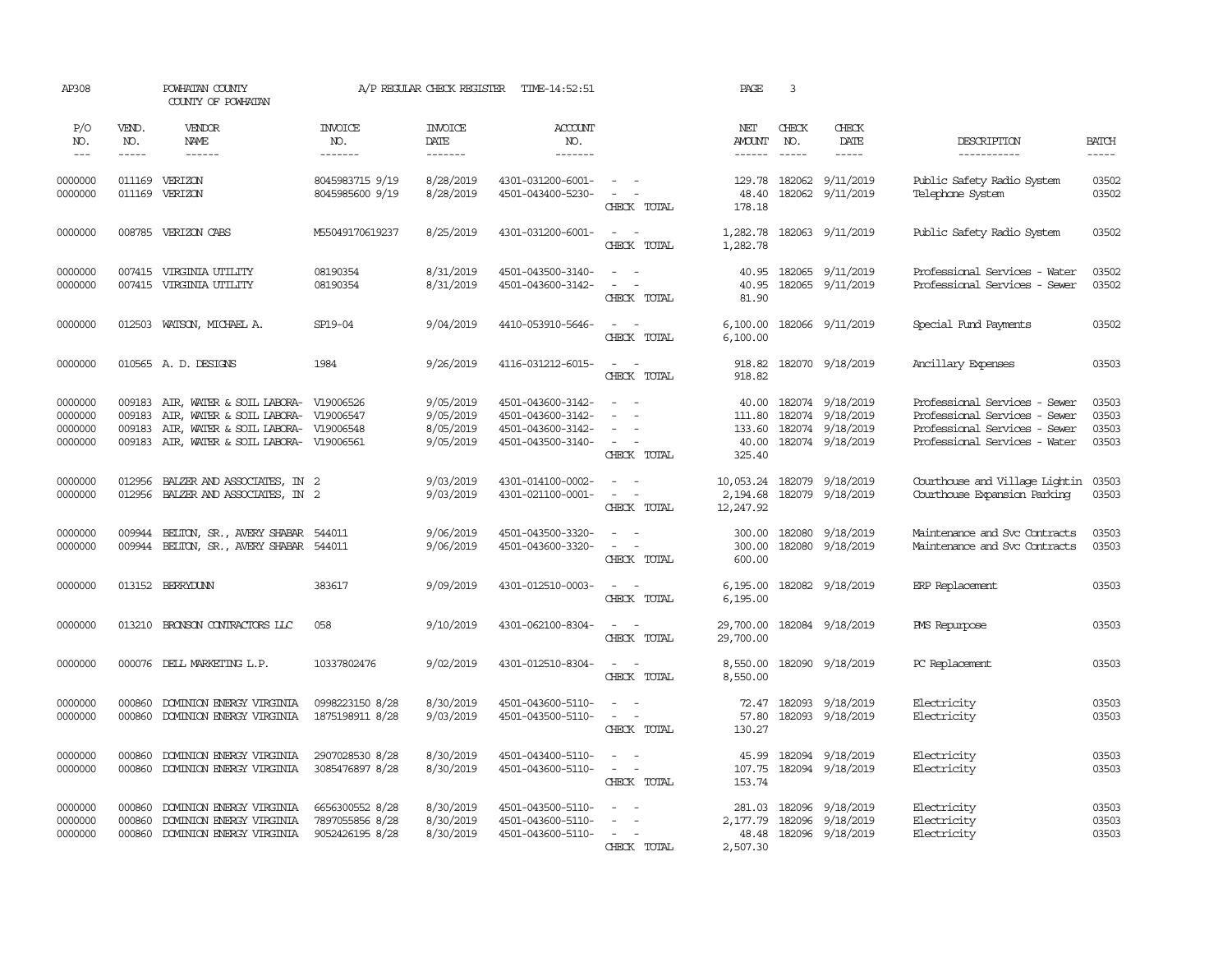| AP308                         |                             | POWHATAN COUNTY<br>COUNTY OF POWHATAN                                                |                                  | A/P REGULAR CHECK REGISTER          | TIME-14:52:51                                               |                                                                         | PAGE                           | 4                             |                                                                 |                                                                |                             |
|-------------------------------|-----------------------------|--------------------------------------------------------------------------------------|----------------------------------|-------------------------------------|-------------------------------------------------------------|-------------------------------------------------------------------------|--------------------------------|-------------------------------|-----------------------------------------------------------------|----------------------------------------------------------------|-----------------------------|
| P/O<br>NO.<br>$---$           | VEND.<br>NO.<br>$- - - - -$ | VENDOR<br>NAME<br>------                                                             | <b>INVOICE</b><br>NO.<br>------- | <b>INVOICE</b><br>DATE<br>--------  | <b>ACCOUNT</b><br>NO.<br>-------                            |                                                                         | NET<br>AMOUNT<br>$- - - - - -$ | CHECK<br>NO.<br>$\frac{1}{2}$ | CHECK<br>DATE<br>$- - - - -$                                    | DESCRIPTION<br>-----------                                     | <b>BATCH</b><br>$- - - - -$ |
| 0000000<br>0000000            | 007147                      | 007147 DRAPER ADEN ASSOCIATES<br>DRAPER ADEN ASSOCIATES,                             | 2019080293<br>2019080293         | 8/31/2019<br>8/31/2019              | 4501-043500-3140-<br>4501-043600-3142-                      | $\sim$ $\sim$<br>$\sim$<br>$\sim$<br>CHECK TOTAL                        | 825.00<br>825.00<br>1,650.00   | 182097<br>182097              | 9/18/2019<br>9/18/2019                                          | Professional Services - Water<br>Professional Services - Sewer | 03503<br>03503              |
| 0000000                       | 006585                      | ELECTRICAL CONNECTION                                                                | 4303                             | 7/29/2019                           | 4501-043600-3310-                                           | $\sim$<br>$\sim$<br>CHECK TOTAL                                         | 100.00<br>100.00               | 182098                        | 9/18/2019                                                       | Repairs and Maintenance                                        | 03503                       |
| 0000000                       | 011224                      | ELECTRONIC SYSTEMS, INC.                                                             | IN1367781                        | 9/03/2019                           | 4501-043400-3320-                                           | $\sim$<br>$\sim$<br>CHECK TOTAL                                         | 45.25<br>45.25                 |                               | 182099 9/18/2019                                                | Maintenance and Service Contra                                 | 03503                       |
| 0000000                       |                             | 007920 HOWLAND, ED                                                                   | <b>TRACTOR PULL</b>              | 9/13/2019                           | 4116-032203-0001-                                           | $\sim$<br>$\sim$<br>CHECK TOTAL                                         | 90.84<br>90.84                 |                               | 182109 9/18/2019                                                | <b>JET</b> Program                                             | 03503                       |
| 0000000<br>0000000            |                             | 010924 MITCHELL PEST<br>010924 MITCHELL PEST                                         | 124481<br>124482                 | 8/23/2019<br>8/23/2019              | 4501-043600-3320-<br>4501-043600-3320-                      | $\equiv$<br>$\sim$<br>$\sim$<br>$\overline{\phantom{a}}$<br>CHECK TOTAL | 95.00<br>95.00<br>190.00       |                               | 182116 9/18/2019<br>182116 9/18/2019                            | Maintenance and Svc Contracts<br>Maintenance and Svc Contracts | 03503<br>03503              |
| 0000000                       |                             | 012798 MOUDRY, II, JOSEPH R.                                                         | ACTIVE VOL 2019                  | 1/09/2019                           | 4116-032200-0010-                                           | $\sim$<br>$\sim$<br>CHECK TOTAL                                         | 635.42<br>635.42               |                               | 182120 9/18/2019                                                | SAFER Expenses                                                 | 03503                       |
| 0000000                       |                             | 011755 NEIDLIGH, CARLA G.                                                            | <b>REIMB VARIOUS</b>             | 9/05/2019                           | 4116-012100-0001-                                           | $\sim$<br>in a<br>CHECK TOTAL                                           | 395.89<br>395.89               |                               | 182121 9/18/2019                                                | 2020 Census Committee                                          | 03504                       |
| 0000000                       |                             | 006985 NUNNALLY, BRADFORD W.                                                         | REIMB 9/11/19                    | 9/13/2019                           | 4116-031212-6015-                                           | $\sim$<br>$\sim$<br>CHECK TOTAL                                         | 260.00<br>260.00               |                               | 182124 9/18/2019                                                | Ancillary Expenses                                             | 03504                       |
| 0000000                       |                             | 012949 CUINN EVANS ARCHITECTS                                                        | 000000031413                     | 9/05/2019                           | 4301-014500-0001-                                           | $\omega_{\rm{max}}$ and $\omega_{\rm{max}}$<br>CHECK TOTAL              | 1,854.00<br>1,854.00           |                               | 182135 9/18/2019                                                | Facility Improvements                                          | 03504                       |
| 0000000                       |                             | 000620 R. C. GOODWYN & SONS, INC 0870334                                             |                                  | 8/07/2019                           | 4301-012510-8309-                                           | $\sim$<br>$\sim$<br>CHECK TOTAL                                         | 10.78<br>10.78                 |                               | 182136 9/18/2019                                                | High Speed Connection                                          | 03504                       |
| 0000000                       |                             | 007450 THOMSON REUTERS -                                                             | 840880014                        | 9/01/2019                           | 4116-021100-6012-                                           | $\omega_{\rm{max}}$ and $\omega_{\rm{max}}$<br>CHECK TOTAL              | 462.90<br>462.90               |                               | 182149 9/18/2019                                                | Law Library Expenses                                           | 03504                       |
| 0000000                       |                             | 011767 VILLAGE BUILDING COMPANY, 72                                                  |                                  | 5/07/2019                           | 4301-014500-0017-                                           | $\sim$ $ \sim$<br>CHECK TOTAL                                           | 11,594.00<br>11,594.00         |                               | 182153 9/18/2019                                                | Library Renovations                                            | 03504                       |
| 0000000<br>0000000            | 009183<br>009183            | AIR, WATER & SOIL LABORA- V19006660<br>AIR, WATER & SOIL LABORA-                     | V19006661                        | 9/10/2019<br>9/10/2019              | 4501-043600-3142-<br>4501-043600-3142-                      | $\sim$<br>$\equiv$<br>$\overline{\phantom{a}}$<br>CHECK TOTAL           | 265.20<br>180.60<br>445.80     |                               | 182214 9/26/2019<br>182214 9/26/2019                            | Professional Services - Sewer<br>Professional Services - Sewer | 03512<br>03512              |
| 0000000<br>0000000            | 012849                      | AQUA VIRGINIA<br>012849 AQUA VIRGINIA                                                | 10050310 8/19<br>14072759 8/19   | 9/10/2019<br>9/10/2019              | 4501-043600-5130-<br>4501-043400-5130-                      | $\sim$<br>$\equiv$<br>$\sim$<br>$\sim$<br>CHECK TOTAL                   | 17.62<br>25.73<br>43.35        |                               | 182215 9/26/2019<br>182215 9/26/2019                            | Water - Sewer Facilities<br>Water                              | 03512<br>03512              |
| 0000000<br>0000000<br>0000000 | 007296<br>007296            | 007296 BOUND TREE MEDICAL, LLC<br>BOUND TREE MEDICAL, LLC<br>BOUND TREE MEDICAL, LLC | 83334982<br>83334984<br>83343569 | 9/05/2019<br>9/05/2019<br>9/11/2019 | 4120-032301-6013-<br>4120-032301-6013-<br>4120-032301-6013- | $\sim$<br>$\overline{\phantom{a}}$<br>$\sim$<br>. —<br>CHECK TOTAL      | 857.80<br>892.49<br>2,251.65   |                               | 501.36 182219 9/26/2019<br>182219 9/26/2019<br>182219 9/26/2019 | Medical Supplies<br>Medical Supplies<br>Medical Supplies       | 03512<br>03512<br>03512     |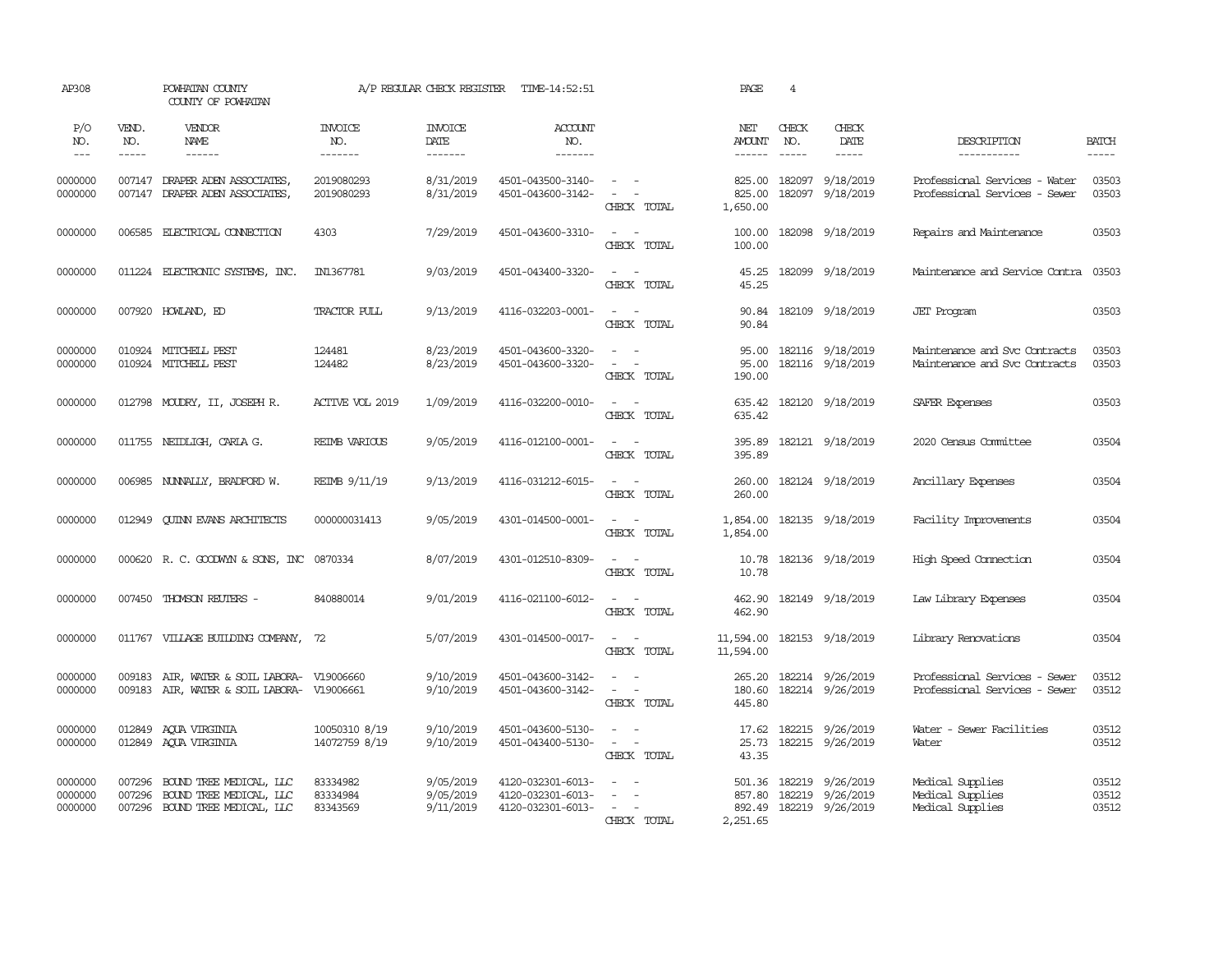| AP308                             |                            | POWHATAN COUNTY<br>COUNTY OF POWHATAN                             |                                   | A/P REGULAR CHECK REGISTER          | TIME-14:52:51                                               |                                                                                                                                               | PAGE                            | 5                                                                                                                                                                                                                                                                                                                                                                                                            |                                      |                                                          |                         |
|-----------------------------------|----------------------------|-------------------------------------------------------------------|-----------------------------------|-------------------------------------|-------------------------------------------------------------|-----------------------------------------------------------------------------------------------------------------------------------------------|---------------------------------|--------------------------------------------------------------------------------------------------------------------------------------------------------------------------------------------------------------------------------------------------------------------------------------------------------------------------------------------------------------------------------------------------------------|--------------------------------------|----------------------------------------------------------|-------------------------|
| P/O<br>NO.<br>$\qquad \qquad - -$ | VEND.<br>NO.<br>-----      | VENDOR<br>NAME<br>------                                          | <b>INVOICE</b><br>NO.<br>-------- | <b>INVOICE</b><br>DATE<br>-------   | ACCOUNT<br>NO.<br>-------                                   |                                                                                                                                               | NET<br><b>AMOUNT</b><br>------  | CHECK<br>NO.<br>$\frac{1}{2} \frac{1}{2} \frac{1}{2} \frac{1}{2} \frac{1}{2} \frac{1}{2} \frac{1}{2} \frac{1}{2} \frac{1}{2} \frac{1}{2} \frac{1}{2} \frac{1}{2} \frac{1}{2} \frac{1}{2} \frac{1}{2} \frac{1}{2} \frac{1}{2} \frac{1}{2} \frac{1}{2} \frac{1}{2} \frac{1}{2} \frac{1}{2} \frac{1}{2} \frac{1}{2} \frac{1}{2} \frac{1}{2} \frac{1}{2} \frac{1}{2} \frac{1}{2} \frac{1}{2} \frac{1}{2} \frac{$ | CHECK<br>DATE<br>$- - - - -$         | DESCRIPTION<br>-----------                               | BATCH<br>-----          |
| 0000000                           | 006965                     | CINIAS CORPORATION                                                | 4029934423                        | 9/11/2019                           | 4501-043400-6011-                                           | $\sim$ 100 $\sim$<br>CHECK TOTAL                                                                                                              | 80.86<br>80.86                  | 182223                                                                                                                                                                                                                                                                                                                                                                                                       | 9/26/2019                            | Uniforms                                                 | 03512                   |
| 0000000<br>0000000                | 009093<br>009093           | FARMVILLE WHOLESALE<br>FARMVILLE WHOLESALE                        | 671956<br>671965                  | 9/04/2019<br>9/04/2019              | 4301-014500-0031-<br>4301-014500-0017-                      | $\frac{1}{2} \left( \frac{1}{2} \right) \left( \frac{1}{2} \right) = \frac{1}{2} \left( \frac{1}{2} \right)$<br>$\sim$ $ \sim$<br>CHECK TOTAL | 1,157.90<br>210.21<br>1,368.11  | 182230<br>182230                                                                                                                                                                                                                                                                                                                                                                                             | 9/26/2019<br>9/26/2019               | Renovations to Admin Building<br>Library Renovations     | 03512<br>03512          |
| 0000000                           |                            | 005075 GREENE, FLOYD, JR.                                         | 15                                | 9/12/2019                           | 4301-031200-6001-                                           | $\sim$ $  -$<br>CHECK TOTAL                                                                                                                   | 210.00<br>210.00                |                                                                                                                                                                                                                                                                                                                                                                                                              | 182236 9/26/2019                     | Public Safety Radio System                               | 03512                   |
| 0000000                           | 009245                     | <b>INNOVATTVE BIO</b>                                             | 20902019                          | 9/06/2019                           | 4501-043600-3320-                                           | $\sim$<br>$\sim$<br>CHECK TOTAL                                                                                                               | 2,850.00<br>2,850.00            |                                                                                                                                                                                                                                                                                                                                                                                                              | 182241 9/26/2019                     | Maintenance and Svc Contracts                            | 03512                   |
| 0000000                           | 000120                     | <b>JAMES RIVER AIR</b>                                            | C212100                           | 10/01/2019                          | 4501-043600-3320-                                           | $\sim$ 100 $\sim$<br>CHECK TOTAL                                                                                                              | 332.00<br>332.00                |                                                                                                                                                                                                                                                                                                                                                                                                              | 182242 9/26/2019                     | Maintenance and Svc Contracts                            | 03512                   |
| 0000000                           |                            | 012161 JMS GROUP, LLC                                             | 60676A                            | 7/30/2019                           | 4301-062100-8304-                                           | $\frac{1}{2} \left( \frac{1}{2} \right) \left( \frac{1}{2} \right) = \frac{1}{2} \left( \frac{1}{2} \right)$<br>CHECK TOTAL                   | 11,326.00                       |                                                                                                                                                                                                                                                                                                                                                                                                              | 11,326.00 182243 9/26/2019           | PMS Repurpose                                            | 03512                   |
| 0000000                           |                            | 010076 MORROW, ERIC                                               | 187                               | 9/16/2019                           | 4501-043400-3146-                                           | $\sim$ 100 $\sim$<br>CHECK TOTAL                                                                                                              | 550.00<br>550.00                |                                                                                                                                                                                                                                                                                                                                                                                                              | 182248 9/26/2019                     | Professional Services                                    | 03512                   |
| 0000000                           | 008294                     | POWHATAN COUNTY PUBLIC                                            | UTILITIES 82019                   | 8/31/2019                           | 4501-043400-6008-                                           | $\sim$<br>CHECK TOTAL                                                                                                                         | 79.77<br>79.77                  |                                                                                                                                                                                                                                                                                                                                                                                                              | 182252 9/26/2019                     | Gas/Grease/Oil/Vehicle Repairs 03516                     |                         |
| 0000000                           | 012955                     | POWHATAN COUNTY PUBLIC                                            | 127                               | 9/16/2019                           | 4501-043400-6008-                                           | $\sim$ $ \sim$<br>CHECK TOTAL                                                                                                                 | 225.29<br>225.29                |                                                                                                                                                                                                                                                                                                                                                                                                              | 182253 9/26/2019                     | Gas/Grease/Oil/Vehicle Repairs 03517                     |                         |
| 0000000                           |                            | 000620 R. C. GOODWYN & SONS, INC 0874219                          |                                   | 9/05/2019                           | 4301-071120-8304-                                           | $\sim$ $ \sim$<br>CHECK TOTAL                                                                                                                 | 74.71                           |                                                                                                                                                                                                                                                                                                                                                                                                              | 74.71 182256 9/26/2019               | Field Improvements - 2018 Bond 03513                     |                         |
| 0000000<br>0000000<br>0000000     | 007325<br>007325<br>007325 | RICHMOND OXYGEN CO.<br>RICHMOND OXYGEN CO.<br>RICHMOND OXYGEN CO. | 317387<br>317388<br>317858        | 8/14/2019<br>8/14/2019<br>8/28/2019 | 4120-032301-6013-<br>4120-032301-6013-<br>4120-032301-6013- | $\sim$ 100 $\sim$<br>$\sim$ $  -$<br>CHECK TOTAL                                                                                              | 23.00<br>8.00<br>63.00<br>94.00 | 182258<br>182258<br>182258                                                                                                                                                                                                                                                                                                                                                                                   | 9/26/2019<br>9/26/2019<br>9/26/2019  | Medical Supplies<br>Medical Supplies<br>Medical Supplies | 03513<br>03513<br>03513 |
| 0000000<br>0000000                | 010088<br>010088           | TREASURER<br>TREASURER                                            | 09/20/2019<br>09/20/2019          | 9/20/2019<br>9/20/2019              | 4116-031212-6015-<br>4116-031212-6015-                      | CHECK TOTAL                                                                                                                                   | .00.<br>71.18<br>71.18          |                                                                                                                                                                                                                                                                                                                                                                                                              | 182266 9/26/2019<br>182266 9/26/2019 | Ancillary Expenses<br>Ancillary Expenses                 | 03515<br>03515          |

CHECK TYPE TOTAL 215,416.14